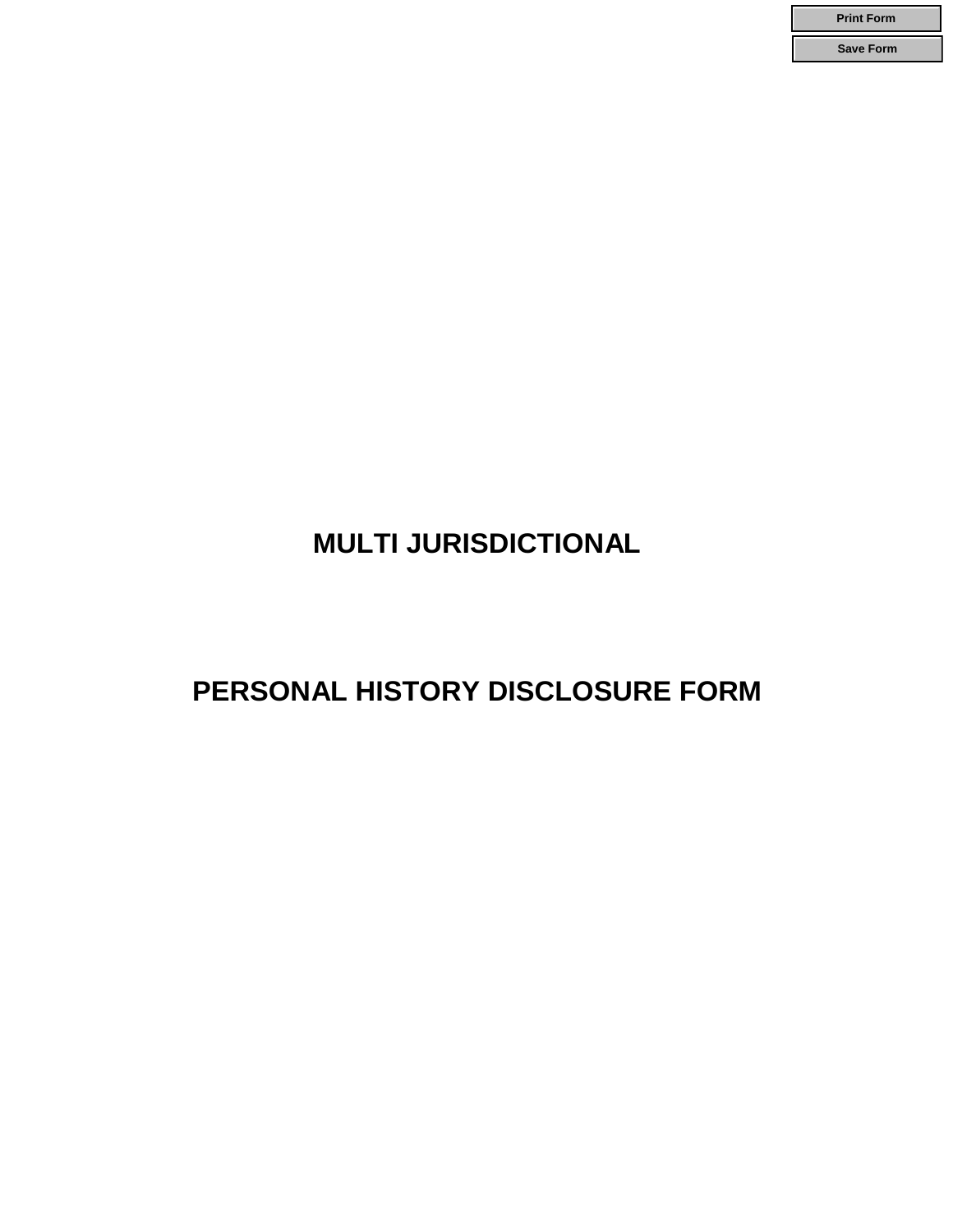### **MULTI JURISDICTIONAL PERSONAL HISTORY DISCLOSURE FORM**

This application is designed to allow applicants for casino/gaming qualification to complete one form that is acceptable to several jurisdictions. The questions contained in this form have been designed to satisfy the variety of filing and informational requirements of the different jurisdictions that have agreed to accept this form as an application for qualification.

Each jurisdiction accepting this form may require unique information and documentation that is not requested in this standardized form. Prior to completing this form, you should contact the appropriate agency in the jurisdictions where you are seeking qualification, licensure or approval and obtain copies of any documentation or forms that are supplemental to this standardized form. In addition, copies of this multi jurisdictional form and all supplemental forms used by the jurisdictions accepting this form may be found on the Internet at [www.iagr.org](http://www.iagr.org/)

### **APPLICATION INSTRUCTIONS**

### PLEASE READ ALL INSTRUCTIONS CAREFULLY BEFORE COMPLETING THIS FORM.

### **I. COMPLETING THIS FORM:**

- a. You must make accurate statements and include all material facts. Any misrepresentation, or the failure to provide requested information, may result in the denial of your application.
- b. Read each question carefully prior to answering. Answer every question completely. Do not leave blank spaces. If a question does not apply to you, indicate "Does Not Apply" in response to that question. If there is nothing to disclose in response to a particular question, indicate "None" in response to that question. Failure to provide a response to every question could result in the rejection of your application.
- c. All entries on this form, except initials and signatures, must be typed or printed in block lettering using dark ink. If your application is not legible, it will not be accepted.
- d. You must use blue ink to personally initial, date and identify the gaming agency to which your application is being submitted in the space provided on the bottom of each page of the form.
- e. If the space available is insufficient to respond to a question, you are to supply the required information on an attachment page and clearly identify which question you are answering. The blank page on page 65 may be used to provide this additional information. You must use blue ink to personally initial, date and identify the gaming agency to which your application is being submitted at the bottom of each of these attachment pages.
- f. If you make any modification to the pre-printed questions or information contained in this form, your application will be rejected. Once your application is accepted, it becomes the property of the gaming agency with which it has been filed and will not be returned.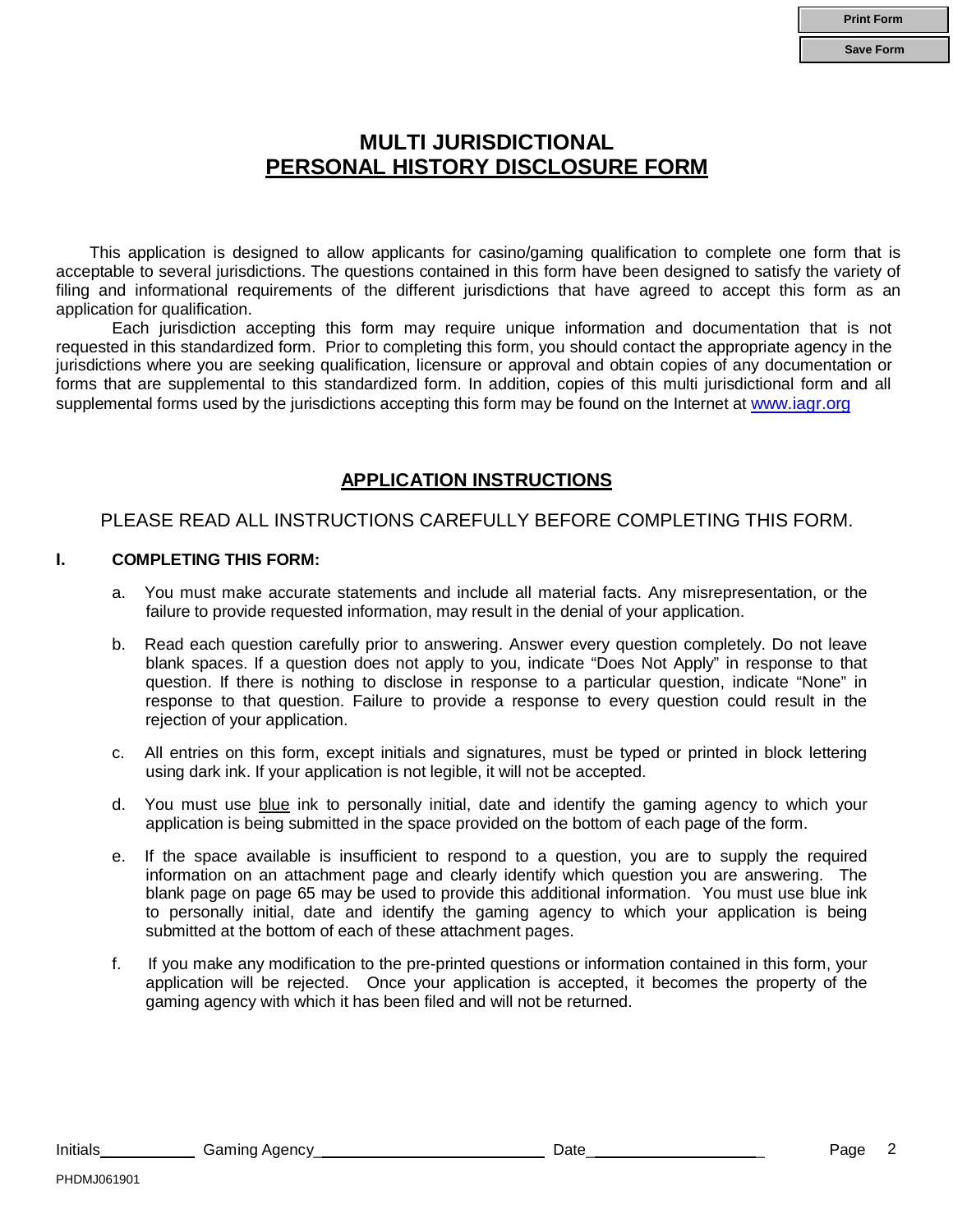### **II. BE SURE TO:**

- a. Attach a recent (within the past six months) color photograph of yourself in the space provided on page 5.
- b. Sign the Statement of Truth form on page 66 in the presence of a notary public, justice of the peace, commissioner for declarations or other person legally authorized to notarize your signature.
- c. Check to ensure that you have placed your initials, the date, and identified the gaming agency to which you are applying, on the bottom of each page of this form in the space provided and on any attachment pages.

### **III. BEFORE YOU SUBMIT THIS FORM TO THE GAMING AGENCY TO WHICH YOU ARE APPLYING, BE SURE THAT:**

- a. You have reviewed the particular gaming agency's filing instructions for the type of license, approval or qualification that you are seeking.
- b. You have included all required attachments listed in this form.
- c. The Statement of Truth form is notarized on the original application.
- d. Every question has been answered completely.
- e. You retain a completed copy of your application package for your own records.
- f. You have completed any ancillary forms for the individual jurisdictions.

### **IV. TIPS FOR COMPLETING THIS FORM:**

- a. Keep a blank copy of the form. When you need to update information, you can use the appropriate pages from the blank form to provide the information.
- b. Once all questions have been answered, make sufficient copies for all jurisdictions where you will file your application. Note that you should do this BEFORE the form is signed, dated and notarized. Since each jurisdiction must receive an application containing original signatures, it is advisable to make copies before signing the form.
- c. Keep an unsigned copy of your completed application. Should you need to file with another jurisdiction at some point in the future, you can then update the information rather than complete the form all over again.
- d. Be sure to use blue ink where you sign, initial, date and identify the gaming agency where you are filing your application. Using blue ink will make it clear to the jurisdiction where you are filing that your application is to be considered an original and not a photocopy.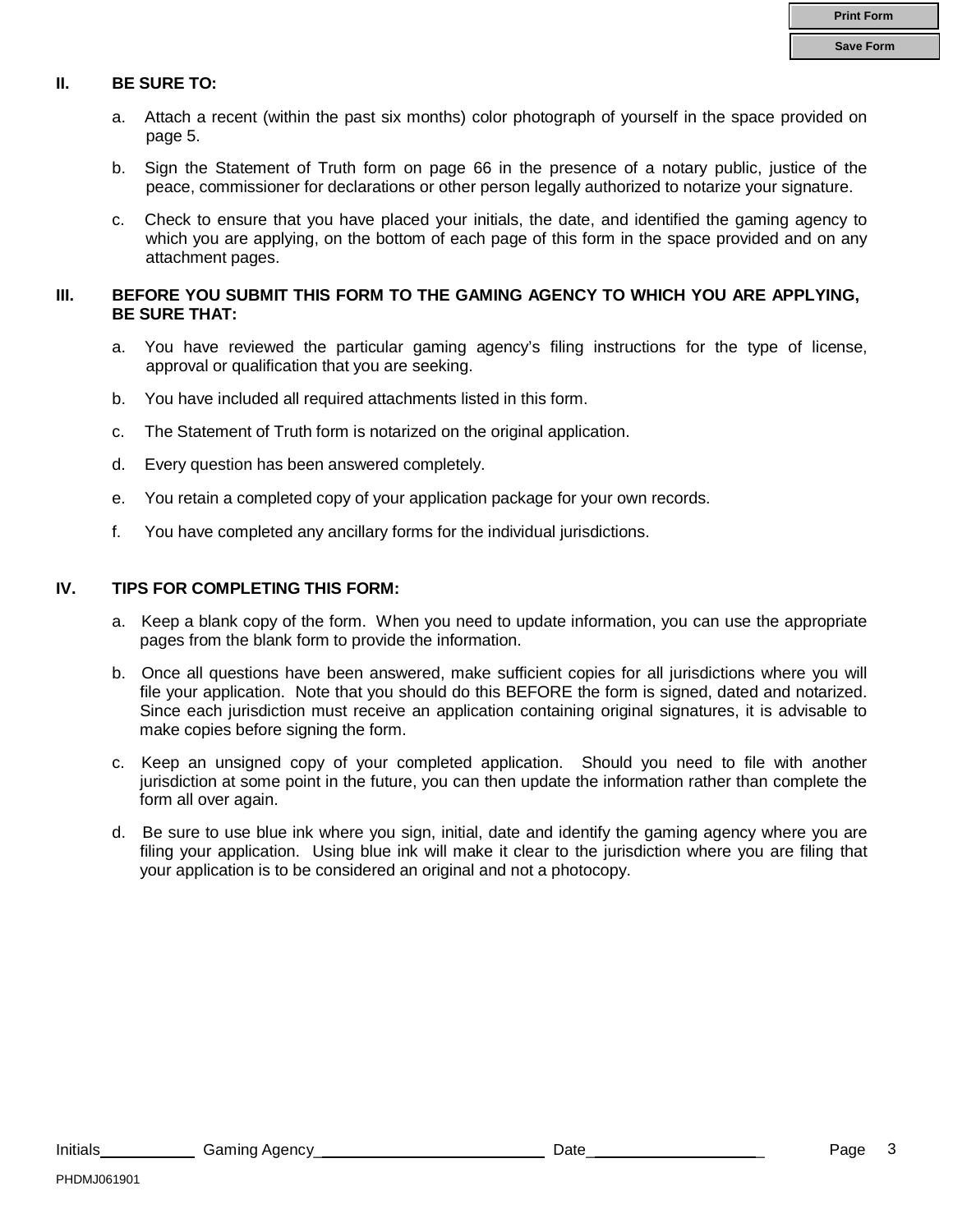**Print Form**

**Save Form**

### **MULTI JURISDICTIONAL PERSONAL HISTORY DISCLOSURE FORM**

### **PLEASE PRINT OR TYPE THE ANSWERS TO THE FOLLOWING QUESTIONS IN THE SPACES PROVIDED**

### **PERSONAL DATA**

|                                                       | NAME: LAST (INCLUDE SR., JR., ETC., IF APPLICABLE)                               | <b>FIRST</b>         | <b>MIDDLE</b>                                                                                                                                                                                                               |                            |          |
|-------------------------------------------------------|----------------------------------------------------------------------------------|----------------------|-----------------------------------------------------------------------------------------------------------------------------------------------------------------------------------------------------------------------------|----------------------------|----------|
| NUMBER AND STREET                                     | MAILING ADDRESS/POSTAL ADDRESS:<br>APT #/FLAT #                                  | CITY/TOWN            | STATE/PROVINCE                                                                                                                                                                                                              | ZIP/POSTAL CODE            |          |
| NUMBER AND STREET                                     | HOME ADDRESS: (IF DIFFERENT THAN MAILING ADDRESS/POSTAL ADDRESS)<br>APT #/FLAT # | CITY/TOWN            | STATE/PROVINCE                                                                                                                                                                                                              | ZIP/POSTAL CODE            |          |
| <b>PRESENT BUSINESS ADDRESS:</b><br>NUMBER AND STREET | APT #/FLAT #                                                                     | CITY/TOWN            | STATE/PROVINCE                                                                                                                                                                                                              | ZIP/POSTAL CODE            |          |
| HOME TELEPHONE NUMBER:<br>(AREA CODE)                 | (NUMBER)<br>(AREA CODE)                                                          | (NUMBER)             | CURRENT BUSINESS TELEPHONE NO. AT PLACE OF EMPLOYMENT:<br>(EXTENSION)                                                                                                                                                       | FAX NUMBER:<br>(AREA CODE) | (NUMBER) |
| DATE OF BIRTH: (MO)(DAY)(YEAR)                        |                                                                                  |                      | E-MAIL ADDRESS (OPTIONAL):                                                                                                                                                                                                  |                            |          |
|                                                       |                                                                                  |                      | HAVE YOU BEEN KNOWN BY ANY OTHER NAME OR NAMES? YES □ NO □ IF YES, LIST THE ADDITIONAL NAMES BELOW AND SPECIFY<br>DATES OF USE FOR EACH. (INCLUDE MAIDEN NAME, ALIASES, NICKNAMES, OTHER NAME CHANGES, LEGAL OR OTHERWISE.) |                            |          |
|                                                       |                                                                                  |                      |                                                                                                                                                                                                                             |                            |          |
| <b>SEX</b>                                            | <b>COLOR OF EYES</b>                                                             | <b>COLOR OF HAIR</b> | <b>HEIGHT</b>                                                                                                                                                                                                               | <b>WEIGHT</b>              |          |
|                                                       |                                                                                  |                      | FT _____ IN/ ______ CM                                                                                                                                                                                                      |                            | LBS/ KG  |
|                                                       |                                                                                  |                      | DO YOU HAVE ANY SCARS, TATOOS, OR OTHER DISTINGUISHING MARKS AND/OR CHARACTERISTICS? IF SO, PLEASE DESCRIBE.                                                                                                                |                            |          |

Initials Gaming Agency\_ Date\_ \_ Page 4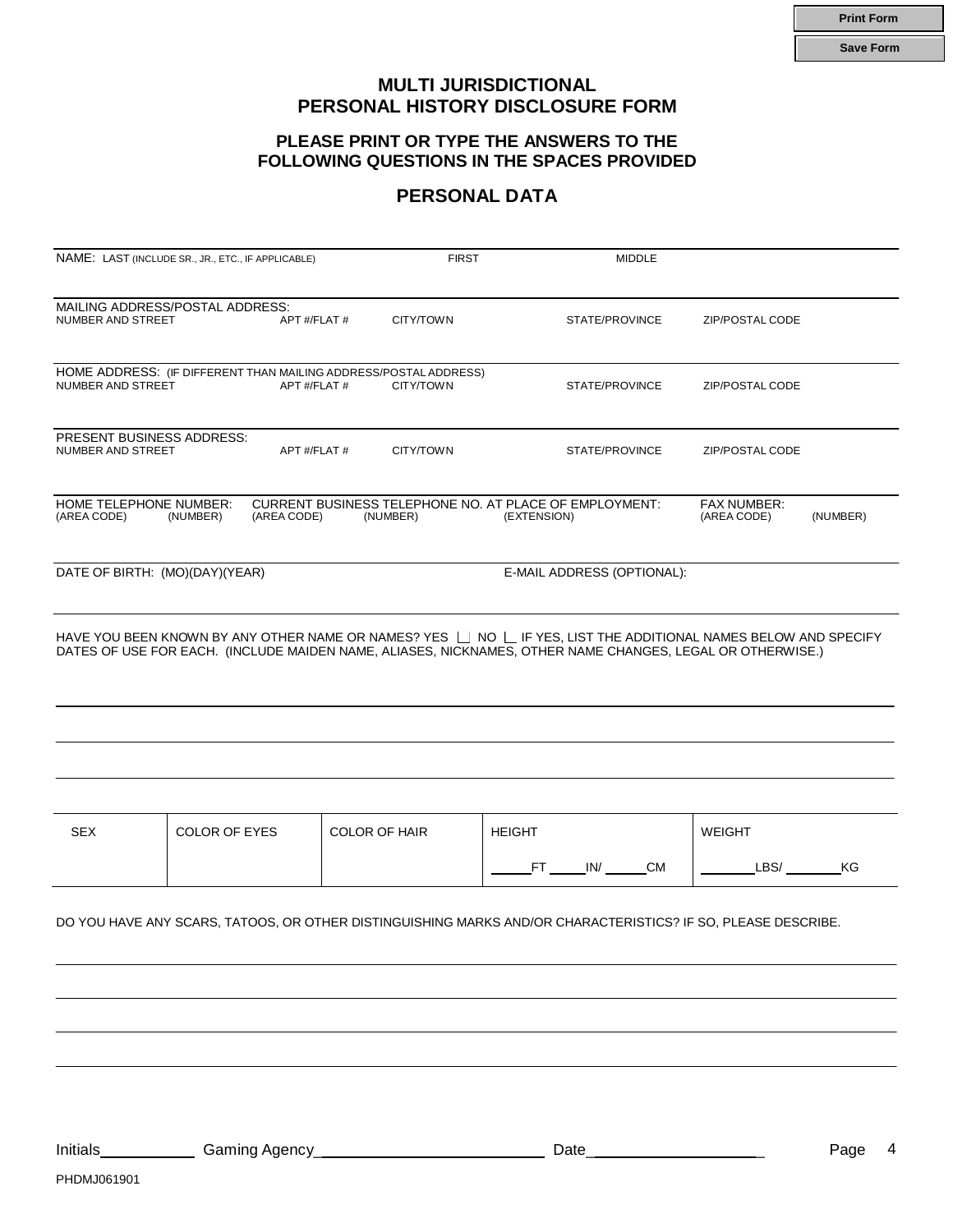# **IMPORTANT**

**Print Form**

**Save Form**

# **FAILURE TO ANSWER ANY QUESTION ON THIS FORM COMPLETELY AND TRUTHFULLY WILL RESULT IN DENIAL OF YOUR APPLICATION.**

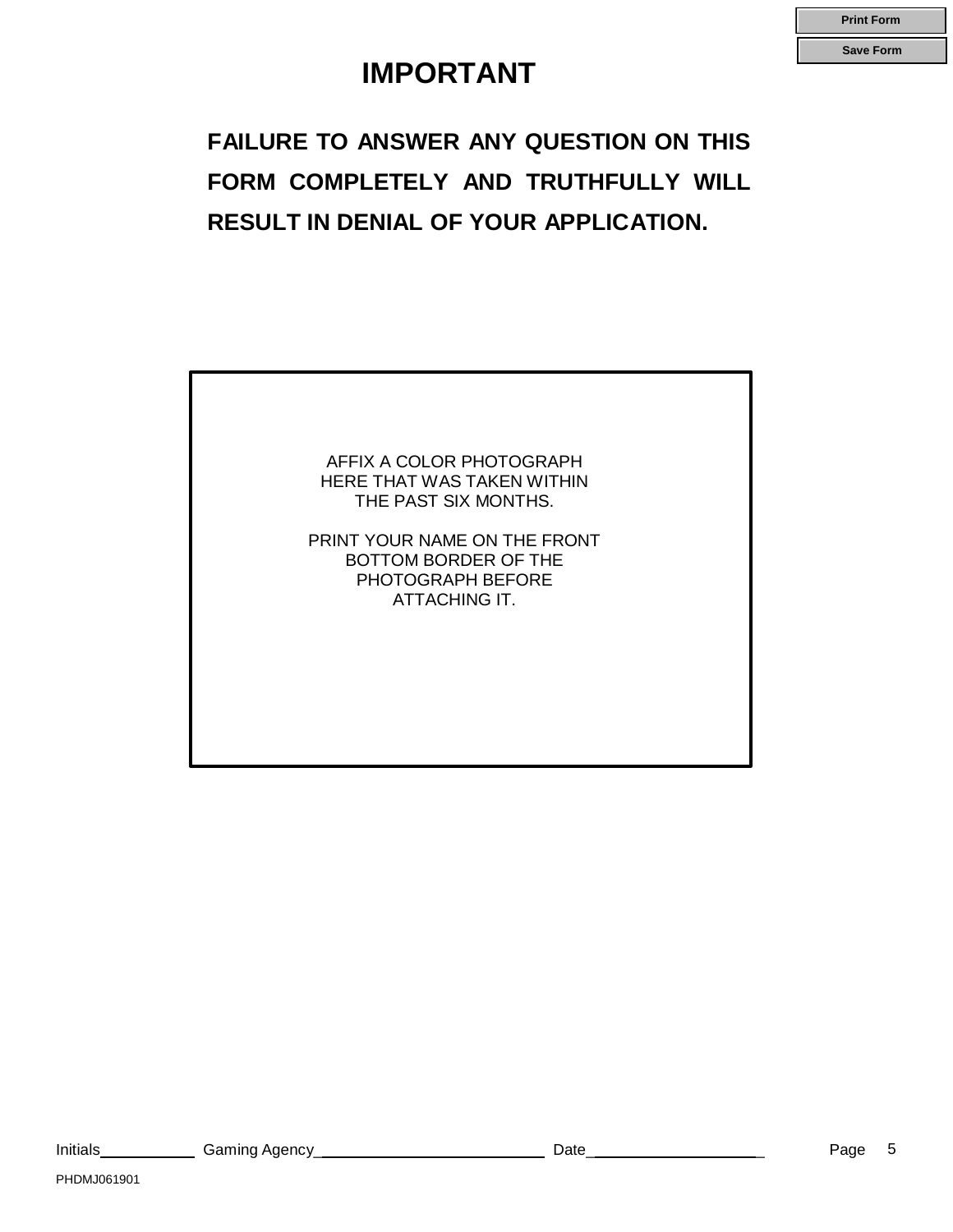|    | $-0.0000$ $-0.0000$                                                                                                                                                                                                                                                                                                                                                                                      |           |                                                                   |                |                |             |     |                        |
|----|----------------------------------------------------------------------------------------------------------------------------------------------------------------------------------------------------------------------------------------------------------------------------------------------------------------------------------------------------------------------------------------------------------|-----------|-------------------------------------------------------------------|----------------|----------------|-------------|-----|------------------------|
| 1. | Date of birth: $\frac{1}{1-\frac{1}{1-\frac{1}{1-\frac{1}{1-\frac{1}{1-\frac{1}{1-\frac{1}{1-\frac{1}{1-\frac{1}{1-\frac{1}{1-\frac{1}{1-\frac{1}{1-\frac{1}{1-\frac{1}{1-\frac{1}{1-\frac{1}{1-\frac{1}{1-\frac{1}{1-\frac{1}{1-\frac{1}{1-\frac{1}{1-\frac{1}{1-\frac{1}{1-\frac{1}{1-\frac{1}{1-\frac{1}{1-\frac{1}{1-\frac{1}{1-\frac{1}{1-\frac{1}{1-\frac{1}{1-\frac{1}{1-\frac{1}{1-\frac{1}{1-\$ |           |                                                                   | <b>YEAR</b>    |                |             |     |                        |
|    |                                                                                                                                                                                                                                                                                                                                                                                                          | CITY/TOWN |                                                                   | STATE/PROVINCE | <b>COUNTRY</b> |             |     |                        |
|    |                                                                                                                                                                                                                                                                                                                                                                                                          |           |                                                                   |                |                |             |     |                        |
|    | 2. Have you ever been issued a passport?                                                                                                                                                                                                                                                                                                                                                                 |           | If yes, provide the following information about your passport(s): |                |                |             | Yes | $No \ \Gamma$          |
|    | PASSPORT NUMBER                                                                                                                                                                                                                                                                                                                                                                                          |           | COUNTRY OF ISSUE                                                  |                | PLACE ISSUED   | DATE ISSUED |     | <b>EXPIRATION DATE</b> |
|    |                                                                                                                                                                                                                                                                                                                                                                                                          |           |                                                                   |                |                |             |     |                        |
|    |                                                                                                                                                                                                                                                                                                                                                                                                          |           |                                                                   |                |                |             |     |                        |
|    |                                                                                                                                                                                                                                                                                                                                                                                                          |           |                                                                   |                |                |             |     |                        |

1. Of what country are you a citizen?

A. Please indicate: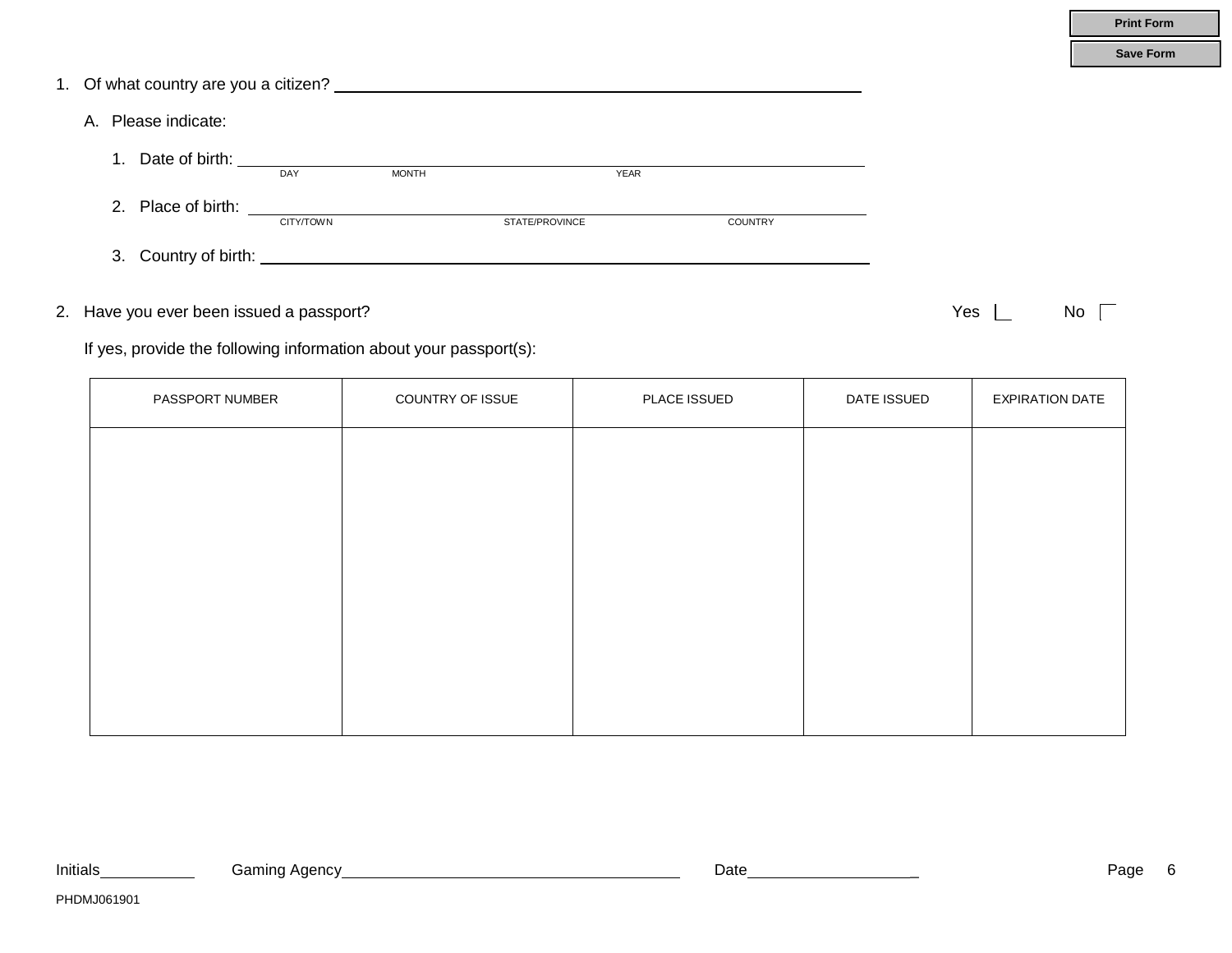### **RESIDENCE DATA**

3. Beginning with your current residence(s) and working backward, provide the following information with respect to each place where you have lived (including residences while attending college or while in military service) during the past fifteen (15) years or since the age of 18, whichever is less.

| <b>DATES</b><br>FROM:<br>TO:<br>(MO/YR)<br>(MO/YR) |  | <b>ADDRESS</b><br>(NO., STREET, APT#/FLAT#, CITY/TOWN, STATE/PROVINCE, COUNTRY & ZIP/POSTAL CODE) | OWN OR RENT | NAME, ADDRESS & TELEPHONE NO. OF LANDLORD OR<br>MORTGAGE/BOND HOLDER, IF KNOWN |
|----------------------------------------------------|--|---------------------------------------------------------------------------------------------------|-------------|--------------------------------------------------------------------------------|
|                                                    |  |                                                                                                   |             |                                                                                |
|                                                    |  |                                                                                                   |             |                                                                                |
|                                                    |  |                                                                                                   |             |                                                                                |
|                                                    |  |                                                                                                   |             |                                                                                |
|                                                    |  |                                                                                                   |             |                                                                                |
|                                                    |  |                                                                                                   |             |                                                                                |
|                                                    |  |                                                                                                   |             |                                                                                |
|                                                    |  |                                                                                                   |             |                                                                                |
|                                                    |  |                                                                                                   |             |                                                                                |
|                                                    |  |                                                                                                   |             |                                                                                |
|                                                    |  |                                                                                                   |             |                                                                                |
|                                                    |  |                                                                                                   |             |                                                                                |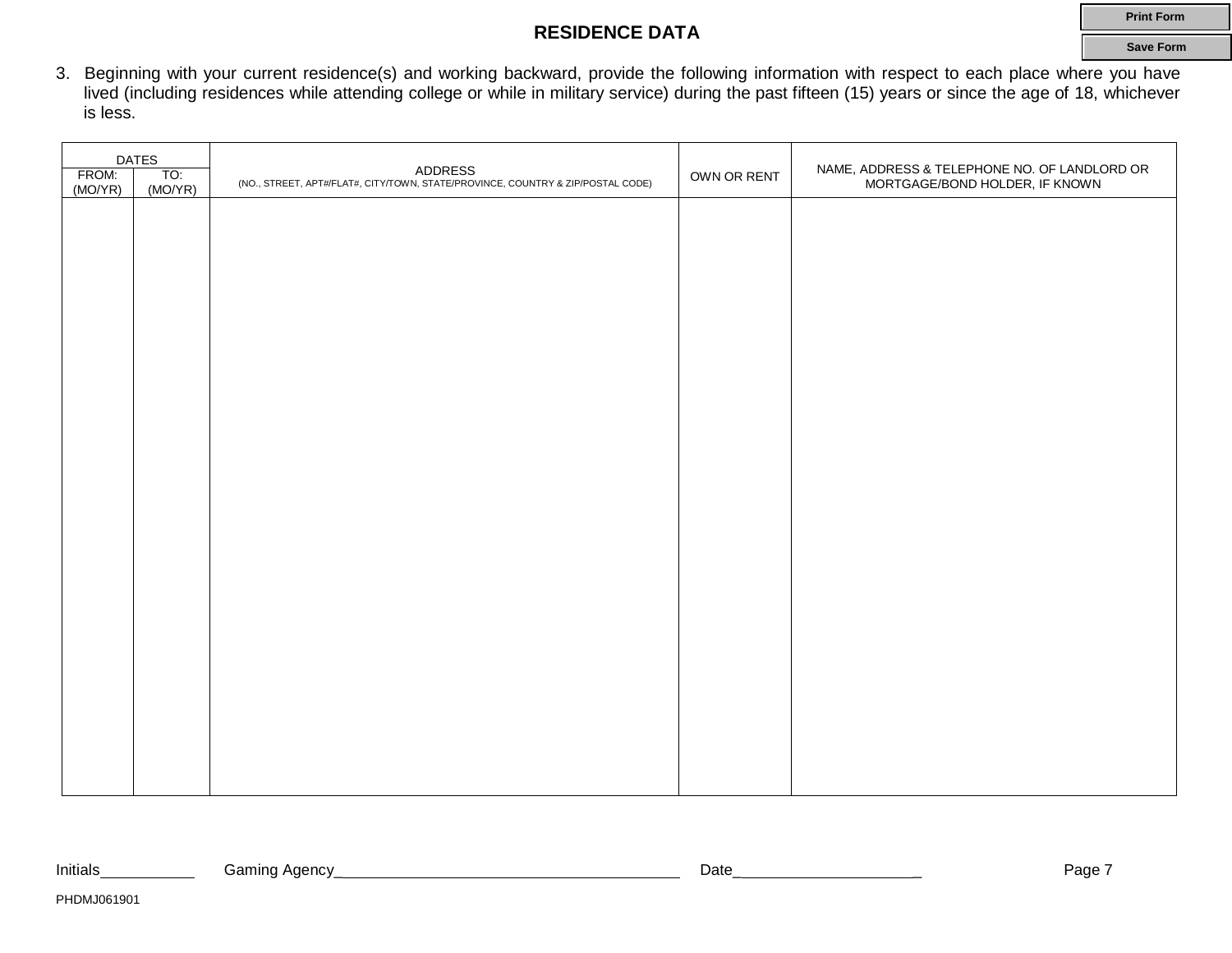|                                                                           |                  |                                    |                        |                                                                                                                                                                                                                                |                | <b>Print Form</b> |
|---------------------------------------------------------------------------|------------------|------------------------------------|------------------------|--------------------------------------------------------------------------------------------------------------------------------------------------------------------------------------------------------------------------------|----------------|-------------------|
|                                                                           |                  | <b>FAMILY/SOCIAL DATA</b>          |                        |                                                                                                                                                                                                                                |                | <b>Save Form</b>  |
| 4. What is your current marital status: Single                            | Married $\Box$   | Legally Separated $\Box$           | Divorced               | Widow/Widower                                                                                                                                                                                                                  | Engaged        |                   |
| How many times have you been married?                                     |                  |                                    |                        |                                                                                                                                                                                                                                |                |                   |
| <b>CURRENT MARRIAGE</b><br>А.                                             |                  |                                    |                        |                                                                                                                                                                                                                                |                |                   |
| Provide the information below regarding your current marriage and spouse: |                  |                                    |                        |                                                                                                                                                                                                                                |                |                   |
|                                                                           |                  | Where Married:<br><b>CITY/TOWN</b> | <b>COUNTY</b>          | STATE/PROVINCE                                                                                                                                                                                                                 |                | <b>COUNTRY</b>    |
| Name of Spouse:                                                           |                  |                                    |                        | Spouse's Occupation: example of the state of the state of the state of the state of the state of the state of the state of the state of the state of the state of the state of the state of the state of the state of the stat |                |                   |
| <b>FIRST</b>                                                              | <b>MIDDLE</b>    | <b>MAIDEN</b>                      |                        |                                                                                                                                                                                                                                |                |                   |
| Date of Birth:<br><b>MONTH</b><br><b>DAY</b>                              | <b>YEAR</b>      | Place of Birth:<br>CITY/TOWN       |                        | STATE/PROVINCE                                                                                                                                                                                                                 | <b>COUNTRY</b> |                   |
| Home Address:                                                             |                  |                                    |                        | Telephone Number:                                                                                                                                                                                                              |                |                   |
| <b>STREET</b>                                                             | <b>CITY/TOWN</b> | STATE/PROVINCE                     | <b>ZIP/POSTAL CODE</b> | AREA CODE                                                                                                                                                                                                                      | <b>NUMBER</b>  |                   |

### **B. PREVIOUS MARRIAGES**

Provide the information below regarding your previous marriages: (Do *NOT* include current spouse.)

| NAME OF FORMER SPOUSE(S)<br>(INCLUDE MAIDEN NAME, IF<br>APPLICABLE) | DATE AND PLACE<br>OF MARRIAGE | DATE OF<br><b>BIRTH</b> | IF ANNULLED, SEPARATED<br>OR DIVORCED,, INDICATE<br>DATE AND JURISDICTION<br>WHERE SUCH ACTION WAS<br><b>TAKEN</b> | DOCKET/CASE #<br>OF DIVORCE<br><b>ACTION (IF</b><br>KNOWN) | PRESENT ADDRESSES OF FORMER SPOUSE(S)<br>(NO., STREET, APT#/FLAT#, CITY/TOWN,<br>STATE/PROVINCE, COUNTRY,<br>ZIP/POSTAL CODE) |
|---------------------------------------------------------------------|-------------------------------|-------------------------|--------------------------------------------------------------------------------------------------------------------|------------------------------------------------------------|-------------------------------------------------------------------------------------------------------------------------------|
|                                                                     |                               |                         |                                                                                                                    |                                                            |                                                                                                                               |
|                                                                     |                               |                         |                                                                                                                    |                                                            |                                                                                                                               |
|                                                                     |                               |                         |                                                                                                                    |                                                            |                                                                                                                               |
|                                                                     |                               |                         |                                                                                                                    |                                                            |                                                                                                                               |
|                                                                     |                               |                         |                                                                                                                    |                                                            |                                                                                                                               |

| Initials | Gamınd<br>Adency<br>. . | Date | ∽age |
|----------|-------------------------|------|------|
|----------|-------------------------|------|------|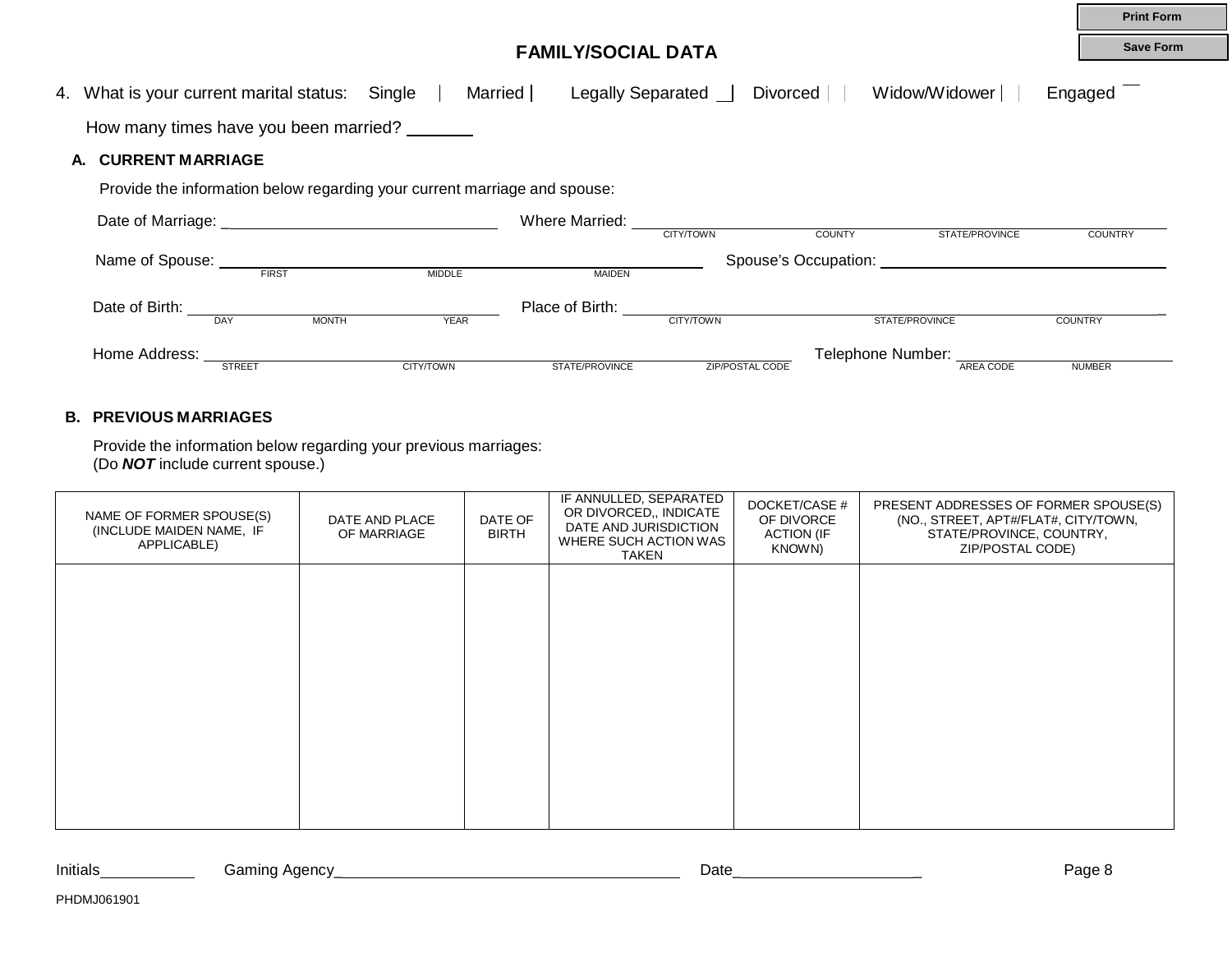**Save Form Print Form** 

5. a. In the chart below, list the names of all your children, step-children and adopted children and the amount of support, if dependent. Also list all other persons who you are supporting or contributing to the support of, and provide the amount of support.

| <b>NAME</b> | DATE OF BIRTH | <b>BIRTH PLACE</b> | ADDRESS<br>(NO., STREET, APT., CITY, STATE, COUNTRY, ZIP CODE) | AMT. OF SUPPORT<br>(IF A DEPENDENT) |
|-------------|---------------|--------------------|----------------------------------------------------------------|-------------------------------------|
|             |               |                    |                                                                |                                     |
|             |               |                    |                                                                |                                     |
|             |               |                    |                                                                |                                     |
|             |               |                    |                                                                |                                     |
|             |               |                    |                                                                |                                     |
|             |               |                    |                                                                |                                     |
|             |               |                    |                                                                |                                     |
|             |               |                    |                                                                |                                     |

5. b. Please mark the appropriate response regarding your child support obligations:

| I am not subject to a court order for the support of a child. |  |  |
|---------------------------------------------------------------|--|--|
|                                                               |  |  |

I am subject to a court order for the support of one or more children and am in compliance with a plan approved by the public agency/court enforcing the order for the repayment of the amount owed pursuant to the order (indicate amount in 5a. above); or

I am subject to a court order for the support of one or more children and am NOT in compliance with the order or a plan approved by the public agency/court enforcing the order for the repayment of the amount owed pursuant to the order.

Identify the public agency/court responsible for enforcing the child support order:

Name experience and the second contract of the second contract of the second contract of the second contract of the second contract of the second contract of the second contract of the second contract of the second contrac

Address and the contract of the contract of the contract of the contract of the contract of the contract of the contract of the contract of the contract of the contract of the contract of the contract of the contract of th

Contact Person

PHDMJ061901

Initials Gaming Agency\_ Date\_ \_ Page 9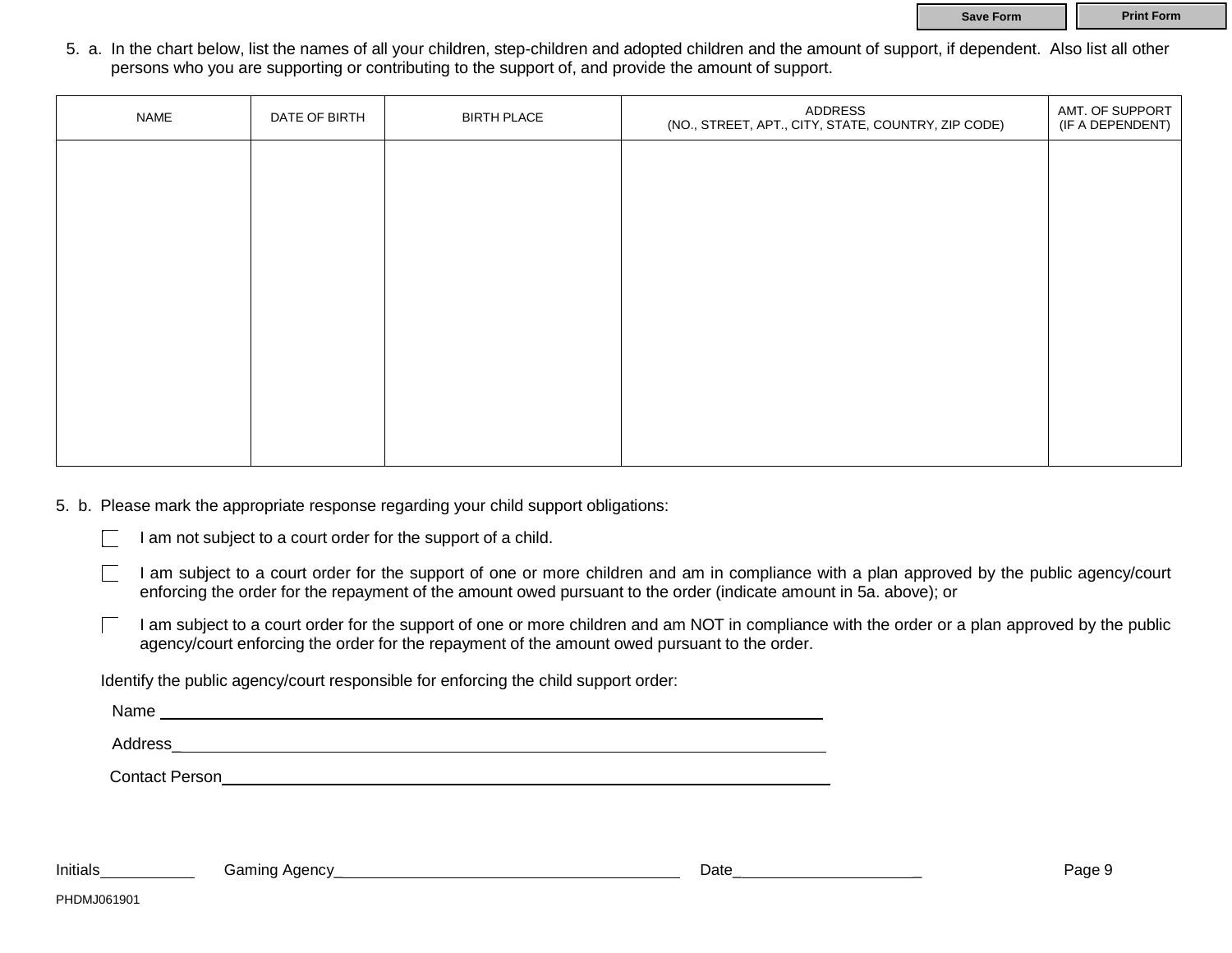**Save Form Print Form** 

• 6. List names, residence addresses, dates of birth, and most recent occupations of parents, parents-in-law, former parents-in-law , or legal guardians, living or deceased. If retired or deceased, list last address and occupation

| NAME<br>(INCLUDE MAIDEN) | DATE OF BIRTH | ADDRESS<br>(NO, STREET, APT#/FLAT#, CITY!TO\f\11\J, STATE/PROVINCE, COUNTRY, ZIP/POSTAL CODE) | PHONE NUMBER | <b>OCCUPATION</b> |
|--------------------------|---------------|-----------------------------------------------------------------------------------------------|--------------|-------------------|
| Father:                  |               |                                                                                               |              |                   |
|                          |               |                                                                                               |              |                   |
| Mother:                  |               |                                                                                               |              |                   |
|                          |               |                                                                                               |              |                   |
|                          |               |                                                                                               |              |                   |
| Father-in-law:           |               |                                                                                               |              |                   |
|                          |               |                                                                                               |              |                   |
| Mother-in-law:           |               |                                                                                               |              |                   |
|                          |               |                                                                                               |              |                   |
|                          |               |                                                                                               |              |                   |
| Former Parents-in-law*:  |               |                                                                                               |              |                   |
|                          |               |                                                                                               |              |                   |
|                          |               |                                                                                               |              |                   |
|                          |               |                                                                                               |              |                   |

**\*For former parents-in-law only provide names.**

Initials. \_ Gaming Agency \_ Date. \_ Page <sup>10</sup>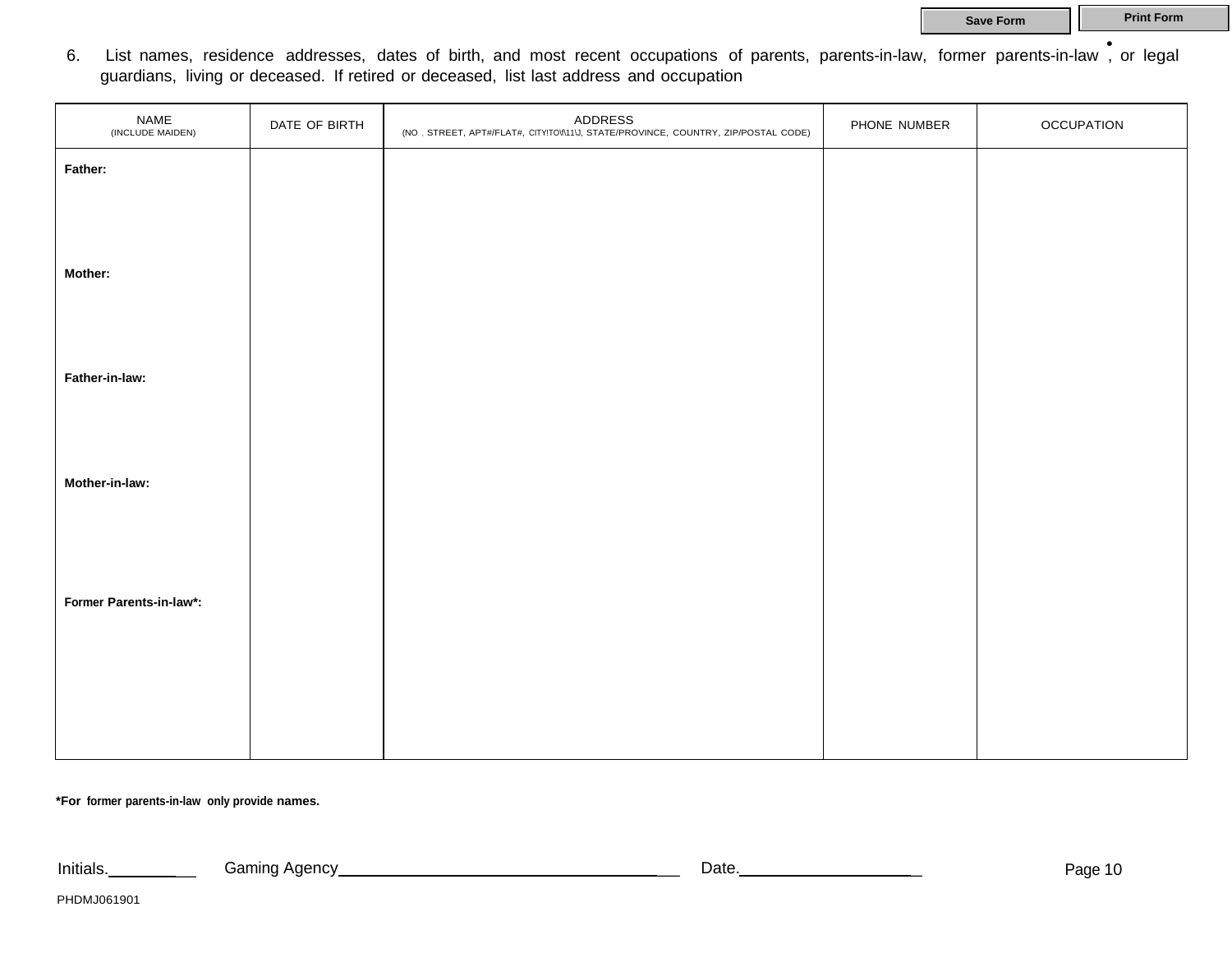7. List names, dates of birth, home addresses and phone numbers, and the most recent occupations of brothers and sisters and of their respective spouses:

| NAME<br>(INCLUDE MAIDEN) | DATE OF BIRTH | ADDRESS<br>(NO, STREET, APT#/FLAT#, CITY!TO\\11\J, STATE/PROVINCE, COUNTRY, ZIP/POSTAL CODE) | PHONE NUMBER | <b>OCCUPATION</b> |
|--------------------------|---------------|----------------------------------------------------------------------------------------------|--------------|-------------------|
| Sibling:                 |               |                                                                                              |              |                   |
| Spouse:                  |               |                                                                                              |              |                   |
| Sibling:                 |               |                                                                                              |              |                   |
| Spouse:                  |               |                                                                                              |              |                   |
| Sibling:                 |               |                                                                                              |              |                   |
| Spouse:                  |               |                                                                                              |              |                   |
| Sibling:                 |               |                                                                                              |              |                   |
| Spouse:                  |               |                                                                                              |              |                   |
| Sibling:                 |               |                                                                                              |              |                   |
| Spouse:                  |               |                                                                                              |              |                   |
| Sibling:                 |               |                                                                                              |              |                   |
| Spouse:                  |               |                                                                                              |              |                   |
| Sibling:                 |               |                                                                                              |              |                   |
| Spouse:                  |               |                                                                                              |              |                   |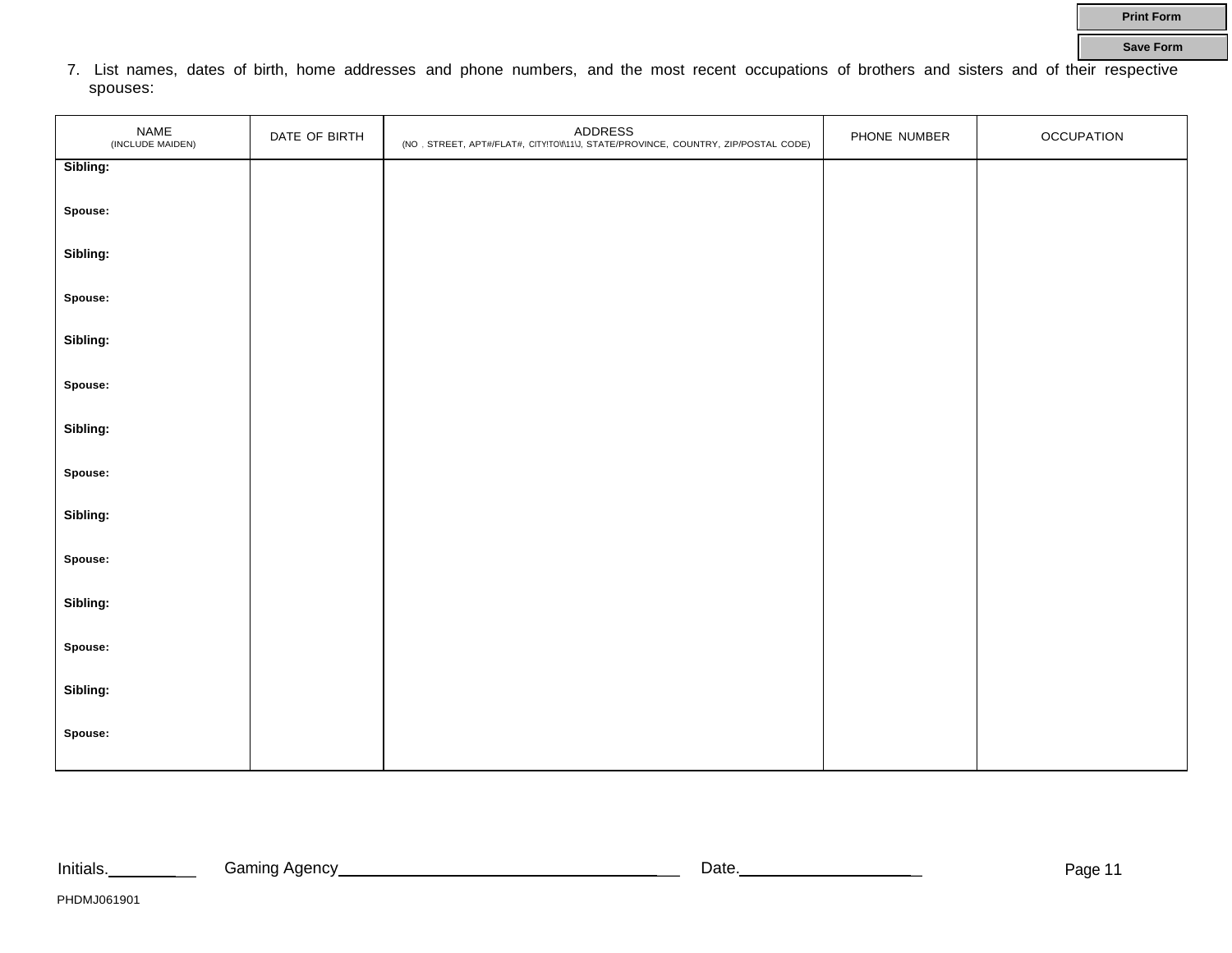|                                            |                                                                                                     |                                                                                                                                                                                                                                                                                            | <b>Print Form</b>  |
|--------------------------------------------|-----------------------------------------------------------------------------------------------------|--------------------------------------------------------------------------------------------------------------------------------------------------------------------------------------------------------------------------------------------------------------------------------------------|--------------------|
|                                            |                                                                                                     | <b>MILITARY SERVICE DATA</b>                                                                                                                                                                                                                                                               | <b>Save Form</b>   |
|                                            |                                                                                                     | 8. Have you ever served in a military organization of any country or have you been an active or inactive member of a reserve force of any country?                                                                                                                                         |                    |
|                                            |                                                                                                     |                                                                                                                                                                                                                                                                                            | $Yes \Box No \Box$ |
| If yes, provide the following information: |                                                                                                     |                                                                                                                                                                                                                                                                                            |                    |
|                                            |                                                                                                     |                                                                                                                                                                                                                                                                                            |                    |
|                                            |                                                                                                     |                                                                                                                                                                                                                                                                                            |                    |
|                                            |                                                                                                     |                                                                                                                                                                                                                                                                                            |                    |
|                                            |                                                                                                     |                                                                                                                                                                                                                                                                                            |                    |
|                                            | From: $\overline{\phantom{a}}$                                                                      |                                                                                                                                                                                                                                                                                            |                    |
|                                            |                                                                                                     | 9. Date and type of discharge or separation (Honorable, Dishonorable, Honorable Conditions, Medical, etc.) from Military Service(s):                                                                                                                                                       |                    |
|                                            |                                                                                                     |                                                                                                                                                                                                                                                                                            |                    |
|                                            |                                                                                                     |                                                                                                                                                                                                                                                                                            |                    |
|                                            |                                                                                                     | Attach a copy of your military records* labeled as Exhibit 9M. If unavailable, attach a copy of a letter to the appropriate branch of the military<br>requesting a copy of your military records* labeled as an Exhibit 9M. If in reserves, please attach a copy of your discharge papers. |                    |
|                                            | 10. Have you ever been tried by military court martial or have you had charges** filed against you? |                                                                                                                                                                                                                                                                                            | $Yes \mid No \mid$ |
| If yes, complete the following chart:      |                                                                                                     |                                                                                                                                                                                                                                                                                            |                    |
|                                            |                                                                                                     |                                                                                                                                                                                                                                                                                            |                    |

| NATURE OF CHARGE<br>OR ARREST | DATE AND LOCATION OF<br><b>CHARGE OR ARREST</b> | NAME OF MILITARY ORGANIZATION<br><b>FILING CHARGES</b> | DISPOSITION (CONVICTED,<br>ACQUITTED, DISMISSED,<br>PLEADING, ETC.) | SENTENCE |
|-------------------------------|-------------------------------------------------|--------------------------------------------------------|---------------------------------------------------------------------|----------|
|                               |                                                 |                                                        |                                                                     |          |
|                               |                                                 |                                                        |                                                                     |          |
|                               |                                                 |                                                        |                                                                     |          |
|                               |                                                 |                                                        |                                                                     |          |

\*In the United States, a military record is called a DD214. If you have served in the U.S. military, you should provide a copy of this record. If your military service was in another country, you should provide a copy of whatever official documentation was provided to you at the time of your discharge.

\*\* Charges filed against you by the military authorities in any country would fall under the Code of Military Justice applicable to that jurisdiction.

In the United States, this means any charges filed against you under Article 15 of the Uniform Code of Military Justice (summary court, deck court, captain's mast, company punishment, etc.)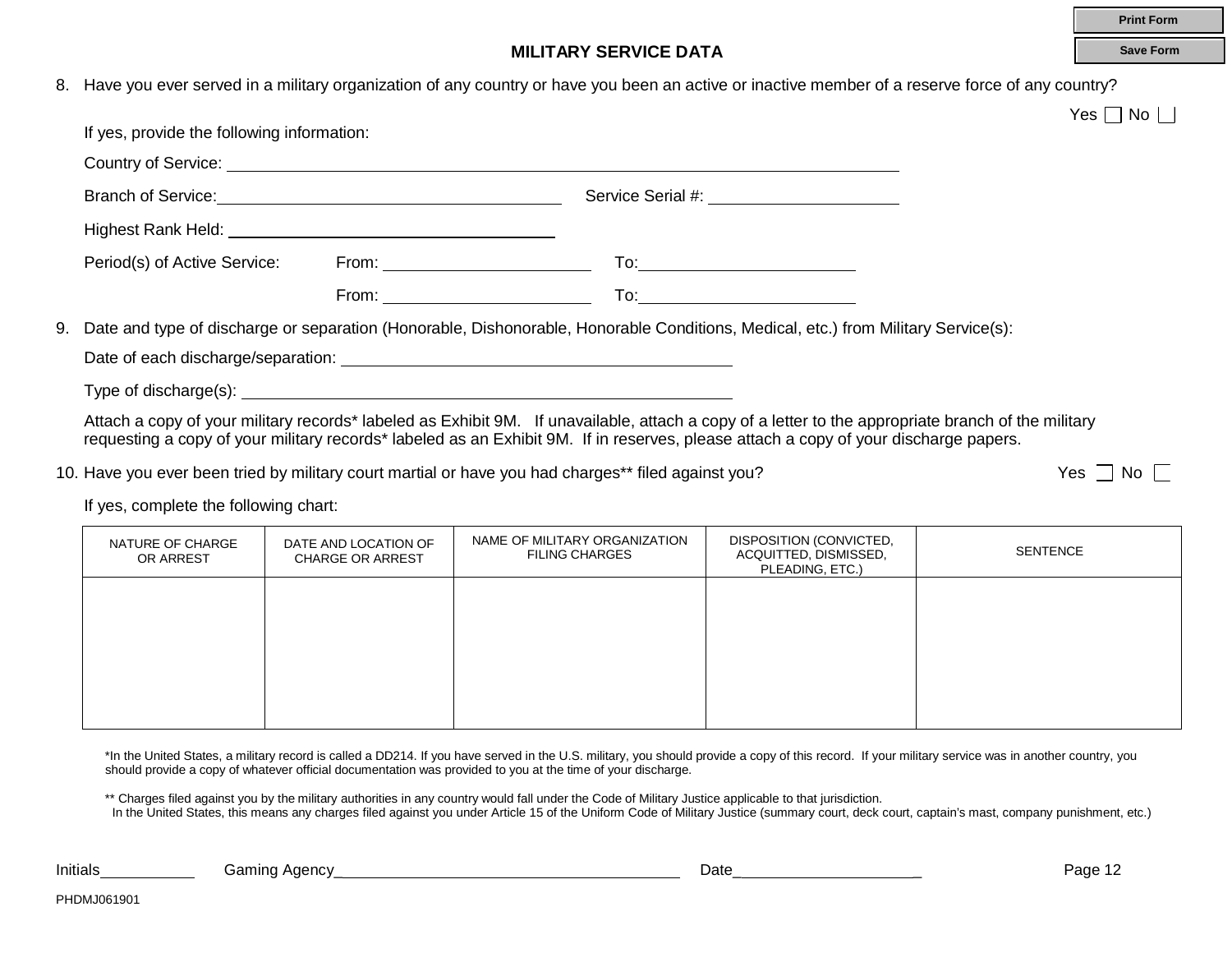**Print Form Save Form**

### **EDUCATIONAL DATA**

11. Beginning with secondary school (high school), provide the information listed below with respect to each school, college, graduate or post graduate school you have attended.

| <b>DATES</b>     |                |                                                       | DESCRIPTION OF           | LIST ANY DEGREE OR        |                        |
|------------------|----------------|-------------------------------------------------------|--------------------------|---------------------------|------------------------|
| FROM:<br>(MO/YR) | TO:<br>(MO/YR) | NAME AND ADDRESS OF SCHOOL,<br>TRAINING PROGRAM, ETC. | <b>EDUCATION PROGRAM</b> | CERTIFICATION<br>ATTAINED | GRADUATED<br>YES OR NO |
|                  |                |                                                       |                          |                           |                        |
|                  |                |                                                       |                          |                           |                        |
|                  |                |                                                       |                          |                           |                        |
|                  |                |                                                       |                          |                           |                        |
|                  |                |                                                       |                          |                           |                        |
|                  |                |                                                       |                          |                           |                        |
|                  |                |                                                       |                          |                           |                        |
|                  |                |                                                       |                          |                           |                        |
|                  |                |                                                       |                          |                           |                        |
|                  |                |                                                       |                          |                           |                        |
|                  |                |                                                       |                          |                           |                        |
|                  |                |                                                       |                          |                           |                        |
|                  |                |                                                       |                          |                           |                        |
|                  |                |                                                       |                          |                           |                        |
|                  |                |                                                       |                          |                           |                        |
|                  |                |                                                       |                          |                           |                        |
|                  |                |                                                       |                          |                           |                        |
|                  |                |                                                       |                          |                           |                        |
|                  |                |                                                       |                          |                           |                        |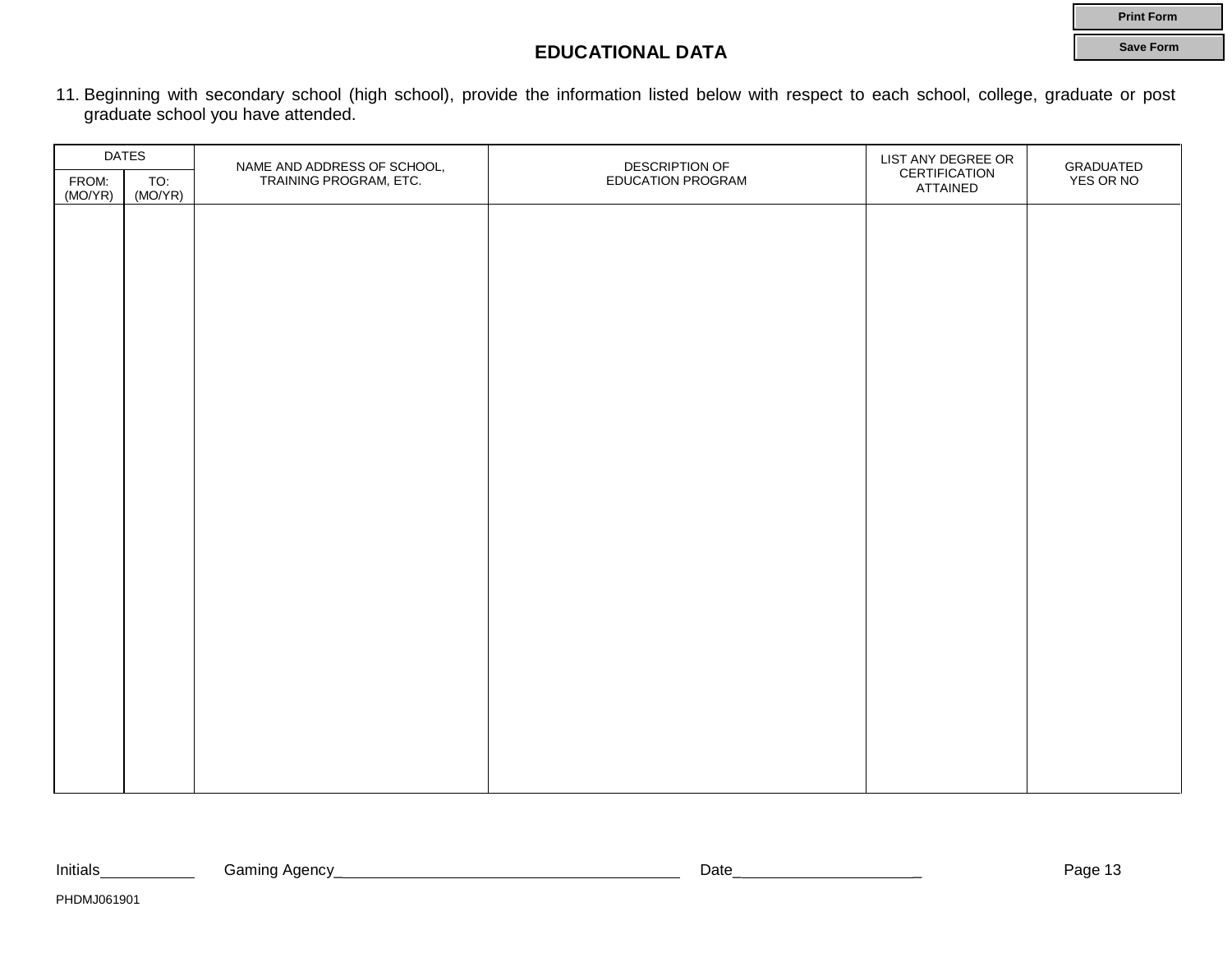### **OFFICES AND POSITIONS**

12. List all offices, trusteeships, directorships or fiduciary positions (including non-profit charitable entities and family trusts) held by you with any firm, corporation, association, partnership or other business entity during the last ten year period. Begin with the most recent and work backward.

| <b>DATES</b>     |                |                                  |                                                                                             |                          |
|------------------|----------------|----------------------------------|---------------------------------------------------------------------------------------------|--------------------------|
| FROM:<br>(MO/YR) | TO:<br>(MO/YR) | TITLE OF OFFICE OR POSITION HELD | NAME AND ADDRESS OF FIRM, CORPORATION,<br>ASSOCIATION, PARTNERSHIP OR OTHER BUSINESS ENTITY | COMPENSATION<br>RECEIVED |
|                  |                |                                  |                                                                                             |                          |
|                  |                |                                  |                                                                                             |                          |
|                  |                |                                  |                                                                                             |                          |
|                  |                |                                  |                                                                                             |                          |
|                  |                |                                  |                                                                                             |                          |
|                  |                |                                  |                                                                                             |                          |
|                  |                |                                  |                                                                                             |                          |
|                  |                |                                  |                                                                                             |                          |
|                  |                |                                  |                                                                                             |                          |
|                  |                |                                  |                                                                                             |                          |
|                  |                |                                  |                                                                                             |                          |
|                  |                |                                  |                                                                                             |                          |
|                  |                |                                  |                                                                                             |                          |
|                  |                |                                  |                                                                                             |                          |
|                  |                |                                  |                                                                                             |                          |
|                  |                |                                  |                                                                                             |                          |
|                  |                |                                  |                                                                                             |                          |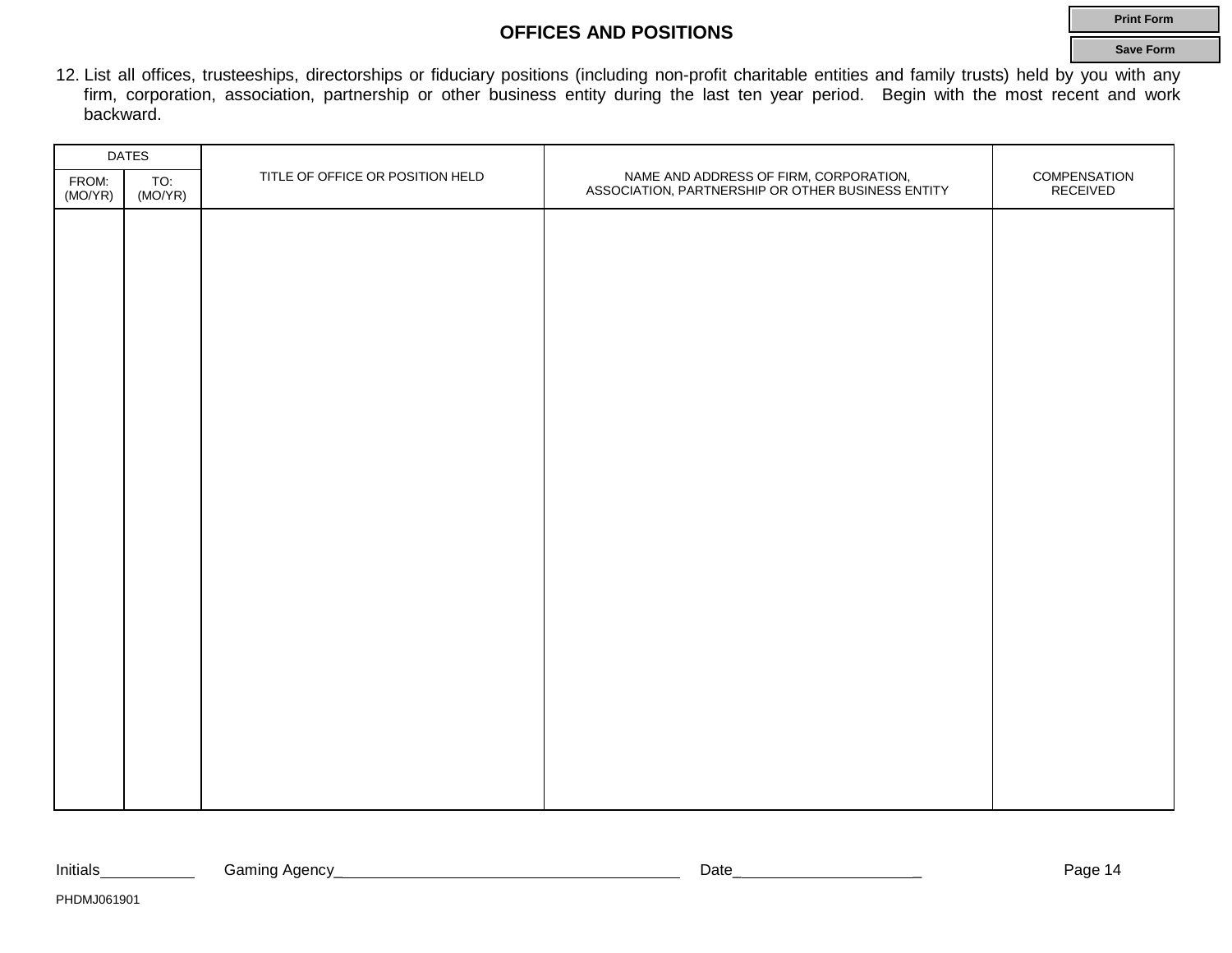|                  | <b>DATES</b>   |                                  |                                                                                             |                                 |
|------------------|----------------|----------------------------------|---------------------------------------------------------------------------------------------|---------------------------------|
| FROM:<br>(MO/YR) | TO:<br>(MO/YR) | TITLE OF OFFICE OR POSITION HELD | NAME AND ADDRESS OF FIRM, CORPORATION,<br>ASSOCIATION, PARTNERSHIP OR OTHER BUSINESS ENTITY | COMPENSATION<br><b>RECEIVED</b> |
|                  |                |                                  |                                                                                             |                                 |
|                  |                |                                  |                                                                                             |                                 |
|                  |                |                                  |                                                                                             |                                 |
|                  |                |                                  |                                                                                             |                                 |
|                  |                |                                  |                                                                                             |                                 |
|                  |                |                                  |                                                                                             |                                 |
|                  |                |                                  |                                                                                             |                                 |
|                  |                |                                  |                                                                                             |                                 |
|                  |                |                                  |                                                                                             |                                 |

**Print Form Save Form**

13. List all government positions and offices, whether salaried or unsalaried, held by you during the last ten year period. Begin with the most recent and work backward.

| <b>DATES</b>     |                |                                  |                                                       |
|------------------|----------------|----------------------------------|-------------------------------------------------------|
| FROM:<br>(MO/YR) | TO:<br>(MO/YR) | TITLE OF OFFICE OR POSITION HELD | NAME AND ADDRESS OF<br>GOVERNMENT AGENCY/ORGANIZATION |
|                  |                |                                  |                                                       |
|                  |                |                                  |                                                       |
|                  |                |                                  |                                                       |
|                  |                |                                  |                                                       |
|                  |                |                                  |                                                       |
|                  |                |                                  |                                                       |
|                  |                |                                  |                                                       |
|                  |                |                                  |                                                       |

12. (Cont.)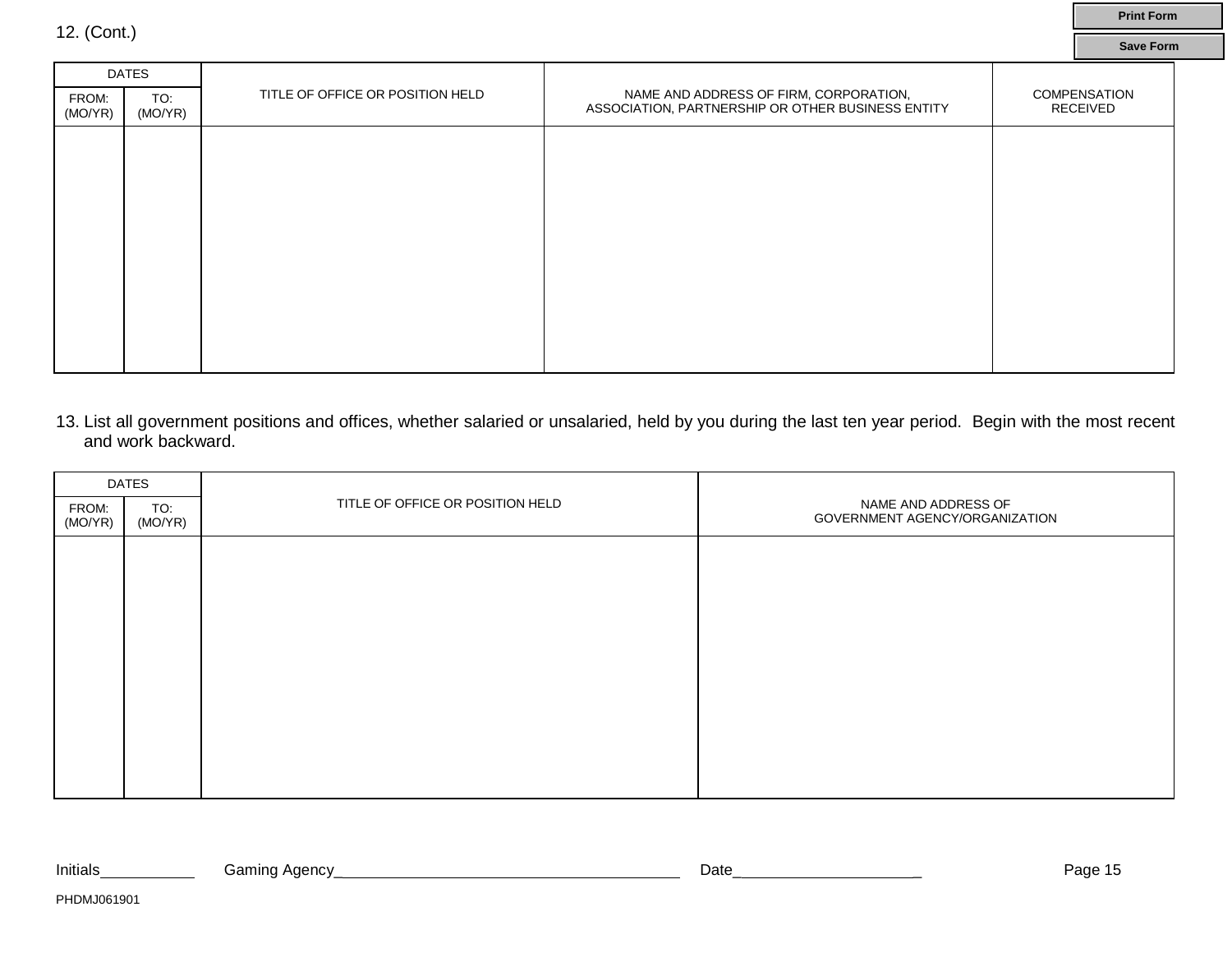### **EMPLOYMENT AND LICENSING DATA**

**Save Form**

**Print Form**

14. Have you ever been employed by a casino or gaming/gambling related company<sup>\*</sup> in any jurisdiction? Yes a Mo

**\***Casino or gaming/gambling related company includes any form or type of casino, gaming/gambling related operation, any manufacturer of gaming/gambling equipment, junket enterprise, horse racing, dog racing, pari-mutuel operation, lottery, sports betting, Internet gaming, etc.

| NAME OF GAMING/GAMBLING<br><b>GAMING RELATED COMPANY</b> | NAME, MAILING<br>ADDRESS AND      |                        | <b>DATES</b>  | TITLE/POSITION HELD AND |                    |                    |
|----------------------------------------------------------|-----------------------------------|------------------------|---------------|-------------------------|--------------------|--------------------|
| AND COUNTRY/STATE WHERE<br>YOU WERE EMPLOYED             | TELEPHONE NUMER OF<br>EMPLOYER(S) | <b>FROM</b><br>(MO/YR) | TO<br>(MO/YR) | DESCRIPTION OF DUTIES   | NAME OF SUPERVISOR | REASON FOR LEAVING |
|                                                          |                                   |                        |               |                         |                    |                    |
|                                                          |                                   |                        |               |                         |                    |                    |
|                                                          |                                   |                        |               |                         |                    |                    |
|                                                          |                                   |                        |               |                         |                    |                    |
|                                                          |                                   |                        |               |                         |                    |                    |
|                                                          |                                   |                        |               |                         |                    |                    |
|                                                          |                                   |                        |               |                         |                    |                    |
|                                                          |                                   |                        |               |                         |                    |                    |
|                                                          |                                   |                        |               |                         |                    |                    |
|                                                          |                                   |                        |               |                         |                    |                    |
|                                                          |                                   |                        |               |                         |                    |                    |
|                                                          |                                   |                        |               |                         |                    |                    |
|                                                          |                                   |                        |               |                         |                    |                    |
|                                                          |                                   |                        |               |                         |                    |                    |
|                                                          |                                   |                        |               |                         |                    |                    |
|                                                          |                                   |                        |               |                         |                    |                    |
|                                                          |                                   |                        |               |                         |                    |                    |
|                                                          |                                   |                        |               |                         |                    |                    |
|                                                          |                                   |                        |               |                         |                    |                    |
|                                                          |                                   |                        |               |                         |                    |                    |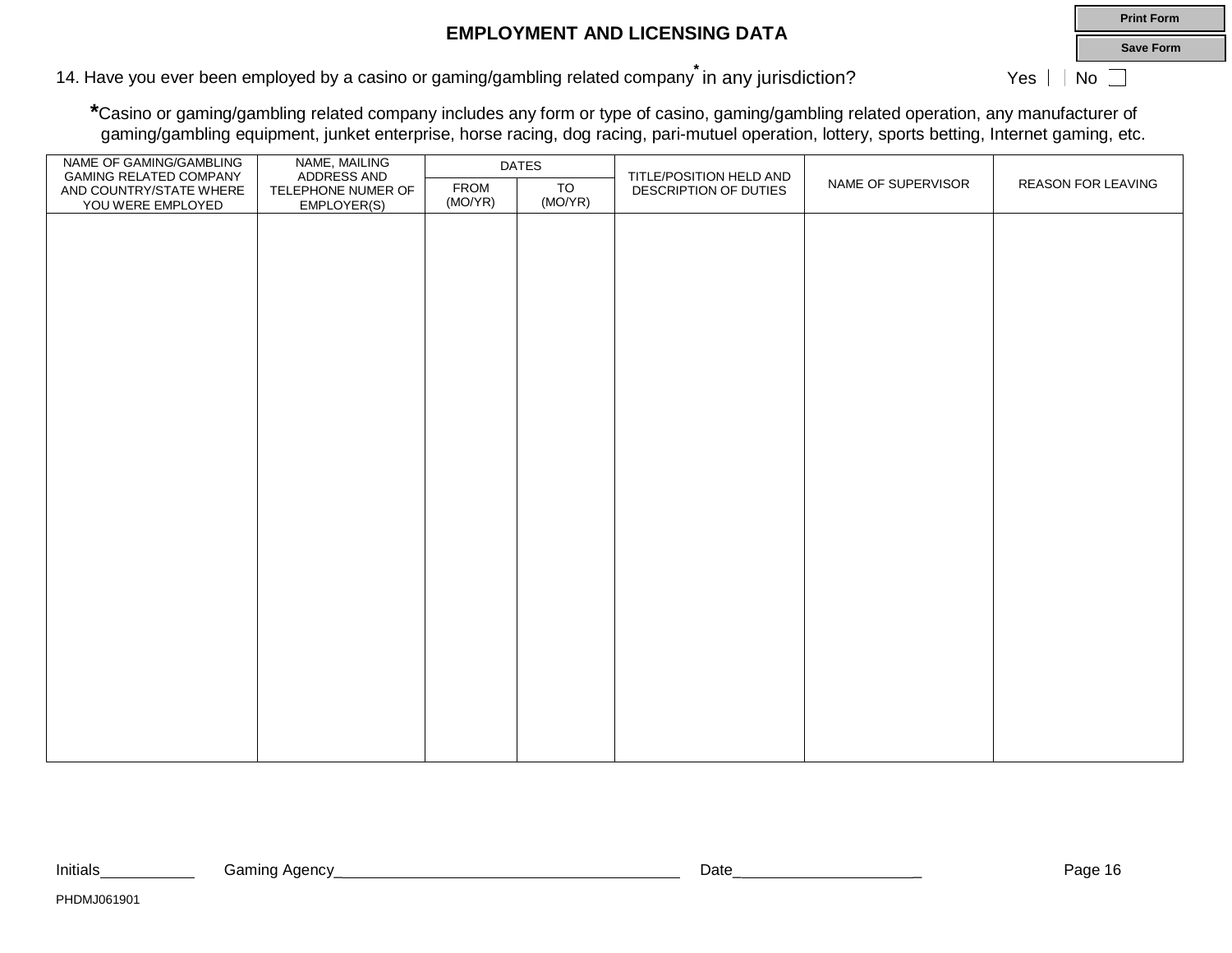15. In the chart below, provide the information regarding your employment for the past twenty years or from age 18, whichever is less. Begin with your present job and work backwards. Give dates of any unemployment between jobs in proper sequence. Include all part-time and full-time employment and any military service. For any casino or gaming/gambling related employment identified in the previous question, you are only required to fill in the dates of employment and the name of the casino or gaming/gambling related company on this chart.

|                  | <b>DATES</b>   | NAME, MAILING ADDRESS, AND      | TITLE/POSITION HELD AND | NAME OF    | <b>REASON FOR LEAVING/</b> |
|------------------|----------------|---------------------------------|-------------------------|------------|----------------------------|
| FROM:<br>(MO/YR) | TO:<br>(MO/YR) | TELEPHONE NUMBER OF EMPLOYER(S) | DESCRIPTION OF DUTIES   | SUPERVISOR | COMPENSATION AT DEPARTURE  |
|                  |                |                                 |                         |            |                            |
|                  |                |                                 |                         |            |                            |
|                  |                |                                 |                         |            |                            |
|                  |                |                                 |                         |            |                            |
|                  |                |                                 |                         |            |                            |
|                  |                |                                 |                         |            |                            |
|                  |                |                                 |                         |            |                            |
|                  |                |                                 |                         |            |                            |
|                  |                |                                 |                         |            |                            |
|                  |                |                                 |                         |            |                            |
|                  |                |                                 |                         |            |                            |
|                  |                |                                 |                         |            |                            |
|                  |                |                                 |                         |            |                            |
|                  |                |                                 |                         |            |                            |
|                  |                |                                 |                         |            |                            |
|                  |                |                                 |                         |            |                            |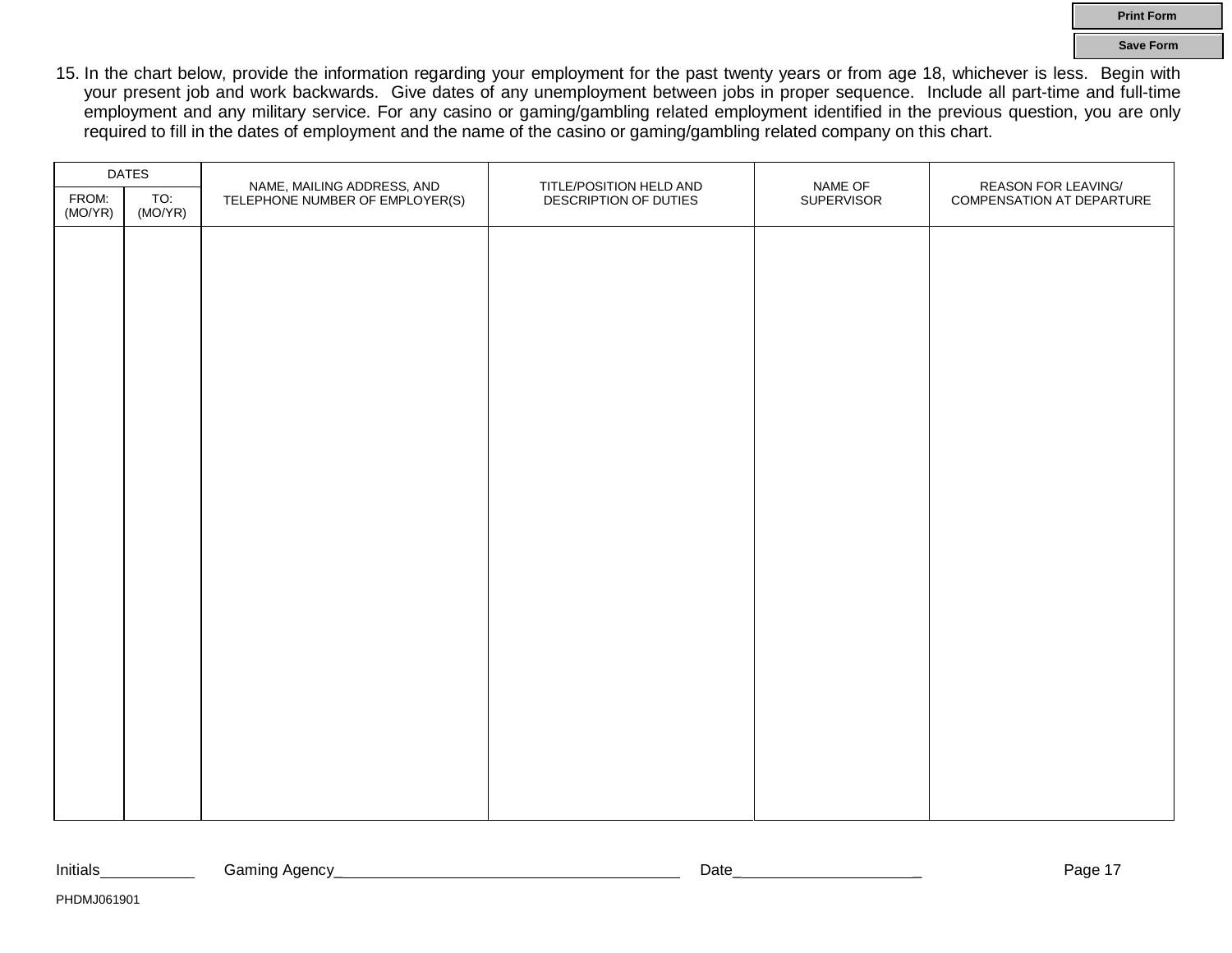| 15 (Con!)        |                |                                                               |                                                  |                       | <b>Save Form</b>                                 |
|------------------|----------------|---------------------------------------------------------------|--------------------------------------------------|-----------------------|--------------------------------------------------|
|                  | <b>DATES</b>   |                                                               |                                                  |                       |                                                  |
| FROM:<br>(MO/YR) | TO:<br>(MO/YR) | NAME, MAILING ADDRESS, AND<br>TELEPHONE NUMBER OF EMPLOYER(S) | TITLE/POSITION HELD AND<br>DESCRIPTION OF DUTIES | NAME OF<br>SUPERVISOR | REASON FOR LEAVING/<br>COMPENSATION AT DEPARTURE |
|                  |                |                                                               |                                                  |                       |                                                  |
|                  |                |                                                               |                                                  |                       |                                                  |
|                  |                |                                                               |                                                  |                       |                                                  |
|                  |                |                                                               |                                                  |                       |                                                  |
|                  |                |                                                               |                                                  |                       |                                                  |
|                  |                |                                                               |                                                  |                       |                                                  |
|                  |                |                                                               |                                                  |                       |                                                  |
|                  |                |                                                               |                                                  |                       |                                                  |
|                  |                |                                                               |                                                  |                       |                                                  |
|                  |                |                                                               |                                                  |                       |                                                  |
|                  |                |                                                               |                                                  |                       |                                                  |
|                  |                |                                                               |                                                  |                       |                                                  |
|                  |                |                                                               |                                                  |                       |                                                  |
|                  |                |                                                               |                                                  |                       |                                                  |
|                  |                |                                                               |                                                  |                       |                                                  |

### *If additional space* **is** *needed, please provide an attachment.*

**Print Form**

 $\Box$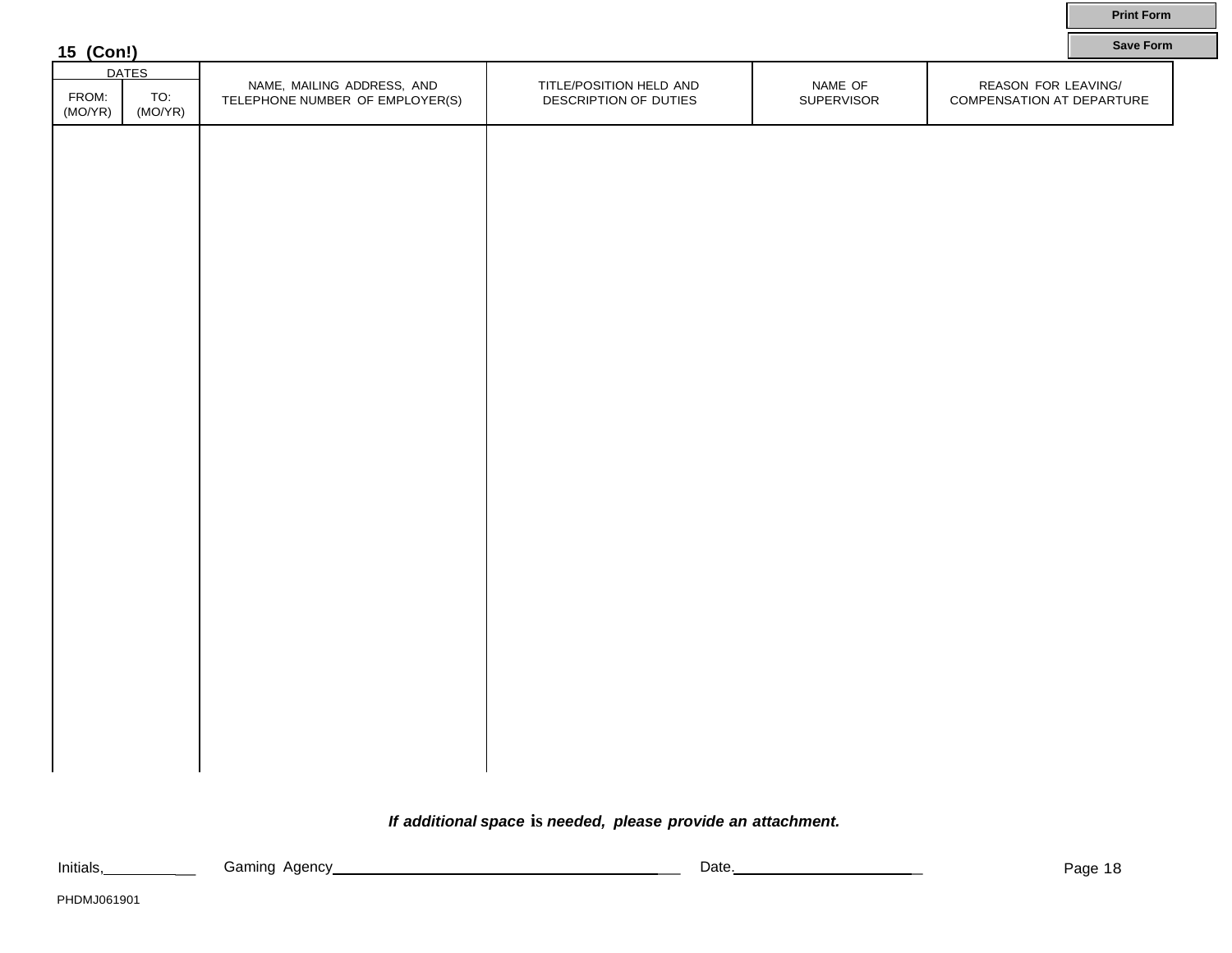16. With regard to the previously listed employment:

- a. Were you ever discharged, suspended or asked to resign from employment?  $\Box$  Yes  $\Box$  No  $\Box$
- b. During the last ten year period, were you ever charged with any infraction in relation to any employment which was the subject of any disciplinary action? Yes  $\Box$  No  $\Box$

If yes to either question, complete the following chart as to each such time you were discharged, suspended, asked to resign or disciplined:

| DATE OF DISCHARGE,<br>SUSPENSION, RESIGNATION<br>OR DISCIPLINARY ACTION | NAME AND ADDRESS OF EMPLOYER | NAME OF<br>SUPERVISOR | REASON FOR DISCHARGE, SUSPENSION,<br>RESIGNATION OR DISCIPLINARY ACTION |
|-------------------------------------------------------------------------|------------------------------|-----------------------|-------------------------------------------------------------------------|
|                                                                         |                              |                       |                                                                         |
|                                                                         |                              |                       |                                                                         |
|                                                                         |                              |                       |                                                                         |
|                                                                         |                              |                       |                                                                         |
|                                                                         |                              |                       |                                                                         |
|                                                                         |                              |                       |                                                                         |
|                                                                         |                              |                       |                                                                         |
|                                                                         |                              |                       |                                                                         |
|                                                                         |                              |                       |                                                                         |
|                                                                         |                              |                       |                                                                         |
|                                                                         |                              |                       |                                                                         |
|                                                                         |                              |                       |                                                                         |
|                                                                         |                              |                       |                                                                         |

| Initials | Gaming Agency | Date | $\overline{1}$<br>aut |
|----------|---------------|------|-----------------------|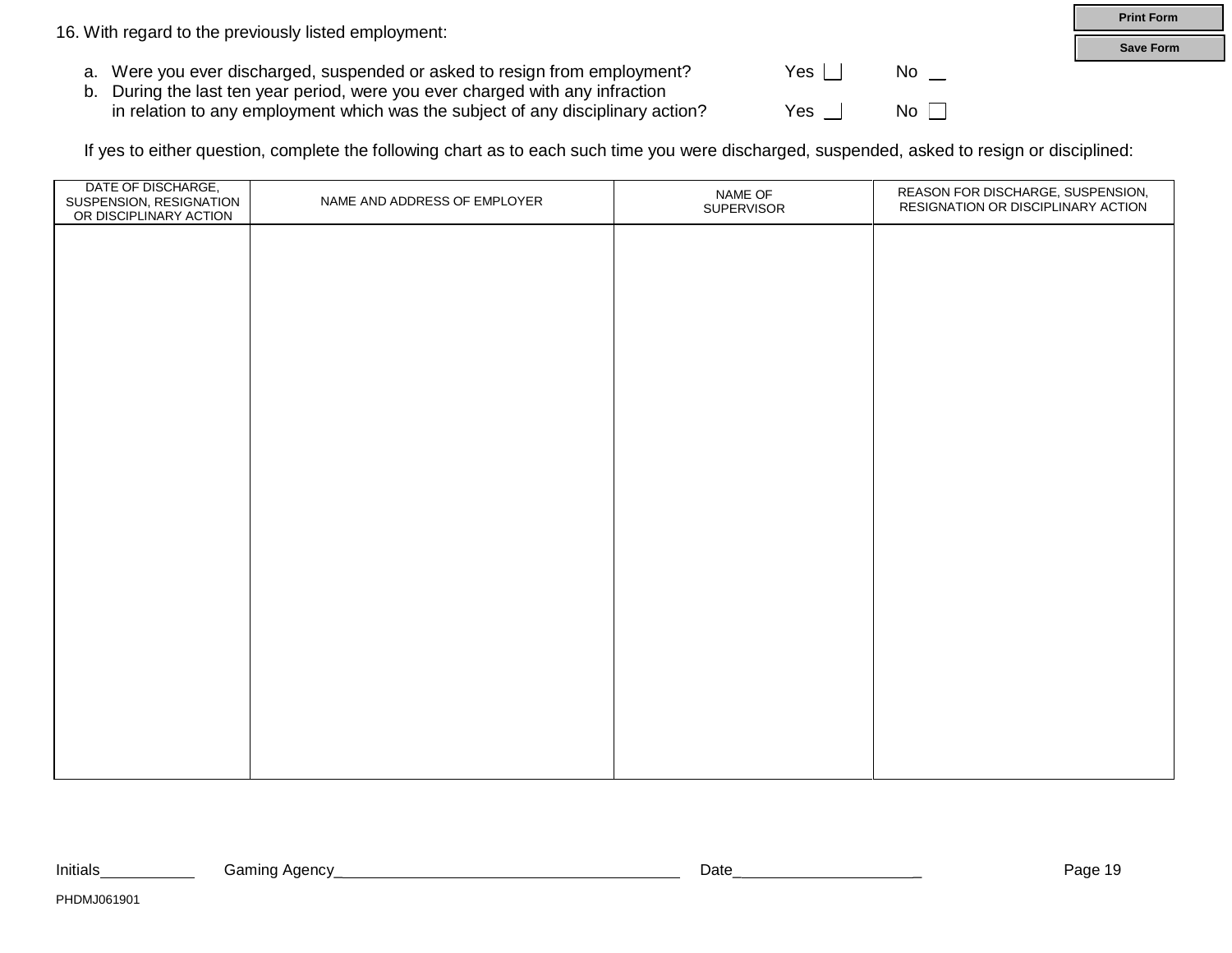Yes  $\Box$  No  $\Box$ 

17. List any and all compensated employment, of whatever nature, held by your spouse during the past twelve month period. Begin with your spouse's current employer.

| <b>DATES</b>     |                |                                                |                         |  |  |
|------------------|----------------|------------------------------------------------|-------------------------|--|--|
| FROM:<br>(MO/YR) | TO:<br>(MO/YR) | NAME, ADDRESS AND TELEPHONE NUMBER OF EMPLOYER | TITLE/ POSITION<br>HELD |  |  |
|                  |                |                                                |                         |  |  |
|                  |                |                                                |                         |  |  |
|                  |                |                                                |                         |  |  |
|                  |                |                                                |                         |  |  |
|                  |                |                                                |                         |  |  |
|                  |                |                                                |                         |  |  |
|                  |                |                                                |                         |  |  |
|                  |                |                                                |                         |  |  |

18. To the best of your knowledge, have you or has your spouse served as a trustee or other fiduciary officer in any capacity during the last twelve month period?

If yes, complete the following chart:

| <b>DATES</b>     |                |          |                                  |                        |               |
|------------------|----------------|----------|----------------------------------|------------------------|---------------|
| FROM:<br>(MO/YR) | TO:<br>(MO/YR) | CAPACITY | NATURE OF TRUST<br>OR OTHER FUND | <b>INCOME RECEIVED</b> | FOR WHOM HELD |
|                  |                |          |                                  |                        |               |
|                  |                |          |                                  |                        |               |
|                  |                |          |                                  |                        |               |
|                  |                |          |                                  |                        |               |
|                  |                |          |                                  |                        |               |
|                  |                |          |                                  |                        |               |
|                  |                |          |                                  |                        |               |

Initials Gaming Agency\_ Date\_ \_ Page 20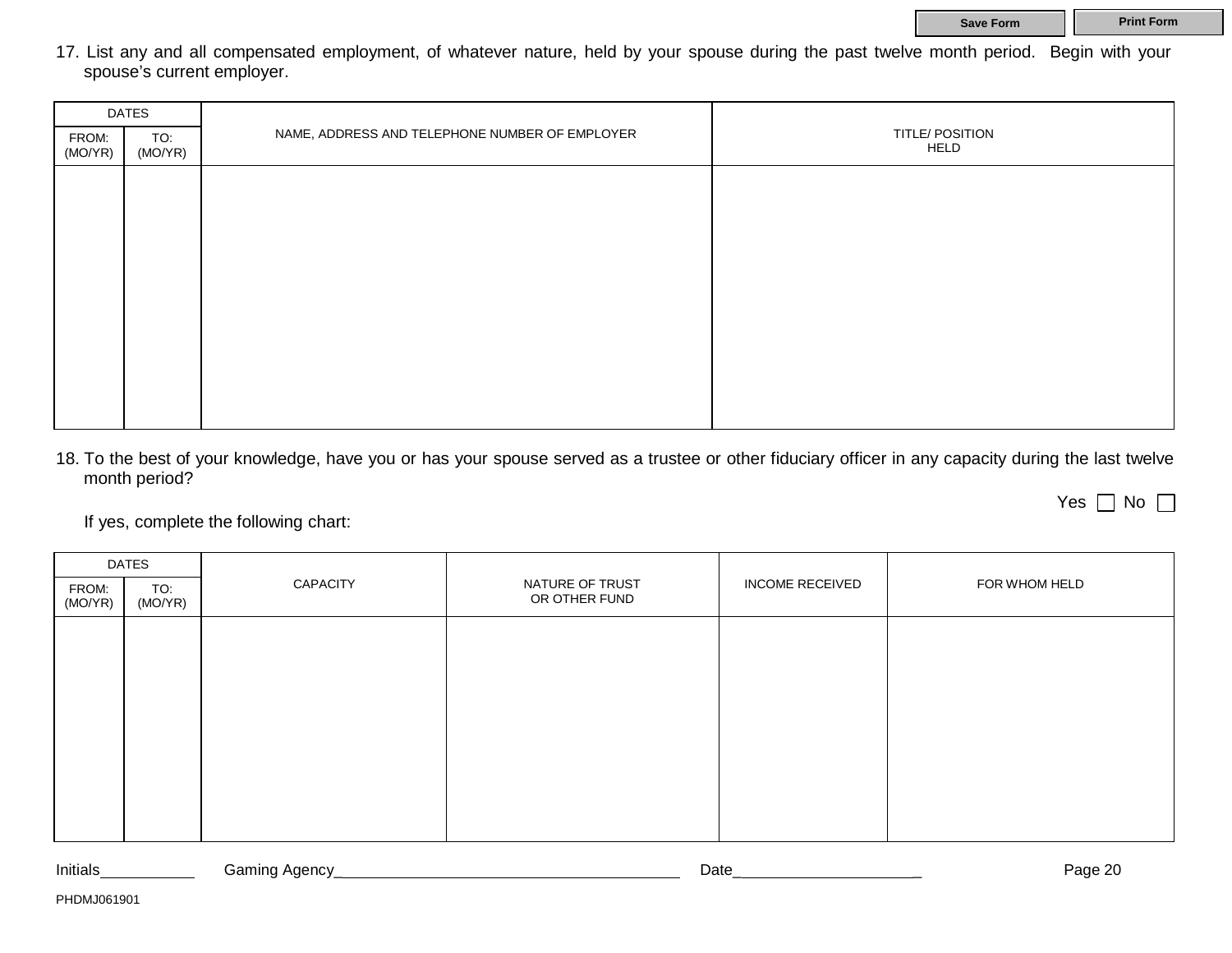|                                                                                                                    | <b>Save Form</b> | <b>Print Form</b> |  |
|--------------------------------------------------------------------------------------------------------------------|------------------|-------------------|--|
| 19. a. Have you or your spouse ever sought and been denied a position as a trustee or other fiduciary officer?     | Yes              | No                |  |
| b. Have you or your spouse ever been suspended or removed from a position as a trustee or other fiduciary officer? | Yes.             | No                |  |
| If yes to either question, complete the following chart:                                                           |                  |                   |  |

| DATE | CAPACITY | NATURE OF TRUST OR OTHER OFFICE | REASON FOR DENIAL, SUSPENSION<br>OR REMOVAL |
|------|----------|---------------------------------|---------------------------------------------|
|      |          |                                 |                                             |
|      |          |                                 |                                             |
|      |          |                                 |                                             |
|      |          |                                 |                                             |
|      |          |                                 |                                             |

20. Have you or has your spouse ever made application for, or held, any **NON-GAMING** professional or occupational license, permit or certification, in any jurisdiction, including but not limited to the following: real estate broker or salesman, accountant, attorney, medical, boxing promoter, manager or matchmaker, race horse owner, trainer or manager, jockey, race dog owner, securities dealer, contractor, pilot, insurance, or any other type of professional license. (Do not include alcoholic beverage or driver's license). You must answer "YES" to this question if you ever applied and your application was granted, denied, returned to you by the licensing agency for any reason, withdrawn or is currently pending.

 $Yes | No \rceil$ 

If yes, complete the following chart:

|                 |                        | <b>DATES</b>     |                |                                                      |                                          |
|-----------------|------------------------|------------------|----------------|------------------------------------------------------|------------------------------------------|
| NAME ON LICENSE | <b>TYPE OF LICENSE</b> | FROM:<br>(MO/YR) | TO:<br>(MO/YR) | NAME AND ADDRESS<br>OF LICENSING AGENCY/ORGANIZATION | <b>DISPOSITION OF</b><br>THE APPLICATION |
|                 |                        |                  |                |                                                      |                                          |
|                 |                        |                  |                |                                                      |                                          |
|                 |                        |                  |                |                                                      |                                          |
|                 |                        |                  |                |                                                      |                                          |
|                 |                        |                  |                |                                                      |                                          |
|                 |                        |                  |                |                                                      |                                          |

| Initials | amıncد<br>. Adency | - Jate | Page ∠ |
|----------|--------------------|--------|--------|
|          | . .                |        | . .    |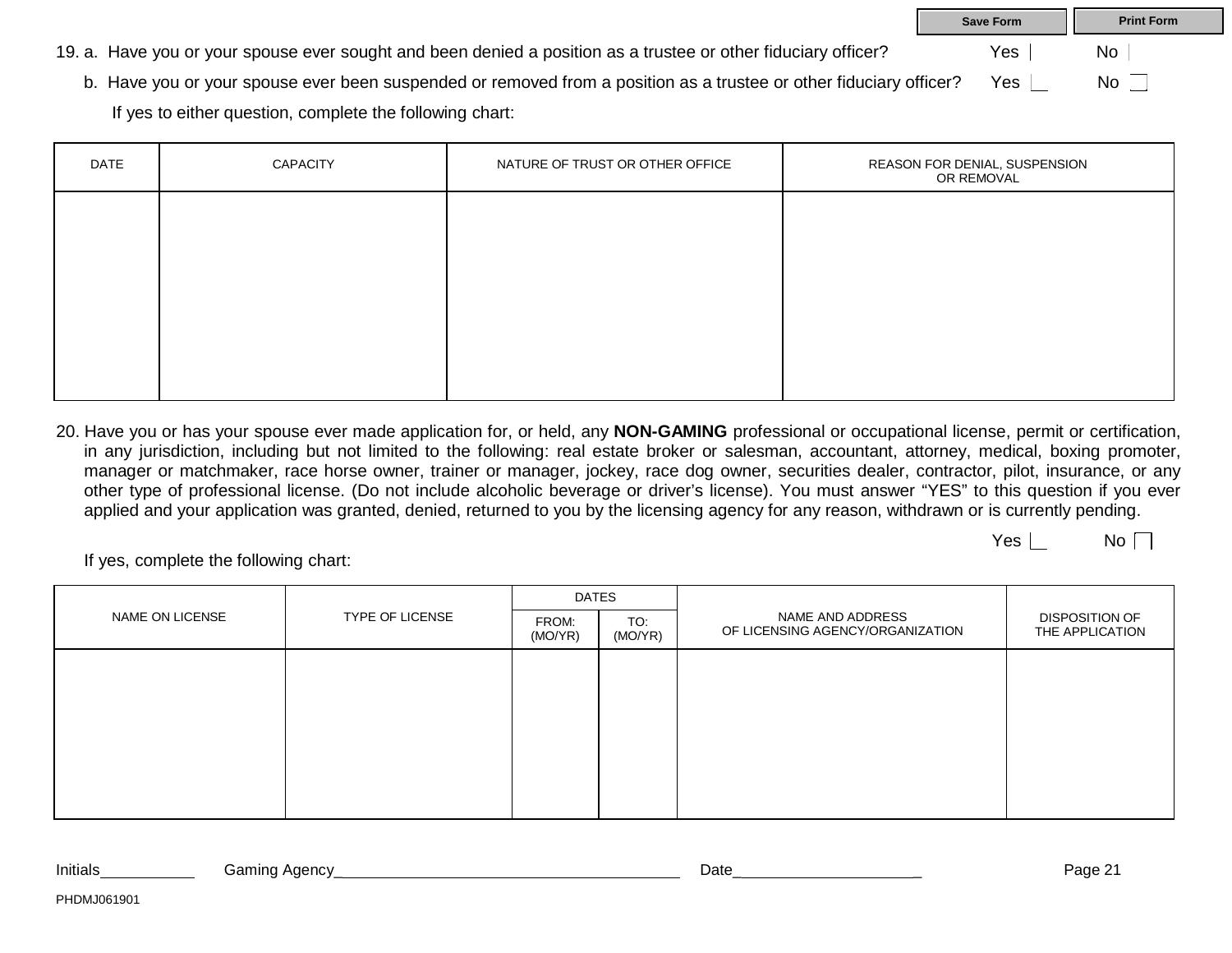21. Have any of the licenses, permits or certifications applied for, or held by you or your spouse, as identified in the previous question ever been denied, suspended, revoked or subject to any conditions in any jurisdiction?

Yes  $\top$  No  $\top$ 

If yes, complete the following chart as to each denial, suspension, revocation or conditions:

| TYPE OF LICENSE,<br>PERMIT OR CERTIFICATE | NAME & ADDRESS OF<br>GOVERNMENTAL AGENCY/ORGANIZATION | DATE OF DENIAL,<br>SUSPENSION. REVOCATION<br>OR CONDITION | REASON(S) FOR DENIAL<br>SUSPENSION OR REVOCATION |
|-------------------------------------------|-------------------------------------------------------|-----------------------------------------------------------|--------------------------------------------------|
|                                           |                                                       |                                                           |                                                  |
|                                           |                                                       |                                                           |                                                  |
|                                           |                                                       |                                                           |                                                  |
|                                           |                                                       |                                                           |                                                  |
|                                           |                                                       |                                                           |                                                  |

22. Has any entity in which you, or your spouse, is/was a director, officer, partner or an owner of a 5% or greater interest ever had any license, permit or certificate issued by a governmental agency in any jurisdiction denied, suspended, revoked, or subject to any conditions?

Yes  $\Box$  No  $\Box$ 

If yes, complete the following chart as to each denial, suspension or revocation:

| NAME OF ENTITY | POSITION HELD BY<br>YOU OR YOUR SPOUSE | TYPE OF<br>LICENSE,<br><b>PERMIT OR</b><br>CERTIFICATE | TYPE OF<br><b>ACTION TAKEN</b> | NAME AND ADDRESS OF<br>GOVERNMENT<br>AGENCY/ORGANIZATION TAKING<br>ACTION | DATE OF<br>ACTION | REASON(S)<br>FOR<br>ACTION |
|----------------|----------------------------------------|--------------------------------------------------------|--------------------------------|---------------------------------------------------------------------------|-------------------|----------------------------|
|                |                                        |                                                        |                                |                                                                           |                   |                            |
|                |                                        |                                                        |                                |                                                                           |                   |                            |
|                |                                        |                                                        |                                |                                                                           |                   |                            |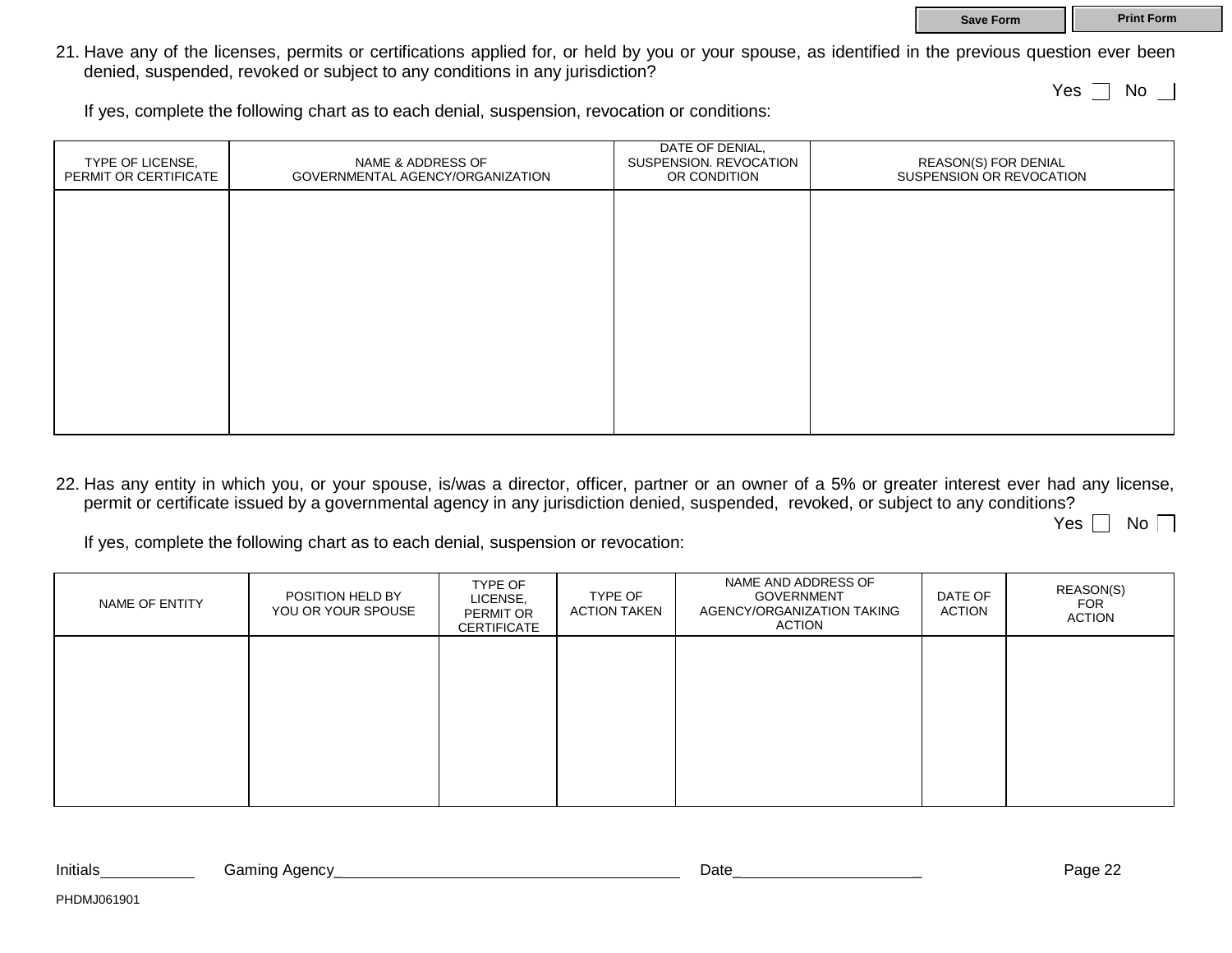23. List any group, firm, partnership, corporation or any other businesses in which you have held an ownership interest of 5% or more for the past twenty years, or since the age of 18, whichever is less. (Do *not* include publicly traded corporations in which you owned stock.)

|                  | DATES          |                                          |                                          |                             |                            |                                |                                                                             |
|------------------|----------------|------------------------------------------|------------------------------------------|-----------------------------|----------------------------|--------------------------------|-----------------------------------------------------------------------------|
| FROM:<br>(MO/YR) | TO:<br>(MO/YR) | NAME(S) & ADDRESS(ES)<br>OF BUSINESS(ES) | <b>CURRENT STATUS</b><br>OF BUSINESS(ES) | %INTEREST<br>HELD BY<br>YOU | NAME(S) OF<br>OTHER OWNERS | ADDRESS(ES)<br>OF OTHER OWNERS | STATE/PROVINCE<br>AND COUNTRY OF<br>ORGANIZATION OR<br><b>INCORPORATION</b> |
|                  |                |                                          |                                          |                             |                            |                                |                                                                             |
|                  |                |                                          |                                          |                             |                            |                                |                                                                             |
|                  |                |                                          |                                          |                             |                            |                                |                                                                             |
|                  |                |                                          |                                          |                             |                            |                                |                                                                             |
|                  |                |                                          |                                          |                             |                            |                                |                                                                             |
|                  |                |                                          |                                          |                             |                            |                                |                                                                             |
|                  |                |                                          |                                          |                             |                            |                                |                                                                             |
|                  |                |                                          |                                          |                             |                            |                                |                                                                             |
|                  |                |                                          |                                          |                             |                            |                                |                                                                             |
|                  |                |                                          |                                          |                             |                            |                                |                                                                             |
|                  |                |                                          |                                          |                             |                            |                                |                                                                             |
|                  |                |                                          |                                          |                             |                            |                                |                                                                             |
|                  |                |                                          |                                          |                             |                            |                                |                                                                             |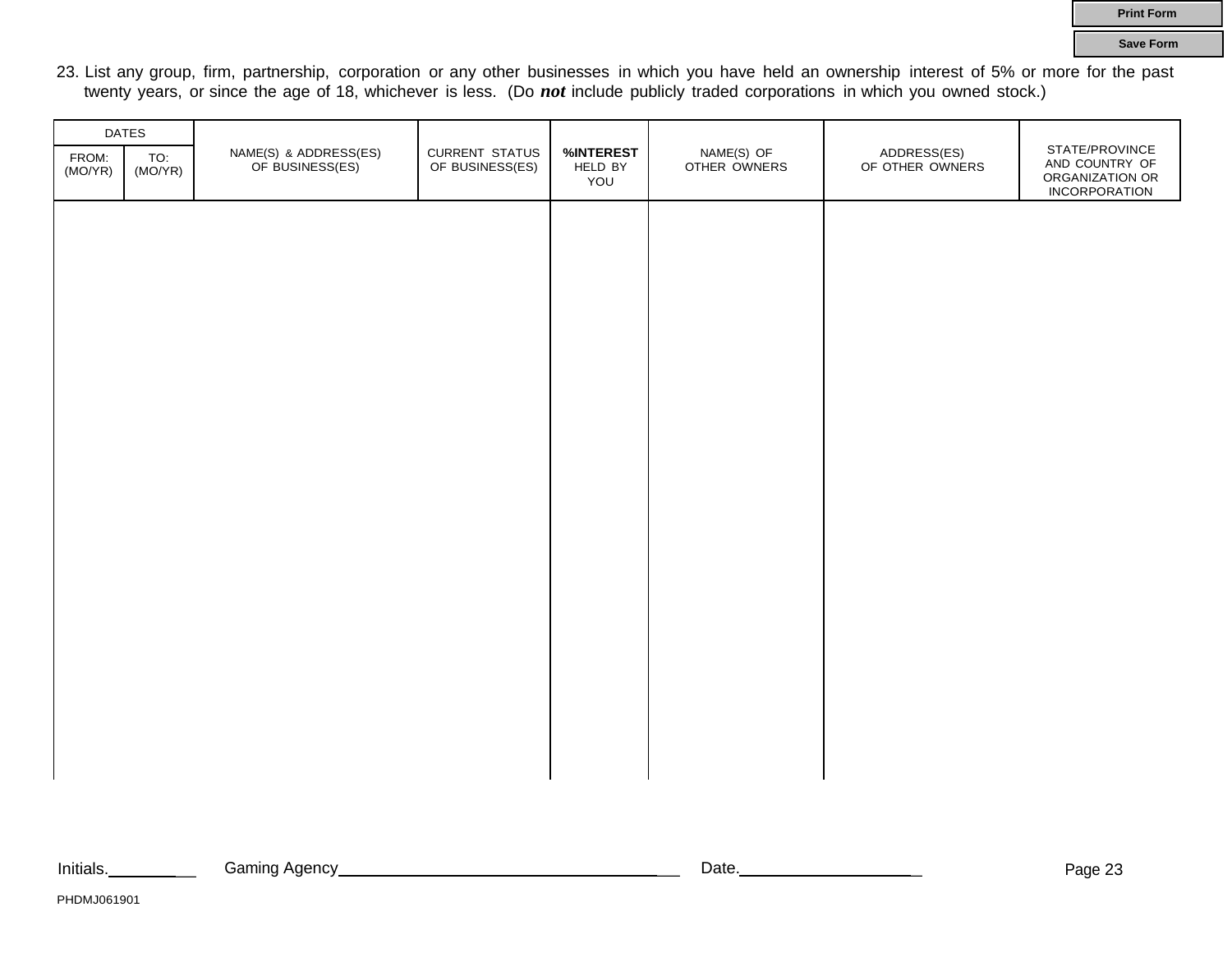24. Have you or has your spouse ever made application for, or held, a license, permit, registration, finding of suitability, qualification or other authorization to participate in any form or type of casino, gaming/gambling related operation (including any manufacturer of gaming/gambling equipment, junket operation, horse racing, dog racing, pari-mutuel operation, lottery, sports betting, Internet gaming, etc.) or alcoholic beverage operation in any jurisdiction? You must answer "YES" to this question if you ever applied and your application was granted, denied, returned to you by the gaming agency for any reason, withdrawn or is currently pending.

If yes, complete the following chart:

| NAME & ADDRESS OF LICENSING AGENCY/ORGANIZATION<br>(INCLUDING COUNTRY, STATE/PROVINCE, COUNTY<br>OR MUNICIPALITY/TOWN) | TYPE OF LICENSE,<br>PERMIT, APPROVAL<br>OR REGISTRATION | DATE OF<br><b>APPLICATION</b> | <b>DISPOSITION</b><br>(GRANTED, DENIED<br>OR PENDING, ETC.) | LICENSE, PERMIT,<br>APPROVAL OR<br>REGISTRATION<br><b>NUMBER</b> |
|------------------------------------------------------------------------------------------------------------------------|---------------------------------------------------------|-------------------------------|-------------------------------------------------------------|------------------------------------------------------------------|
|                                                                                                                        |                                                         |                               |                                                             |                                                                  |
|                                                                                                                        |                                                         |                               |                                                             |                                                                  |
|                                                                                                                        |                                                         |                               |                                                             |                                                                  |
|                                                                                                                        |                                                         |                               |                                                             |                                                                  |
|                                                                                                                        |                                                         |                               |                                                             |                                                                  |
|                                                                                                                        |                                                         |                               |                                                             |                                                                  |
|                                                                                                                        |                                                         |                               |                                                             |                                                                  |
|                                                                                                                        |                                                         |                               |                                                             |                                                                  |

Initials Caming Agency Communication Contract Communication Contract Communication Communication Communication

**Print Form Save Form**

Yes  $|$  No  $\Box$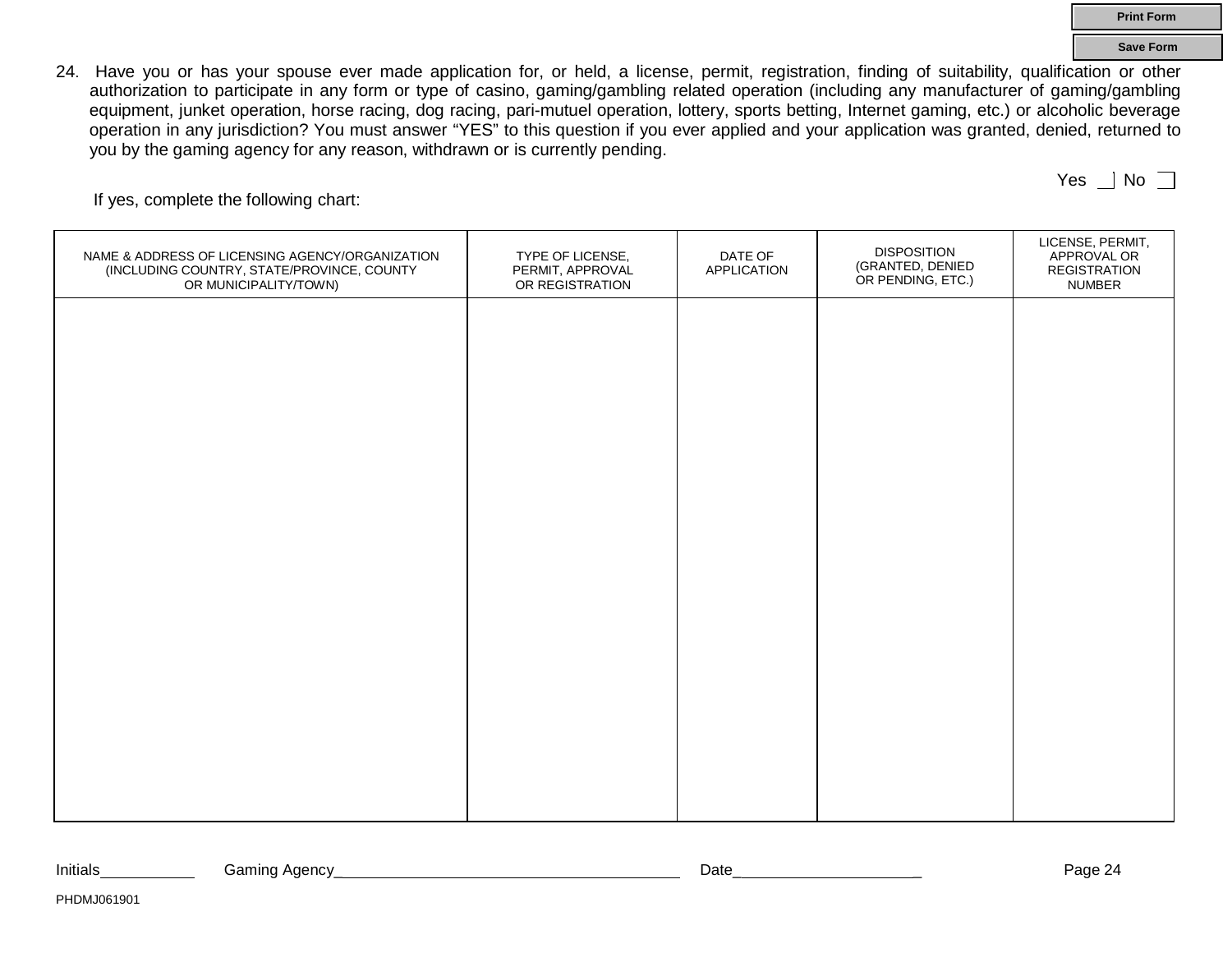25. For each casino, gaming/gambling related or alcoholic beverage operation application, license, permit, registration, finding of suitability, qualification or other authorization identified in the previous question, were you or your spouse ever called to appear to testify, or otherwise participate in a hearing or proceeding, before the licensing agency or commission to which you were applying?

Yes  $\Box$  No  $\Box$ 

**Print Form Save Form**

If yes, complete the following chart:

| NAME AND ADDRESS OF LICENSING AGENCY OR COMMISSION | DATE OF APPEARANCE(S) | NATURE OF HEARING | WAS TESTIMONY GIVEN? |
|----------------------------------------------------|-----------------------|-------------------|----------------------|
|                                                    |                       |                   |                      |
|                                                    |                       |                   |                      |
|                                                    |                       |                   |                      |
|                                                    |                       |                   |                      |
|                                                    |                       |                   |                      |
|                                                    |                       |                   |                      |
|                                                    |                       |                   |                      |
|                                                    |                       |                   |                      |
|                                                    |                       |                   |                      |
|                                                    |                       |                   |                      |
|                                                    |                       |                   |                      |
|                                                    |                       |                   |                      |
|                                                    |                       |                   |                      |
|                                                    |                       |                   |                      |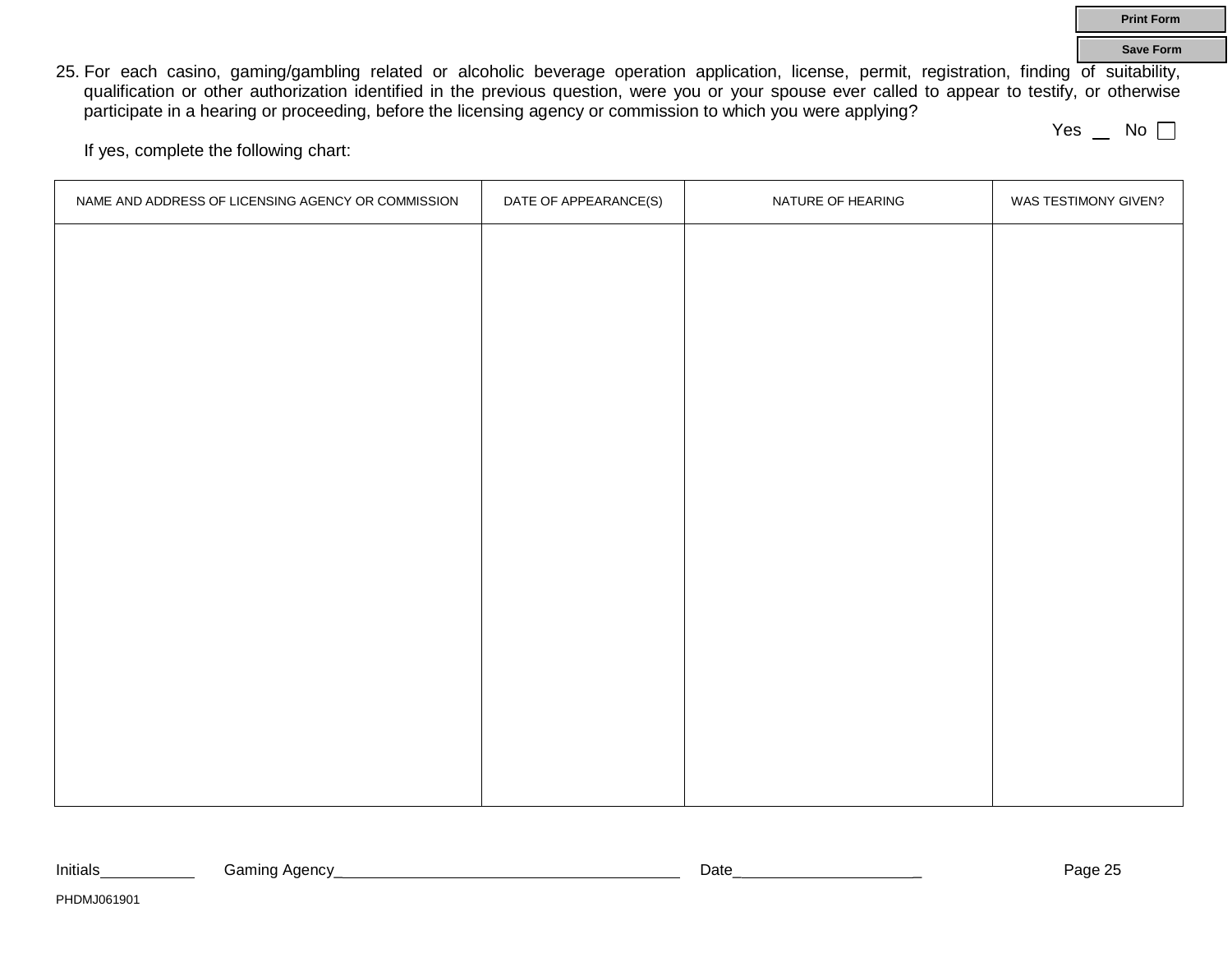#### **Save Form Print Form**

26. To the best of your knowledge, in the past twenty years or since the age of 18, whichever is less, have you held a direct or indirect financial or ownership interest in any group, firm, corporation, partnership or other business entity that has applied to any licensing agency in any jurisdiction for any license, permit, registration, finding of suitability, or qualification in connection with any form or type of a casino, gaming/gambling related operation (including any manufacturer of gaming/gambling equipment, junket operation, horse racing, dog racing, pari-mutuel operation, lottery, sports betting, Internet gaming, etc.), or alcoholic beverage operation? (Do not include publicly traded corporations or entities in which you held less than 1% of the stock.) Yes  $\Box$  No  $\Box$ 

If yes, complete the following chart:

| NAME AND ADDRESS<br>OF BUSINESS ENTITY | NATURE OF<br>YOUR INTEREST | DATE OF<br>APPLICATION | NAME & ADDRESS OF LICENSING<br><b>AGENCY</b><br>TO WHICH APPLICATION WAS MADE | TYPE OF LICENSE<br>APPLIED FOR | DISPOSITION OF<br>APPLICATION |
|----------------------------------------|----------------------------|------------------------|-------------------------------------------------------------------------------|--------------------------------|-------------------------------|
|                                        |                            |                        |                                                                               |                                |                               |
|                                        |                            |                        |                                                                               |                                |                               |
|                                        |                            |                        |                                                                               |                                |                               |
|                                        |                            |                        |                                                                               |                                |                               |
|                                        |                            |                        |                                                                               |                                |                               |
|                                        |                            |                        |                                                                               |                                |                               |
|                                        |                            |                        |                                                                               |                                |                               |
|                                        |                            |                        |                                                                               |                                |                               |
|                                        |                            |                        |                                                                               |                                |                               |
|                                        |                            |                        |                                                                               |                                |                               |
|                                        |                            |                        |                                                                               |                                |                               |
|                                        |                            |                        |                                                                               |                                |                               |

Initials Caming Agency Communication Contract Communication Contract Communication Communication Communication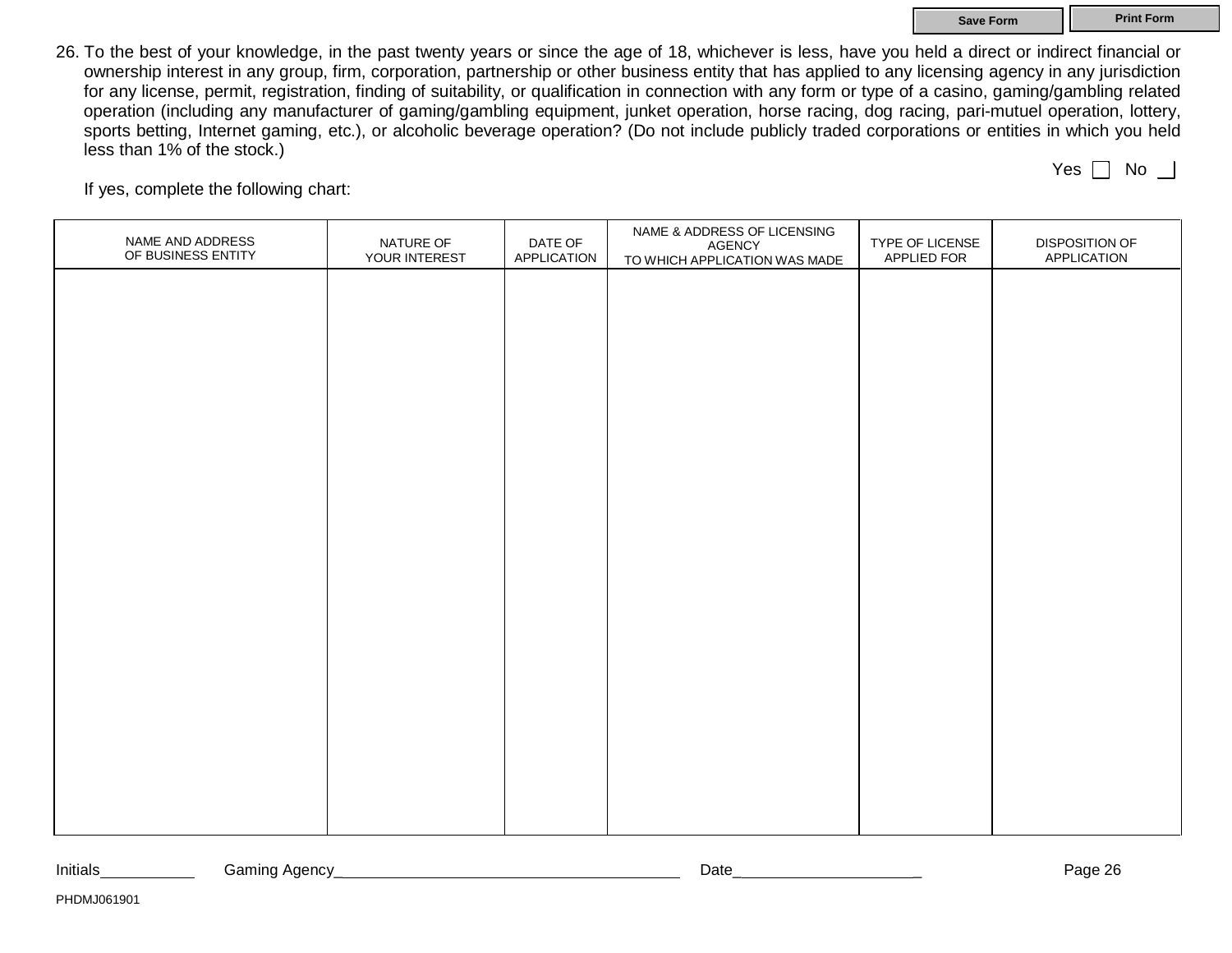- 27. a. Are any members of your family (spouse, parents, grandparents, children, grandchildren, siblings, uncles, aunts, nephews, nieces, fathers-inlaw, mothers-in-law, sons-in-law, daughters-in-law, brothers-in-law and sisters-in-law whether by whole or half blood, by marriage, adoption or natural relationship) associated with or employed in any form or type of casino or gaming/gambling related operation as defined in question 26 in any jurisdiction?
	- Yes  $\Box$  No  $\Box$

**Print Form Save Form**

b. Do you or any members of your family (spouse, parents, grandparents, children, grandchildren, siblings, uncles, aunts, nephews, nieces, fathers-in-law, mothers-in-law, sons-in-law, daughters-in-law, brothers-in-law and sisters-in-law whether by whole or half blood, by marriage, adoption or natural relationship) have an ownership interest in any alcoholic beverage entity in any jurisdiction?

Yes  $\Box$  No  $\Box$ 

If yes to either question, complete the following chart:

| NAME OF PERSON | RELATIONSHIP | NAME OF GAMING/GAMBLING OR ALCOHOLIC BEVERAGE BUSINESS AND ADDRESS | <b>BUSINESS TELEPHONE</b> |
|----------------|--------------|--------------------------------------------------------------------|---------------------------|
|                |              |                                                                    |                           |
|                |              |                                                                    |                           |
|                |              |                                                                    |                           |
|                |              |                                                                    |                           |
|                |              |                                                                    |                           |
|                |              |                                                                    |                           |
|                |              |                                                                    |                           |
|                |              |                                                                    |                           |
|                |              |                                                                    |                           |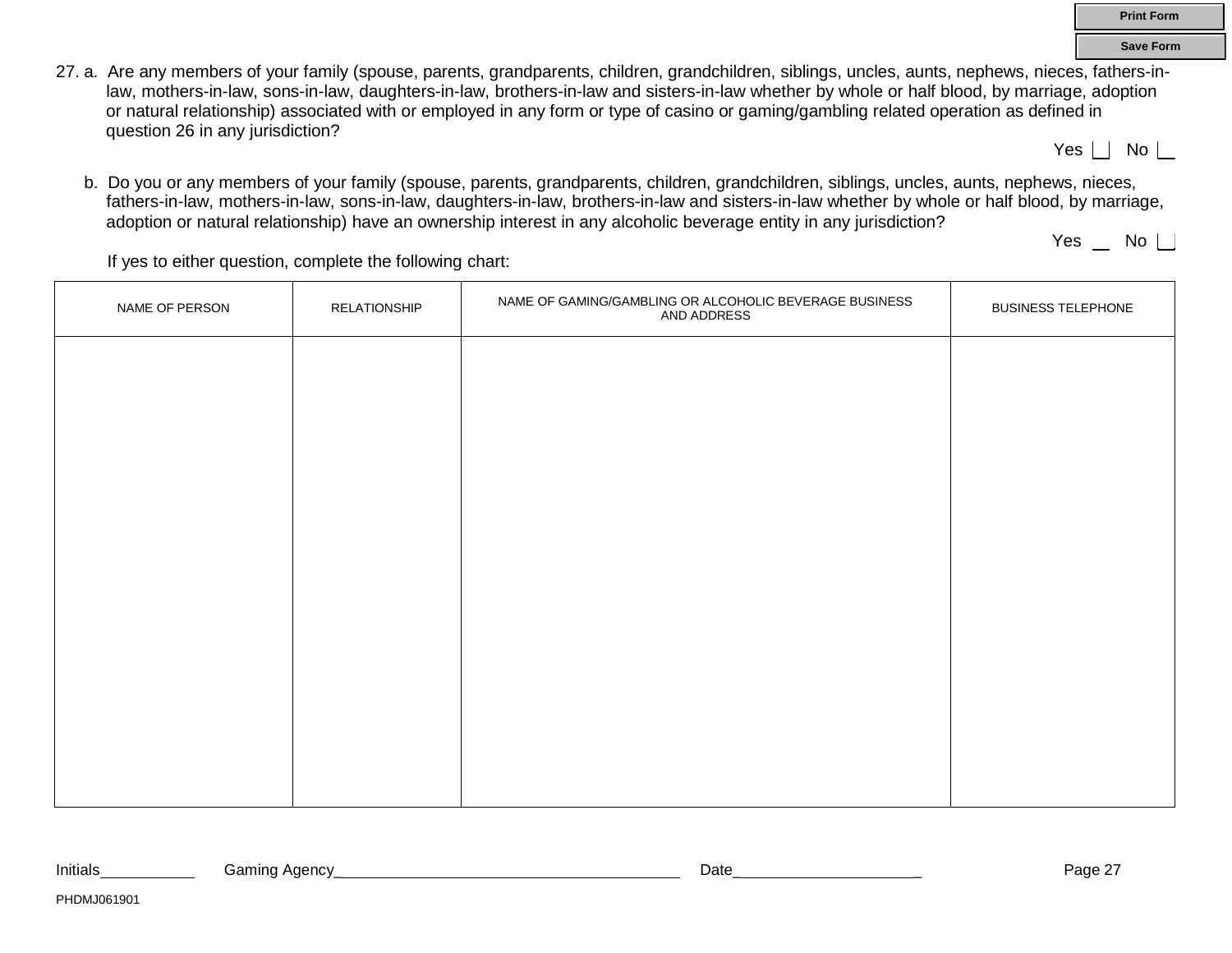#### **Save Form**

### **CIVIL, CRIMINAL AND INVESTIGATORY PROCEEDINGS**

The next question asks about any arrests, charges or offenses you, your spouse or your children may have committed. Prior to answering this question, carefully review the definitions and instructions which follow.

DEFINITIONS: For purposes of this question:

- A. "Arrest" includes any detaining, holding, or taking into custody by any police or other law enforcement authorities to answer for the alleged performance of any "offense."
- B. "Charge" includes any indictment, complaint, information, summons, or other notice of the alleged commission of any "offense."
- C. "Offense" includes all felonies, crimes, high misdemeanors, misdemeanors, disorderly persons offenses, petty disorderly offenses, driving while intoxicated/impaired motor vehicle offenses and violations of probation or any other court order. Juvenile offenses that occurred within the most recent 10 year period are also included within the definition of "offenses."

INSTRUCTIONS: 1. Answer "YES" and provide all information to the best of your ability EVEN IF:

- A. You did not commit the offense charged;
- B. The charges were dismissed or subsequently downgraded to a lesser charge;
- C. You completed a Pretrial Intervention (PTI) or equivalent diversionary program in other jurisdictions;
- D. You were not convicted;
- E. You did not serve any time in prison or jail; or
- F. The charges or offenses happened a long time ago.
- court or government agency<sup>\*</sup>. 2. Answer "NO" IF any records relating to a charge, an arrest or conviction have been expunged or otherwise officially sealed by a

**\* Some jurisdictions permit the gaming agency to obtain information about the expungement or sealing order as part of the licensing process. You should confer with the gaming agency to which you are applying to determine the applicable law.**

|                                                                                                                            |               | <b>IMPORTANT</b>                                                                                                                   |         |  |  |
|----------------------------------------------------------------------------------------------------------------------------|---------------|------------------------------------------------------------------------------------------------------------------------------------|---------|--|--|
|                                                                                                                            |               | The gaming agency will make inquiries to establish whether the applicant<br>has had any involvement with law enforcement agencies. |         |  |  |
| Failure to disclose any such involvement will be taken into account in<br>assessing your character, honesty and integrity. |               |                                                                                                                                    |         |  |  |
| Initials                                                                                                                   | Gaming Agency | Date                                                                                                                               | Page 28 |  |  |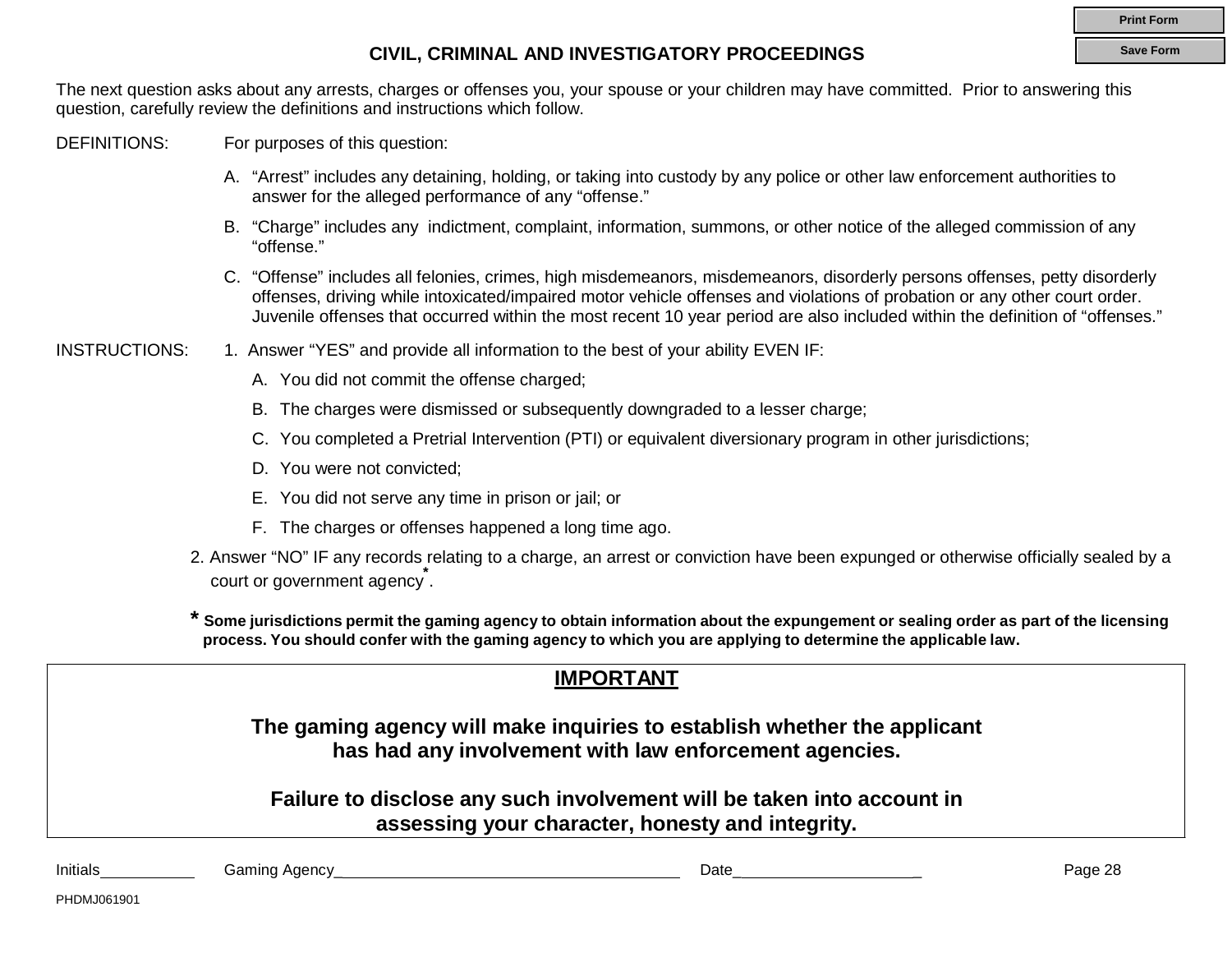### 28. Have you ever been arrested or charged with any crime or offense in any jurisdiction?

If yes, complete the following chart:

PHDMJ061901

| NATURE OF CHARGE OR OFFENSE/<br>LOCATION OF WHERE INCIDENT OCCURRED | DATE OF CHARGE OR<br><b>OFFENSE</b> | NAME AND ADDRESS<br>OF LAW ENFORCEMENT AGENCY<br>OR COURT INVOLVED | <b>DISPOSITION</b><br>(CONVICTED, ACQUITTED,<br>DISMISSED, PENDING,<br>PARDONED, ETC.) | SENTENCE |
|---------------------------------------------------------------------|-------------------------------------|--------------------------------------------------------------------|----------------------------------------------------------------------------------------|----------|
|                                                                     |                                     |                                                                    |                                                                                        |          |
|                                                                     |                                     |                                                                    |                                                                                        |          |
|                                                                     |                                     |                                                                    |                                                                                        |          |
|                                                                     |                                     |                                                                    |                                                                                        |          |
|                                                                     |                                     |                                                                    |                                                                                        |          |
|                                                                     |                                     |                                                                    |                                                                                        |          |

**Save Form**

**Print Form**

Yes  $\Box$  No  $\Box$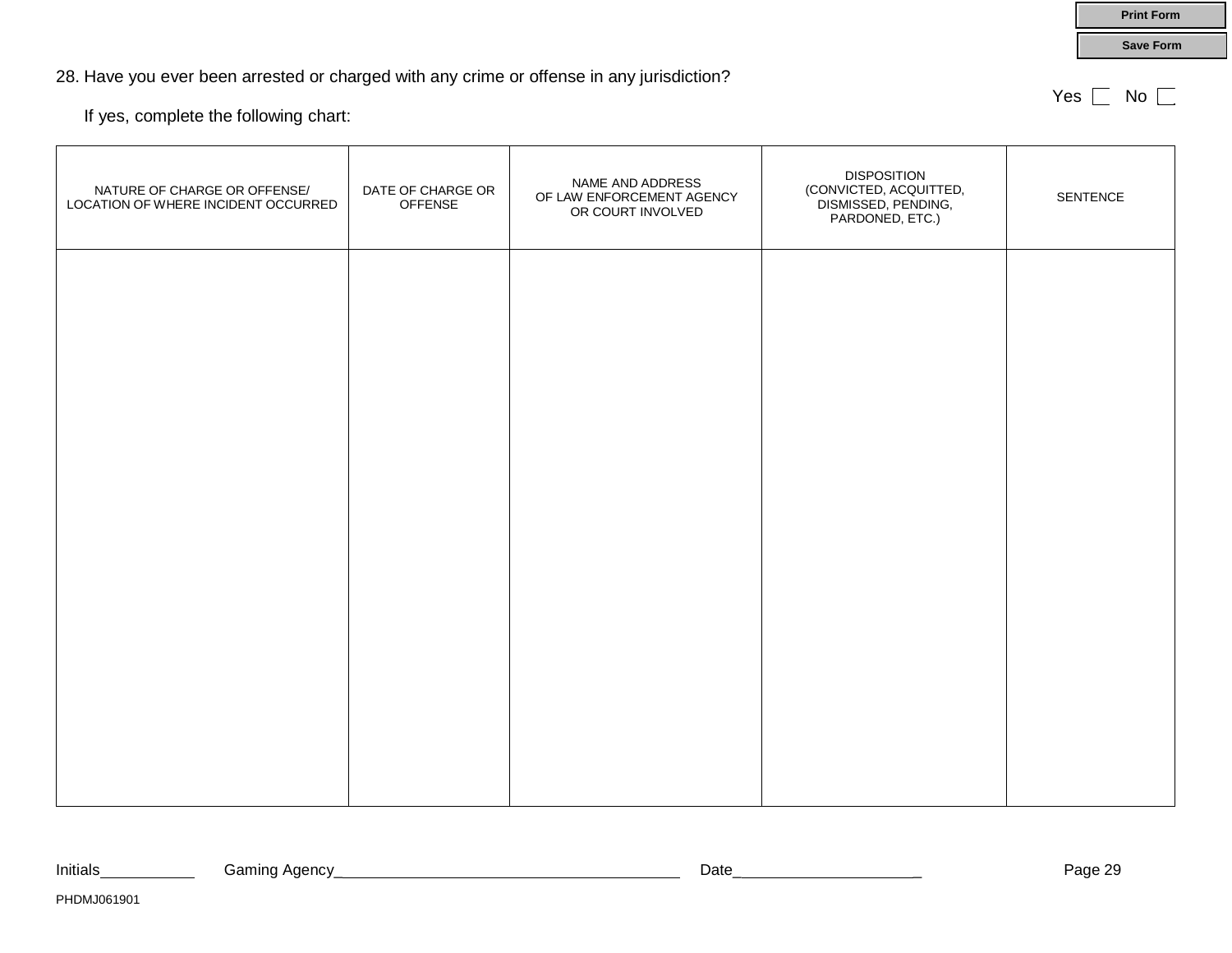**Save Form**

29. To the best of your knowledge, has a criminal indictment, information or complaint ever been filed or returned against you, but for which you were not arrested or in which you were named as an unindicted party or unindicted co-conspirator in any criminal proceeding in any jurisdiction?

 $Yes \nightharpoonup No \nightharpoonup$ 

If yes, complete the following chart:

| NAME AND ADDRESS OF<br>GOVERNMENTAL AGENCY/ORGANIZATION INVOLVED | NATURE OF PROCEEDING | DATE |
|------------------------------------------------------------------|----------------------|------|
|                                                                  |                      |      |
|                                                                  |                      |      |
|                                                                  |                      |      |
|                                                                  |                      |      |
|                                                                  |                      |      |
|                                                                  |                      |      |

30. Have you ever been the subject of an investigation conducted by any governmental agency/organization, court, commission, committee, grand jury or investigatory body (local, state, county, provincial, federal, national, etc.) other than in response to a traffic summons?

Yes  $\Box$  No  $\Box$ 

If yes, complete the following chart:

| NAME AND ADDRESS OF<br>COURT OR OTHER AGENCY | NATURE OF PROCEEDING<br>OR INVESTIGATION | <b>WAS TESTIMONY</b><br>GIVEN? | DATE ON WHICH<br><b>TESTIMONY</b><br>WAS GIVEN | APPROXIMATE<br>TIME PERIOD OF<br><b>INVESTIGATION</b> |
|----------------------------------------------|------------------------------------------|--------------------------------|------------------------------------------------|-------------------------------------------------------|
|                                              |                                          |                                |                                                |                                                       |
|                                              |                                          |                                |                                                |                                                       |
|                                              |                                          |                                |                                                |                                                       |
|                                              |                                          |                                |                                                |                                                       |

| Initials | amınd.<br>Agency | Date | ~<br>Page<br>ື |
|----------|------------------|------|----------------|
|          |                  |      |                |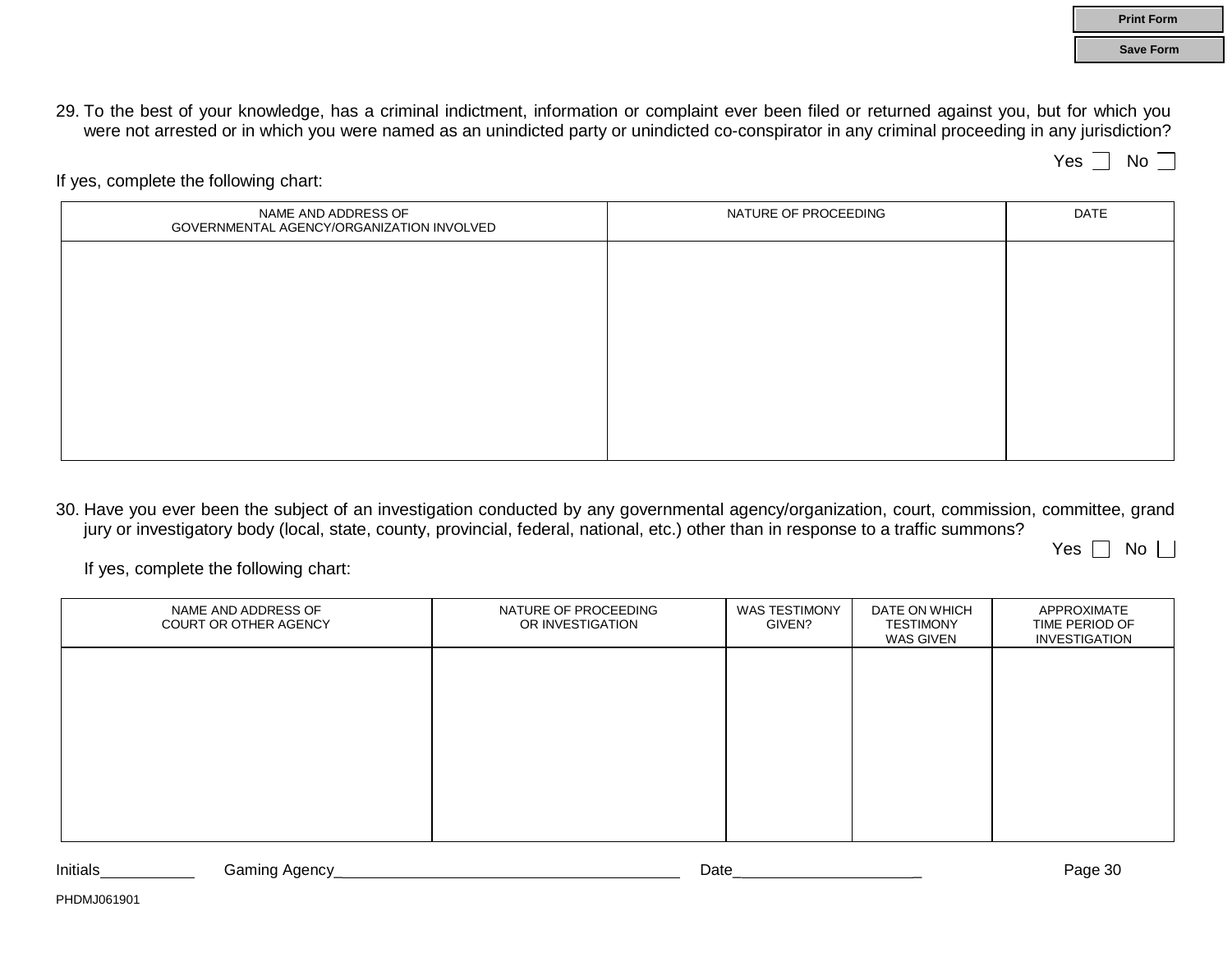31. a. Have you ever been called to testify before, or otherwise been questioned, interviewed, deposed, or requested to take a polygraph exam by any governmental agency/organization, court, commission, committee, grand jury or investigative body (local, state, county, provincial, federal, national, etc.) in any jurisdiction other than in response to a traffic summons?

Yes  $\Box$  No  $\Box$ 

b. Have you ever been subpoenaed to appear or testify before a federal, national, state, county grand jury, or other criminal investigatory agency or body, or any board or commission, or any civil, criminal or administrative proceeding or hearing?

Yes  $\Box$  No  $\Box$ 

If yes to either question, complete the following chart:

| NAME AND ADDRESS OF<br>COURT OR OTHER AGENCY/ORGANIZATION | NATURE OF PROCEEDING<br>OR INVESTIGATION | <b>WAS TESTIMONY</b><br>GIVEN? | DATE ON WHICH<br><b>TESTIMONY</b><br>WAS GIVEN | APPROXIMATE<br>TIME PERIOD OF<br><b>INVESTIGATION</b> |
|-----------------------------------------------------------|------------------------------------------|--------------------------------|------------------------------------------------|-------------------------------------------------------|
|                                                           |                                          |                                |                                                |                                                       |
|                                                           |                                          |                                |                                                |                                                       |
|                                                           |                                          |                                |                                                |                                                       |
|                                                           |                                          |                                |                                                |                                                       |

32. Have you ever received a pardon, or has any government agency/organization agreed to dismiss, suspend or defer any criminal investigation or prosecution against you for any criminal offense? Yes  $\Box$  No  $\Box$ 

If yes, complete the following chart:

| DATE OF PARDON,<br>DISMISSAL, SUSPENSION,<br>OR DEFERAL | TYPE OF ACTION TAKEN | NAME AND ADDRSS OF GOVERNMENT AGENCY/ORGANIZATION GRANTING PARDON, DISMISSAL<br>SUSPENSION OR DEFERAL |
|---------------------------------------------------------|----------------------|-------------------------------------------------------------------------------------------------------|
|                                                         |                      |                                                                                                       |
|                                                         |                      |                                                                                                       |
|                                                         |                      |                                                                                                       |
|                                                         |                      |                                                                                                       |

Initials Gaming Agency\_ Date\_ \_ Page 31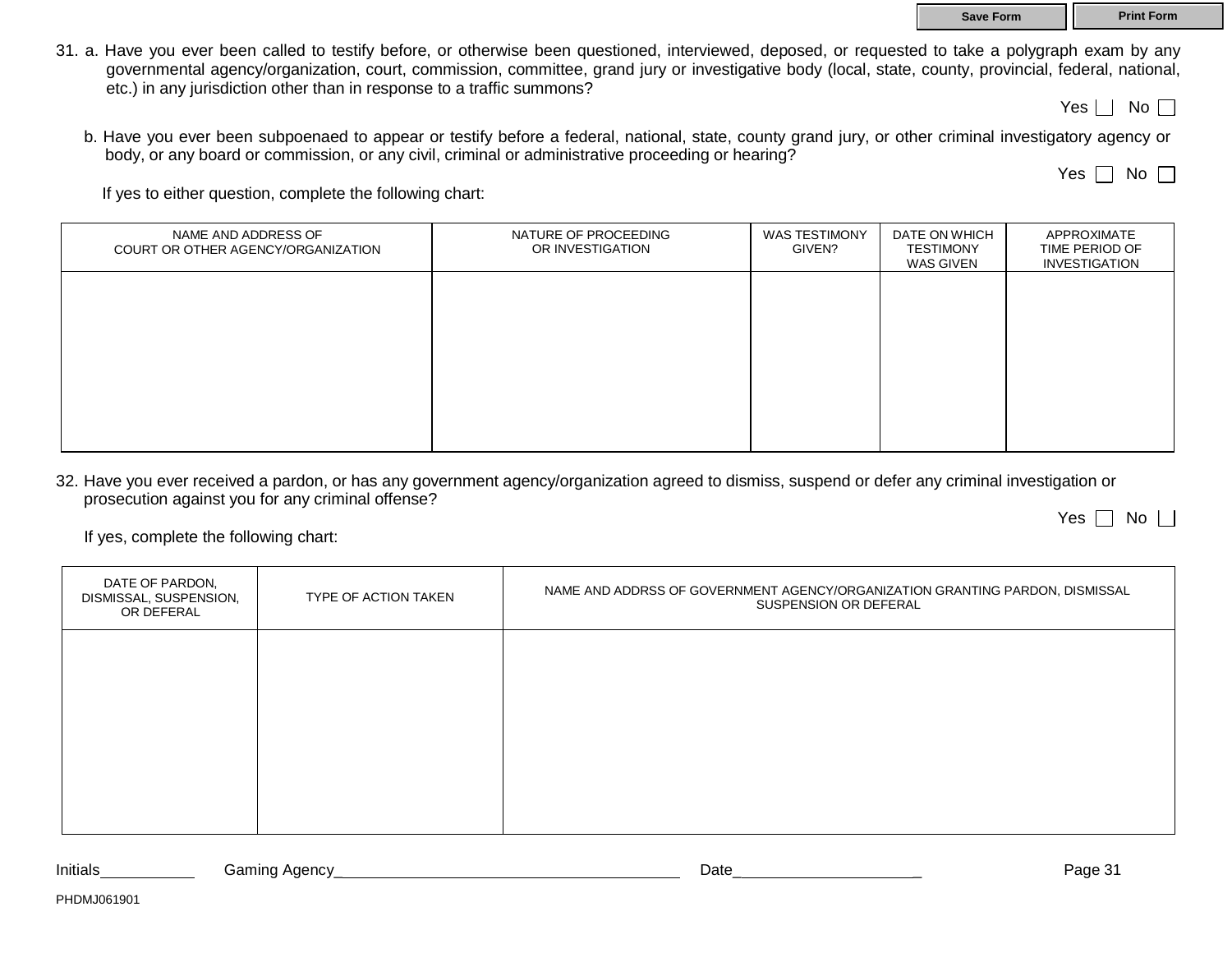**Save Form Print Form** 

33. Has your spouse or any of your children, step-children or adopted children ever been arrested or charged with any crime or offense (as defined at the beginning of this section) in any jurisdiction?

Yes  $\Box$  No  $\Box$ 

If yes, complete the following chart:

| NAME OF PERSON | <b>RELATIONSHIP</b> | NATURE OF<br>CHARGE OR<br><b>OFFENSE</b> | DATE OF<br>CHARGE OR<br><b>OFFENSE</b> | NAME & ADDRESS OF LAW<br>ENFORCEMENT AGENCY<br>OR COURT INVOLVED | DISPOSITION (CONVICTED,<br>ACQUITTED, DISMISSED,<br>PENDING, PARDONED, | SENTENCE |
|----------------|---------------------|------------------------------------------|----------------------------------------|------------------------------------------------------------------|------------------------------------------------------------------------|----------|
|                |                     |                                          |                                        |                                                                  |                                                                        |          |
|                |                     |                                          |                                        |                                                                  |                                                                        |          |
|                |                     |                                          |                                        |                                                                  |                                                                        |          |
|                |                     |                                          |                                        |                                                                  |                                                                        |          |
|                |                     |                                          |                                        |                                                                  |                                                                        |          |
|                |                     |                                          |                                        |                                                                  |                                                                        |          |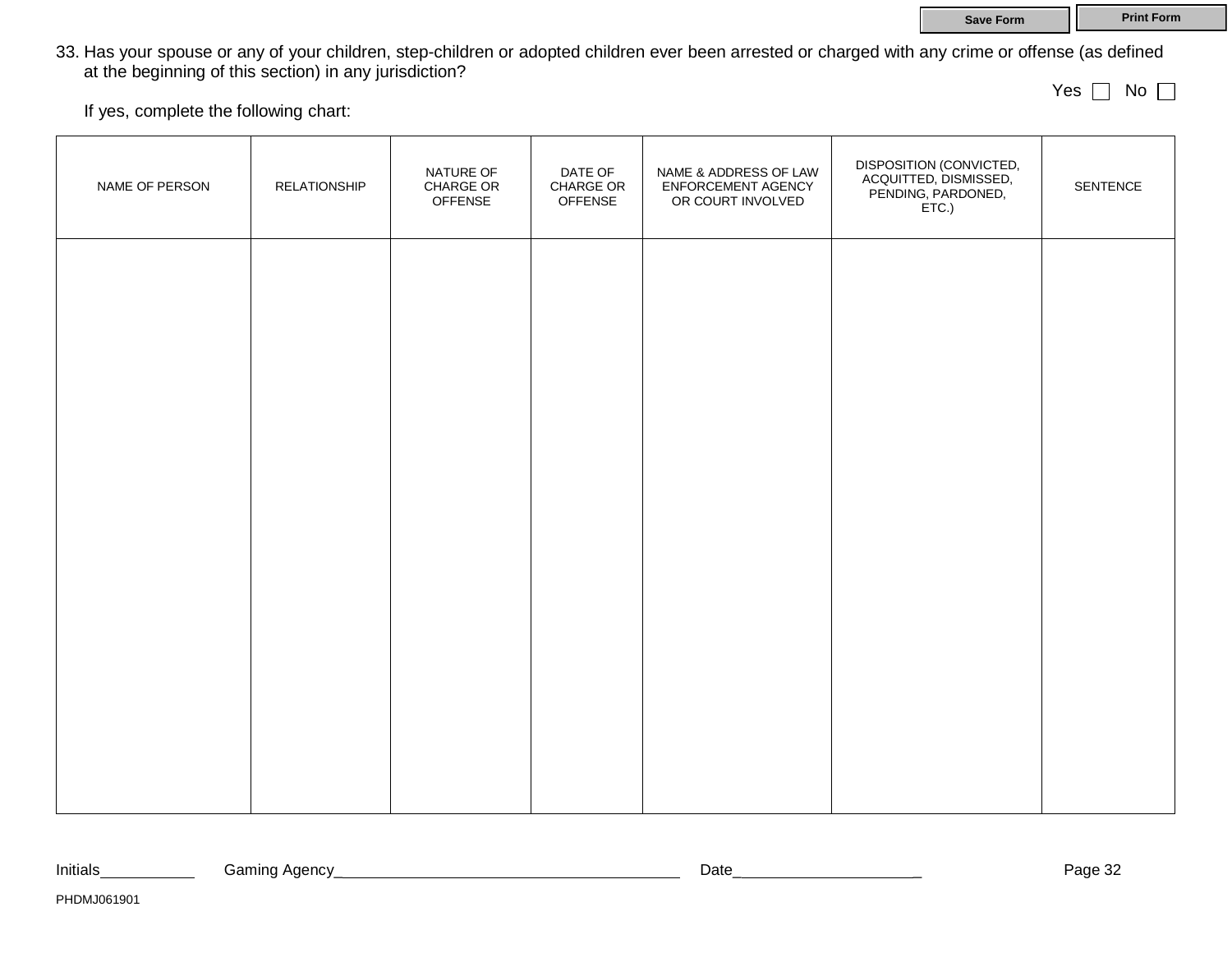**Save Form Print Form** 

 $\Box$ 

34. In the past fifteen (15) years, have you as an individual, member of a partnership, or owner, director, or officer of a corporation, ever been a party to a lawsuit, as either a plaintiff or defendant or an arbitration as either a claimant or defendant? (Include matrimonial matters, negligence matters, auto accident matters, contract matters, collection matters, debt matters, bankruptcies, etc.)

If yes, complete the following chart:

| DATE<br><b>FILED</b> | NAME & ADDRESS<br>OF COURT | DOCKET/CASE<br><b>NUMBER</b> | OTHER PARTIES TO SUIT | NATURE OF SUIT | <b>DISPOSITION</b> | DATE OF<br>DISPOSITION |
|----------------------|----------------------------|------------------------------|-----------------------|----------------|--------------------|------------------------|
|                      |                            |                              |                       |                |                    |                        |
|                      |                            |                              |                       |                |                    |                        |
|                      |                            |                              |                       |                |                    |                        |
|                      |                            |                              |                       |                |                    |                        |
|                      |                            |                              |                       |                |                    |                        |
|                      |                            |                              |                       |                |                    |                        |
|                      |                            |                              |                       |                |                    |                        |
|                      |                            |                              |                       |                |                    |                        |
|                      |                            |                              |                       |                |                    |                        |
|                      |                            |                              |                       |                |                    |                        |
|                      |                            |                              |                       |                |                    |                        |
|                      |                            |                              |                       |                |                    |                        |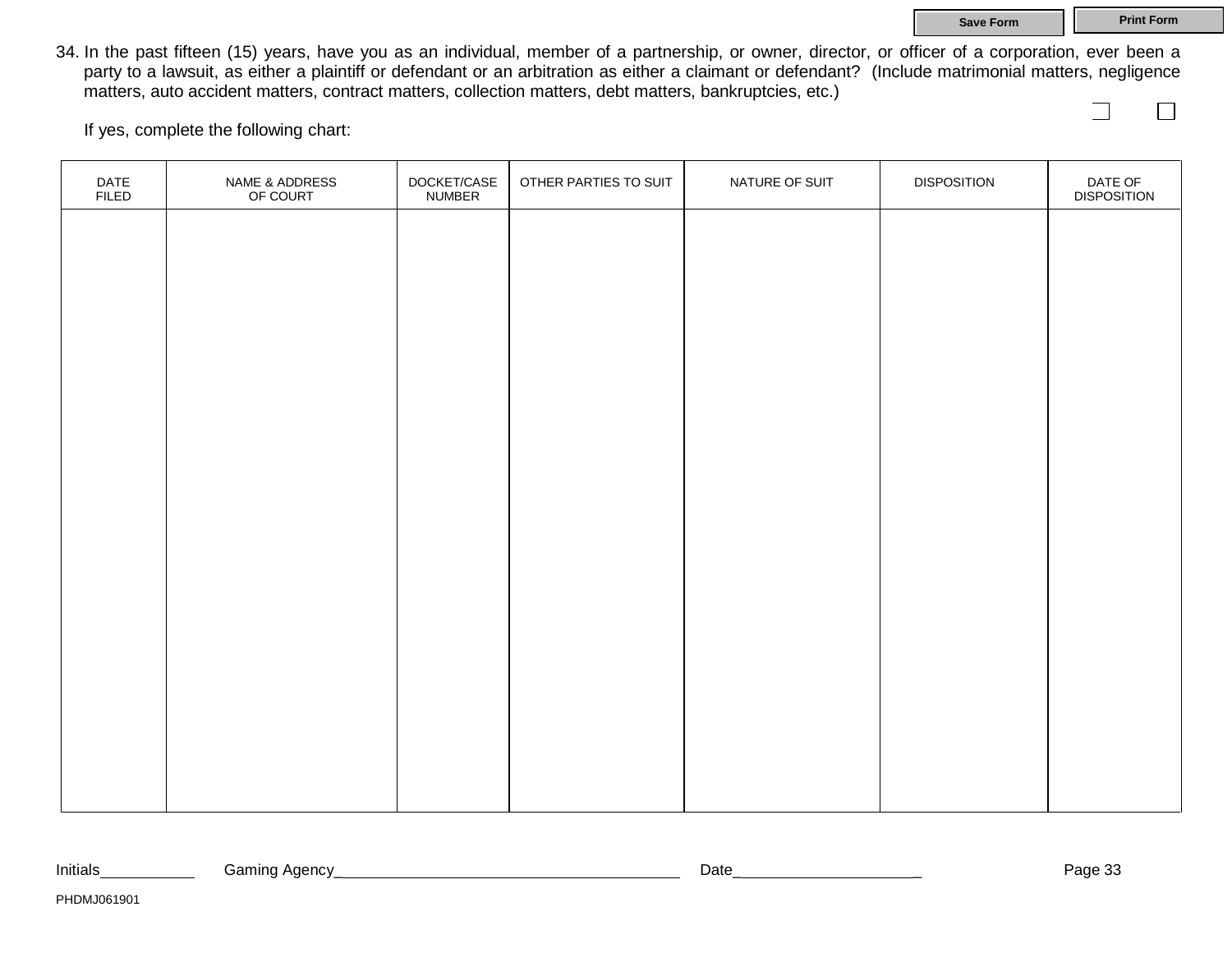|  | Save Form |  |
|--|-----------|--|
|  |           |  |

**Print Form** 

Yes  $\Box$  No  $\Box$ 

35. In the past fifteen (15) years, has any general partnership, business venture, sole proprietorship or closely held corporation, which you were associated with as an owner, officer, director or partner, been a party to a lawsuit, arbitration or bankruptcy?

If yes, complete the following chart:

| NAME OF ENTITY | TYPE OF ENTITY | APPROXIMATE DATE(S) OF<br>LAWSUIT/ARBITRATION/BANKRUPTCY | WHERE ACTION FILED<br>(CITY!TOWN. STATE/PROVINCE.<br>COUNTY) |
|----------------|----------------|----------------------------------------------------------|--------------------------------------------------------------|
|                |                |                                                          |                                                              |
|                |                |                                                          |                                                              |
|                |                |                                                          |                                                              |
|                |                |                                                          |                                                              |
|                |                |                                                          |                                                              |
|                |                |                                                          |                                                              |
|                |                |                                                          |                                                              |
|                |                |                                                          |                                                              |
|                |                |                                                          |                                                              |
|                |                |                                                          |                                                              |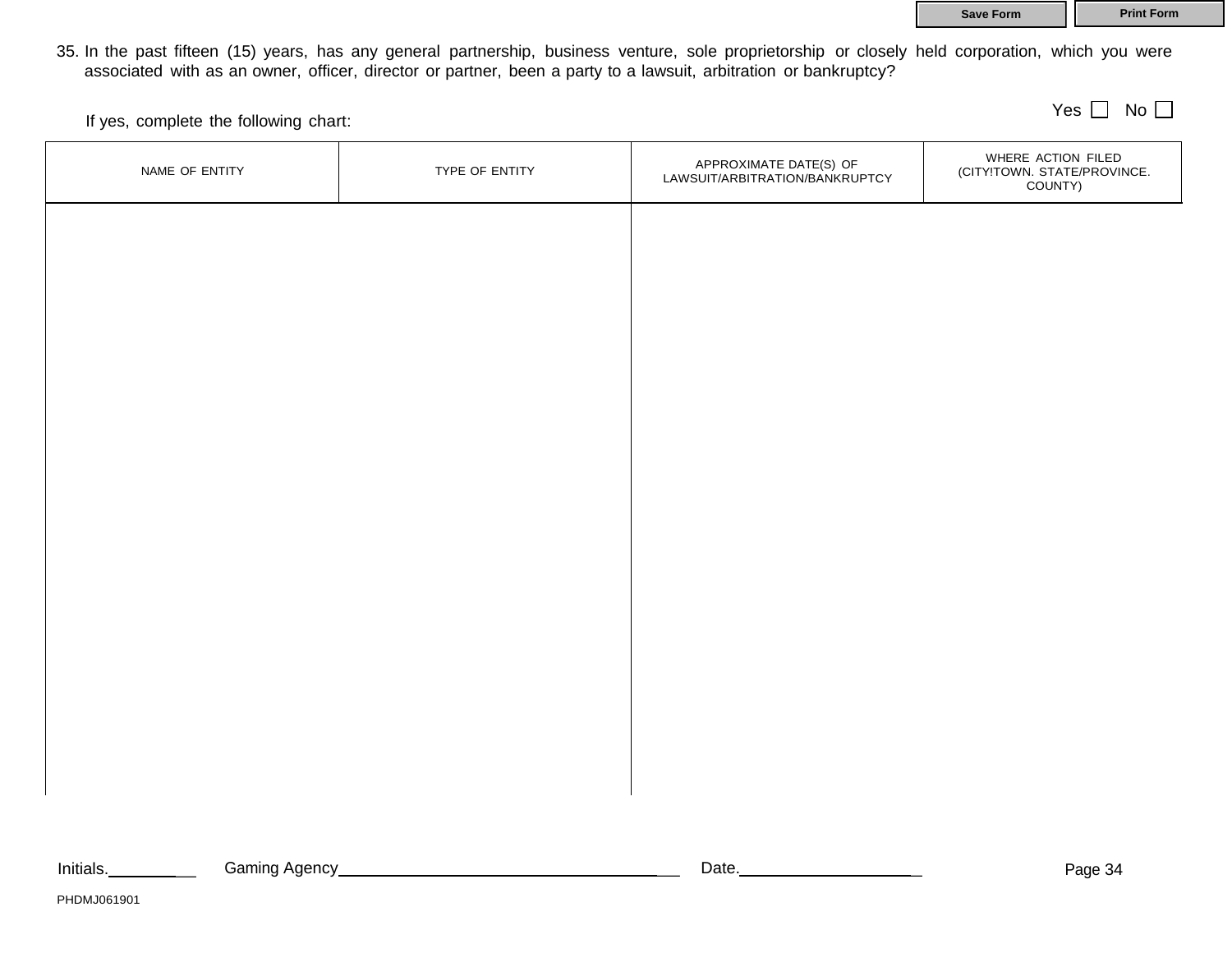36. In the past ten years, have you been cited or charged with, or formally accused of, any violation of a statute, regulation or code of any local, state, county, municipal, provincial, federal or national government other than a criminal, disorderly persons, petty disorderly person or motor vehicle violation?

Yes  $\Box$  No  $\Box$ 

If yes, complete the following chart:

| GOVERNMENTAL AGENCY/ORGANIZATION | NATURE OF CHARGE | DATE | <b>DISPOSITION</b> |
|----------------------------------|------------------|------|--------------------|
|                                  |                  |      |                    |
|                                  |                  |      |                    |
|                                  |                  |      |                    |
|                                  |                  |      |                    |
|                                  |                  |      |                    |
|                                  |                  |      |                    |
|                                  |                  |      |                    |
|                                  |                  |      |                    |
|                                  |                  |      |                    |
|                                  |                  |      |                    |
|                                  |                  |      |                    |
|                                  |                  |      |                    |
|                                  |                  |      |                    |
|                                  |                  |      |                    |
|                                  |                  |      |                    |
|                                  |                  |      |                    |
|                                  |                  |      |                    |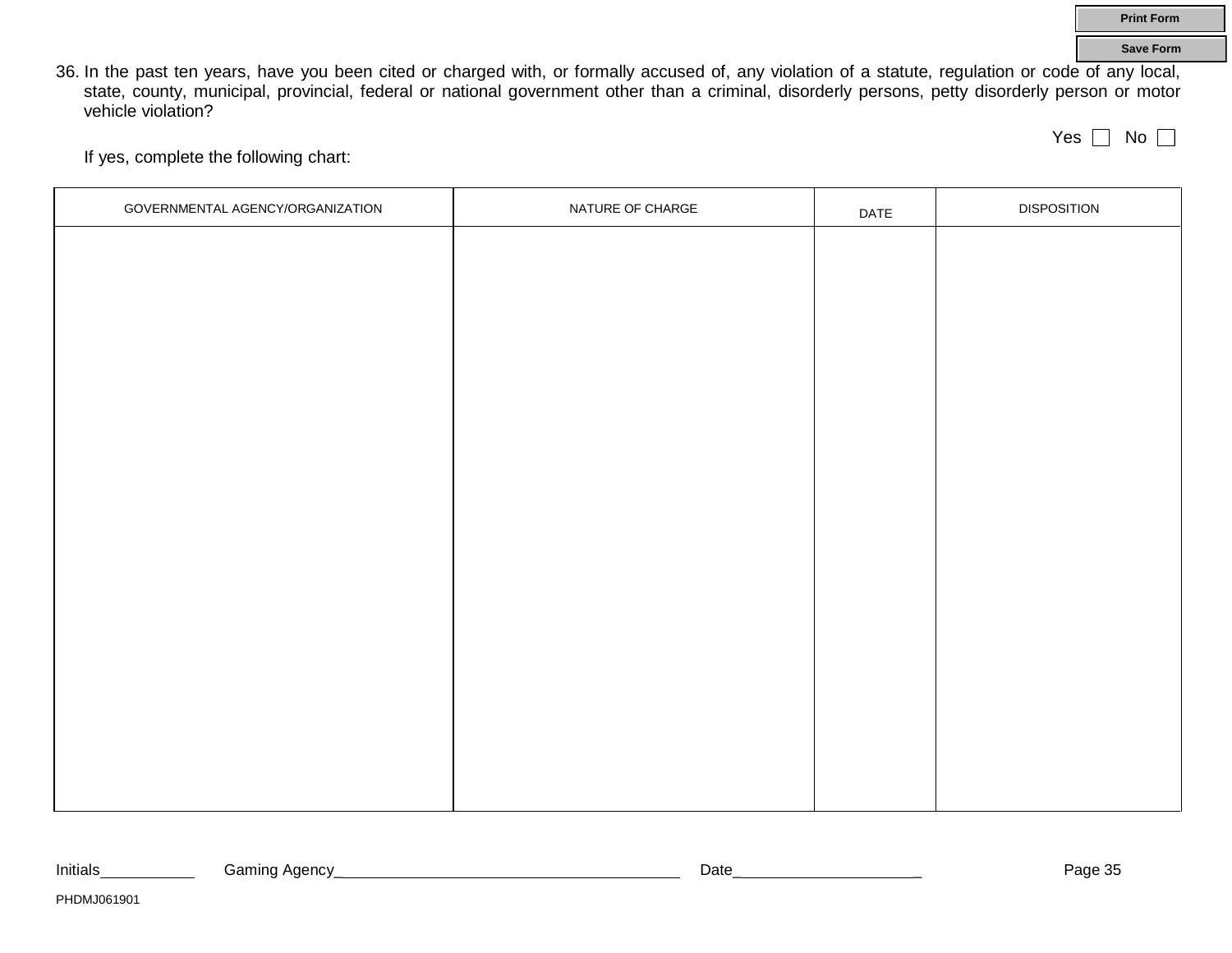**Save Form Print Form** 

37. Have you ever been barred or otherwise excluded, for any reason, other than for the denial, suspension or revocation of a license or registration, from any form or type of casino or gaming/gambling related operation in any jurisdiction? (Check "YES" even if the disbarment or exclusion is no longer in effect or has been lifted.)

Yes  $\Box$  No  $\Box$ 

If yes, complete the following chart:

| <b>GAMING/GAMBLING AGENCY</b> | DATE OF EXCLUSION | <b>REASON FOR EXCLUSION</b> |
|-------------------------------|-------------------|-----------------------------|
|                               |                   |                             |
|                               |                   |                             |
|                               |                   |                             |
|                               |                   |                             |
|                               |                   |                             |

### **VEHICLE OPERATOR DATA**

38. In the chart below, list all current motor vehicle operator licenses (automobiles, motorcycles, airplanes, boats, recreational vehicles, etc.) issued to you in any jurisdiction:

| DATE LAST<br><b>ISSUED</b> | LICENSE NUMBER | TYPE OF LICENSE | JURISDICTION ISSUING LICENSE | <b>EXPIRATION DATE</b><br>OF LICENSE |
|----------------------------|----------------|-----------------|------------------------------|--------------------------------------|
|                            |                |                 |                              |                                      |
|                            |                |                 |                              |                                      |
|                            |                |                 |                              |                                      |
|                            |                |                 |                              |                                      |

| .<br>Initials | ำminu⊥<br>¬ \ ›<br>, aar<br>. .<br>$  -$<br>. . | Jate | <b>ERIT</b> |
|---------------|-------------------------------------------------|------|-------------|
|               |                                                 |      |             |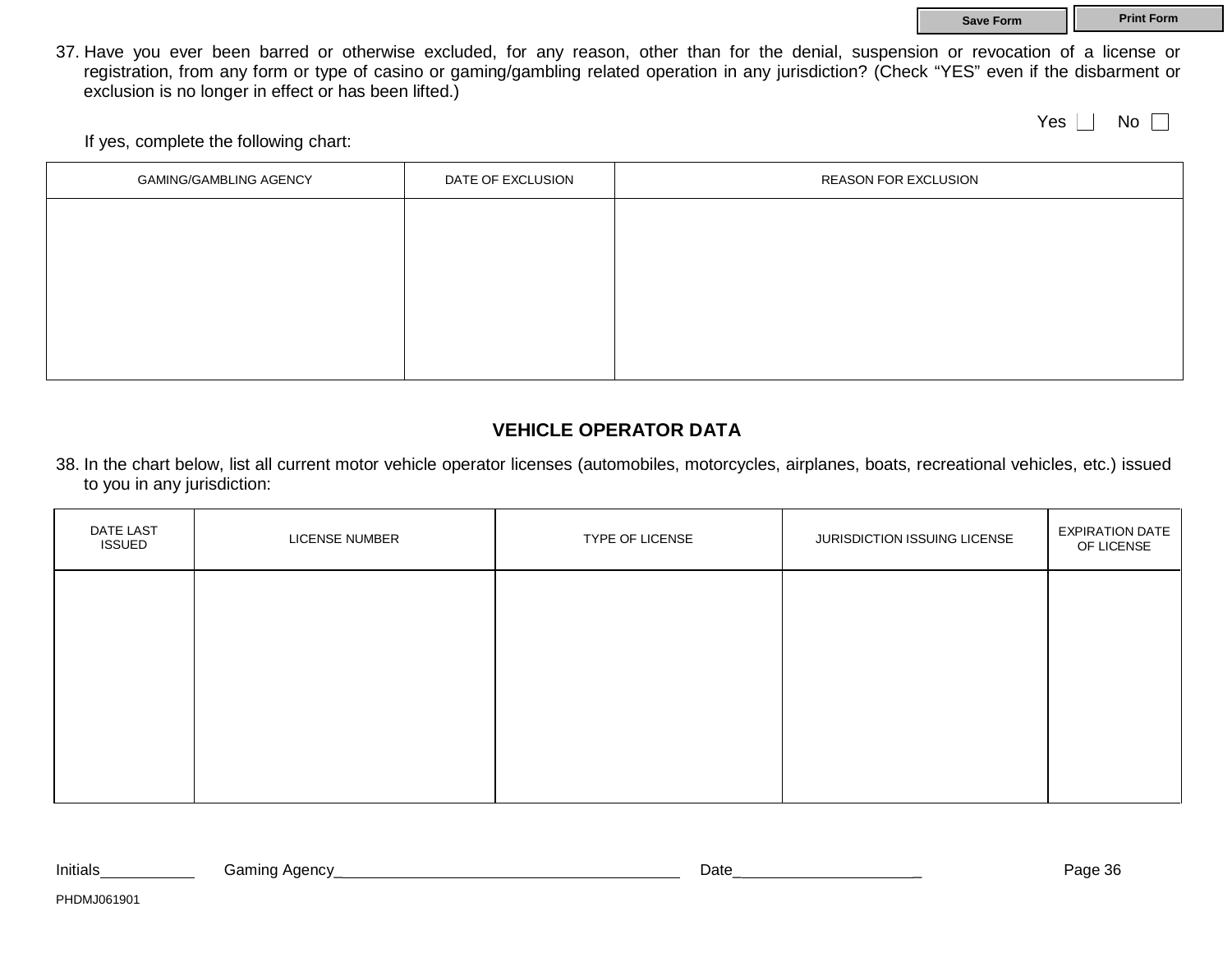### **FINANCIAL DATA**

39. Have any individual, local, city, county, provincial, state, Federal, national, or any other governmental liens/debts been filed against you as an individual, sole proprietor, member of a partnership, or owner of a corporation in any jurisdiction?

Yes  $\Box$  No  $\Box$ 

**Print Form Save Form**

If yes, complete the following chart:

| NATURE OF LIEN/DEBT | WHEN FILED | WHERE FILED | <b>CURRENT STATUS</b> |
|---------------------|------------|-------------|-----------------------|
|                     |            |             |                       |
|                     |            |             |                       |
|                     |            |             |                       |
|                     |            |             |                       |
|                     |            |             |                       |
|                     |            |             |                       |
|                     |            |             |                       |
|                     |            |             |                       |
|                     |            |             |                       |
|                     |            |             |                       |
|                     |            |             |                       |
|                     |            |             |                       |
|                     |            |             |                       |

| Initials | amır۔<br>Agency<br>. | שate | $\sim$ $\sim$<br>-auc<br>$\cdot$<br>. . |
|----------|----------------------|------|-----------------------------------------|
|          |                      |      |                                         |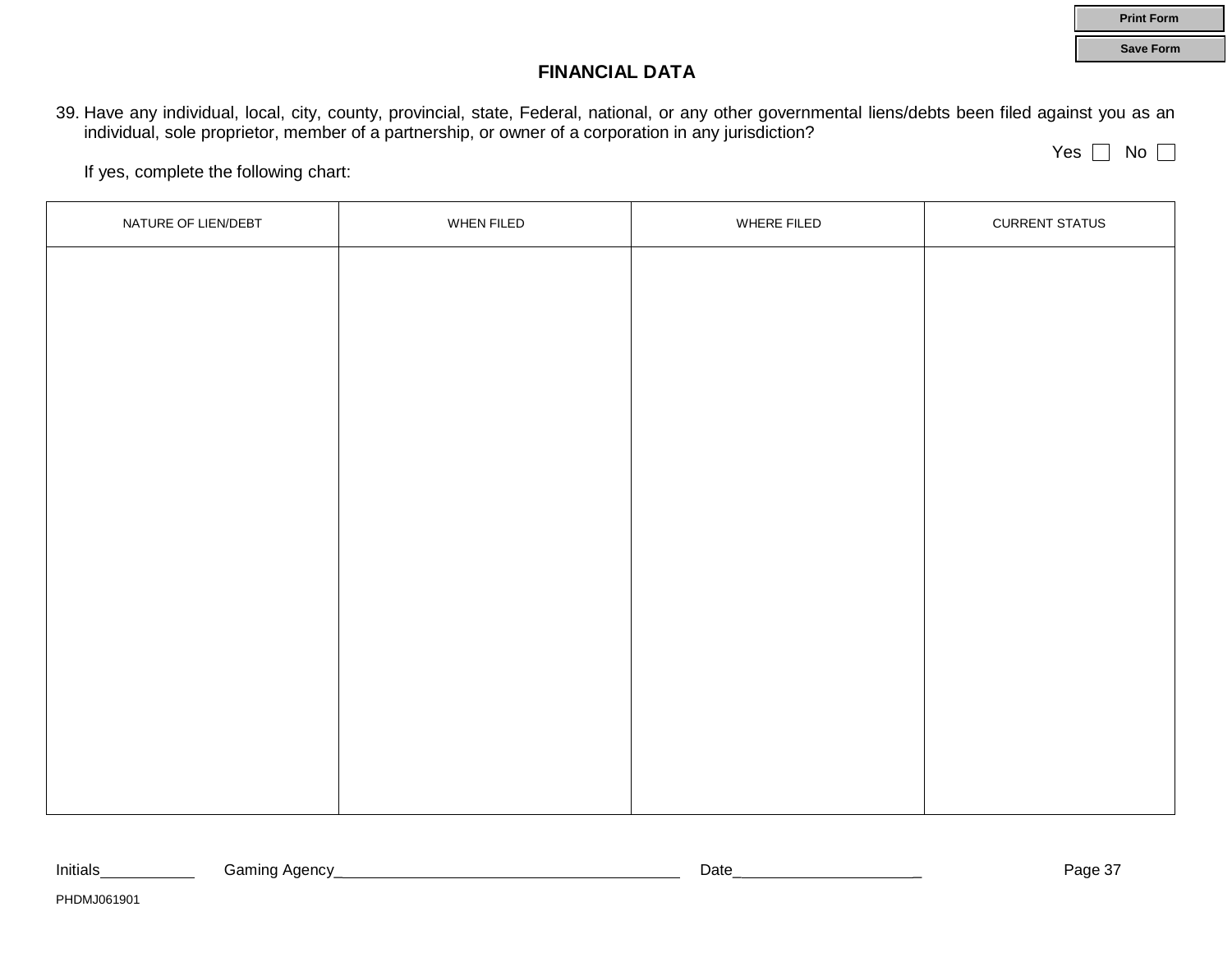40. Have you personally ever been adjudicated bankrupt or filed a petition for any type of bankruptcy, insolvency or liquidation under any bankruptcy or insolvency law in any jurisdiction?

**Print Form Save Form**

If yes, complete the following chart:

| DATE FILED | DOCKET/CASE NUMBER | NAME AND ADDRESS OF COURT | NAME AND ADDRESS OF TRUSTEE |
|------------|--------------------|---------------------------|-----------------------------|
|            |                    |                           |                             |
|            |                    |                           |                             |
|            |                    |                           |                             |
|            |                    |                           |                             |
|            |                    |                           |                             |
|            |                    |                           |                             |
|            |                    |                           |                             |

41. In the past twenty years or since the age of 18, whichever is less, has any business entity in which you held a 5% or greater ownership interest, or in which you served as an officer or director been adjudicated bankrupt or filed a petition for any type of bankruptcy or insolvency under any bankruptcy or insolvency law? Yes  $\Box$  No  $\Box$ 

If yes, complete the following chart:

| DATE<br><b>FILED</b> | DOCKET/CASE<br>NUMBER | NAME AND ADDRESS OF COURT | NAME AND ADDRESS OF FILING PARTY | NAME AND ADDRESS OF TRUSTEE |
|----------------------|-----------------------|---------------------------|----------------------------------|-----------------------------|
|                      |                       |                           |                                  |                             |
|                      |                       |                           |                                  |                             |
|                      |                       |                           |                                  |                             |
|                      |                       |                           |                                  |                             |
|                      |                       |                           |                                  |                             |

| Initials | aamına<br>. Adenc <sup>,</sup> | Date | ־י<br>⊇ane |
|----------|--------------------------------|------|------------|
|          |                                |      |            |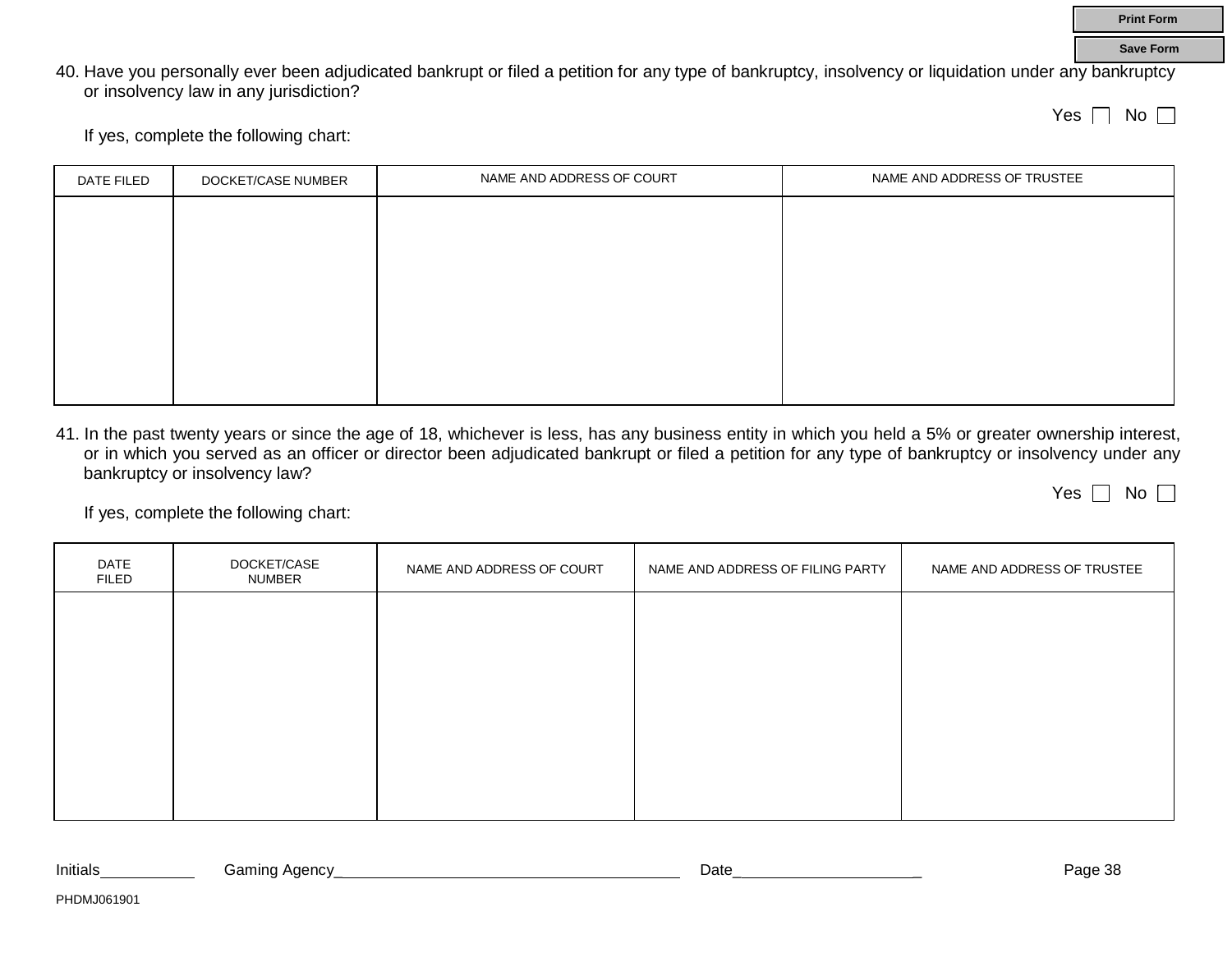# **Save Form Print Form**

### 42. Have you as an individual, member of a partnership, or owner, director or officer of a corporation ever been in a business entity that has been in liquidation, receivership or been placed under some form of governmental administration or monitoring?

If yes, complete the following chart:

| NAME AND ADDRESS OF BUSINESS<br><b>ENTITY</b> | YOUR RELATIONSHIP TO<br><b>BUSINESS ENTITY</b> | DATE PLACED<br>UNDER<br>LIQUIDATION,<br>RECEIVERSHIP,<br>ETC. | REASON PLACED UNDER LIQUIDATION,<br>RECEIVERSHIP, ETC. | PRESENT STATUS |
|-----------------------------------------------|------------------------------------------------|---------------------------------------------------------------|--------------------------------------------------------|----------------|
|                                               |                                                |                                                               |                                                        |                |
|                                               |                                                |                                                               |                                                        |                |
|                                               |                                                |                                                               |                                                        |                |

43. Have your wages, earnings, or other income been subject to garnishment, attachment, charging order, voluntary wage execution or the like during the past ten year period?

If yes, complete the following chart:

| <b>DATE</b><br><b>FILED</b> | DOCKET/CASE<br>NUMBER | NAME AND ADDRESS OF COURT | NATURE OF<br>OBLIGATION | AMOUNT OF<br><b>OBLIGATION</b> | NAME AND ADDRESS OF<br>HOLDER OF OBLIGATION |
|-----------------------------|-----------------------|---------------------------|-------------------------|--------------------------------|---------------------------------------------|
|                             |                       |                           |                         |                                |                                             |
|                             |                       |                           |                         |                                |                                             |
|                             |                       |                           |                         |                                |                                             |
|                             |                       |                           |                         |                                |                                             |
|                             |                       |                           |                         |                                |                                             |

|  | Initials | ∴ Adenem a<br>iamınd | Date | ാറ<br>Page 39 |
|--|----------|----------------------|------|---------------|
|--|----------|----------------------|------|---------------|

Yes  $\Box$  No  $\Box$ 

Yes  $\Box$  No  $\Box$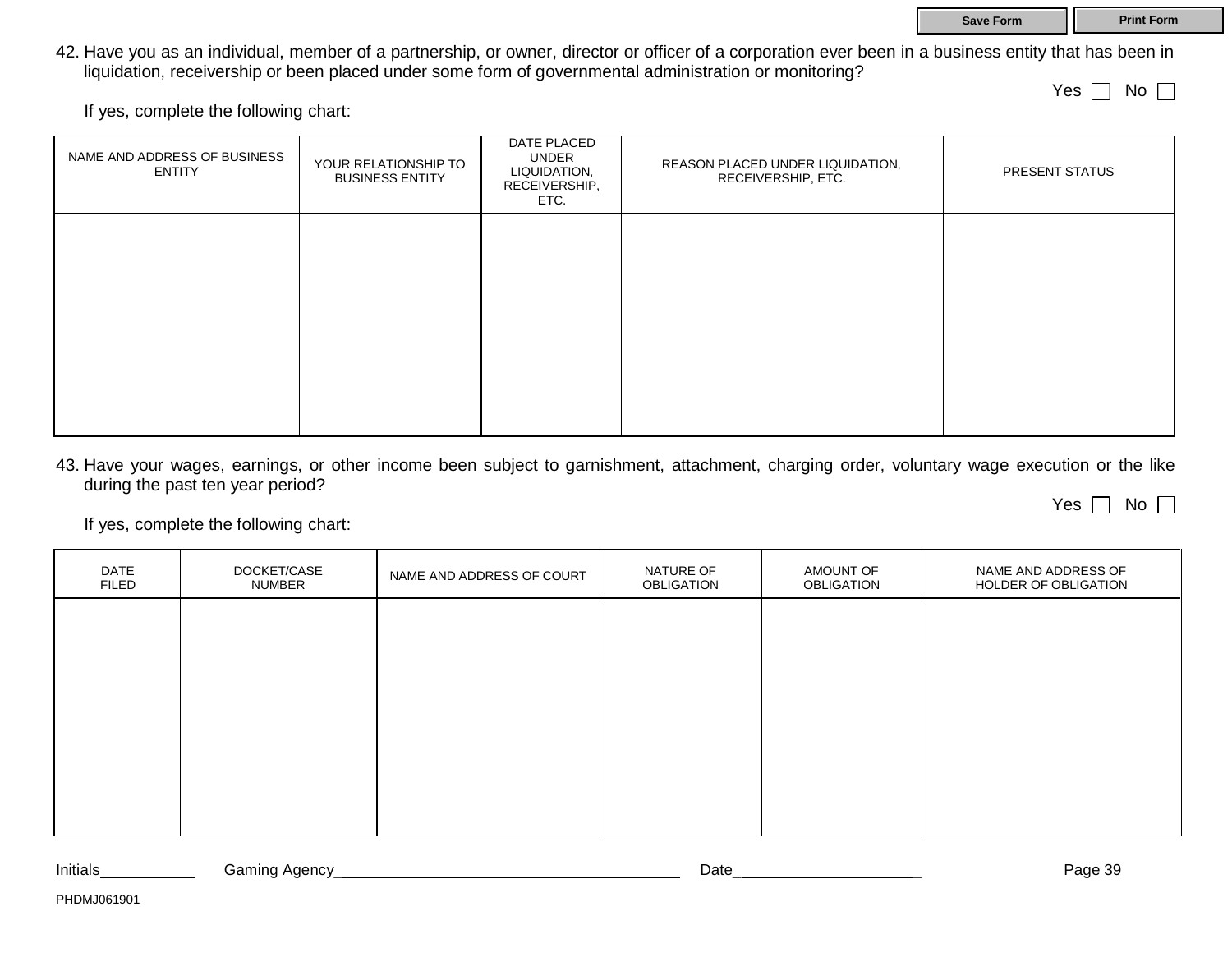44. In the past ten years, have you ever had any property, real or personal, repossessed by a finance company in any jurisdiction?

If yes, complete the following chart:

| TYPE OF PROPERTY | DATE REPOSSESSED | NAME AND ADDRESS OF COMPANY<br>REPOSSESSING PROPERTY | <b>REASON FOR REPOSSESSION</b> |
|------------------|------------------|------------------------------------------------------|--------------------------------|
|                  |                  |                                                      |                                |
|                  |                  |                                                      |                                |
|                  |                  |                                                      |                                |

45. During the last ten year period, have you been:

- a. An executor(trix), administrator or other fiduciary of any estate;
- b. A beneficiary or legatee under a will or received any thing of value under an intestacy statute; or
- c. A settlor/grantor, beneficiary or trustee of any trust?

If yes, complete the following chart as to each estate and trust:

| NAME AND LOCATION<br>OF ESTATE/TRUST | POSITION/ INTEREST HELD | DATE(S) ON WHICH<br><b>POSITIONS</b><br>WERE HELD OR INTEREST<br>WAS RECEIVED | AMOUNT OF COMPENSATION OR<br>NATURE AND VALUE OF BENEFIT<br><b>GRANTED/RECEIVED</b> |
|--------------------------------------|-------------------------|-------------------------------------------------------------------------------|-------------------------------------------------------------------------------------|
|                                      |                         |                                                                               |                                                                                     |
|                                      |                         |                                                                               |                                                                                     |
|                                      |                         |                                                                               |                                                                                     |
|                                      |                         |                                                                               |                                                                                     |

| Initials | c rom<br>aenc\<br>. . | Jate | au |
|----------|-----------------------|------|----|
|          |                       |      |    |

PHDMJ061901

**Save Form**

**Print Form**

Yes  $\Box$  No  $\Box$ 

Yes  $\Box$  No  $\Box$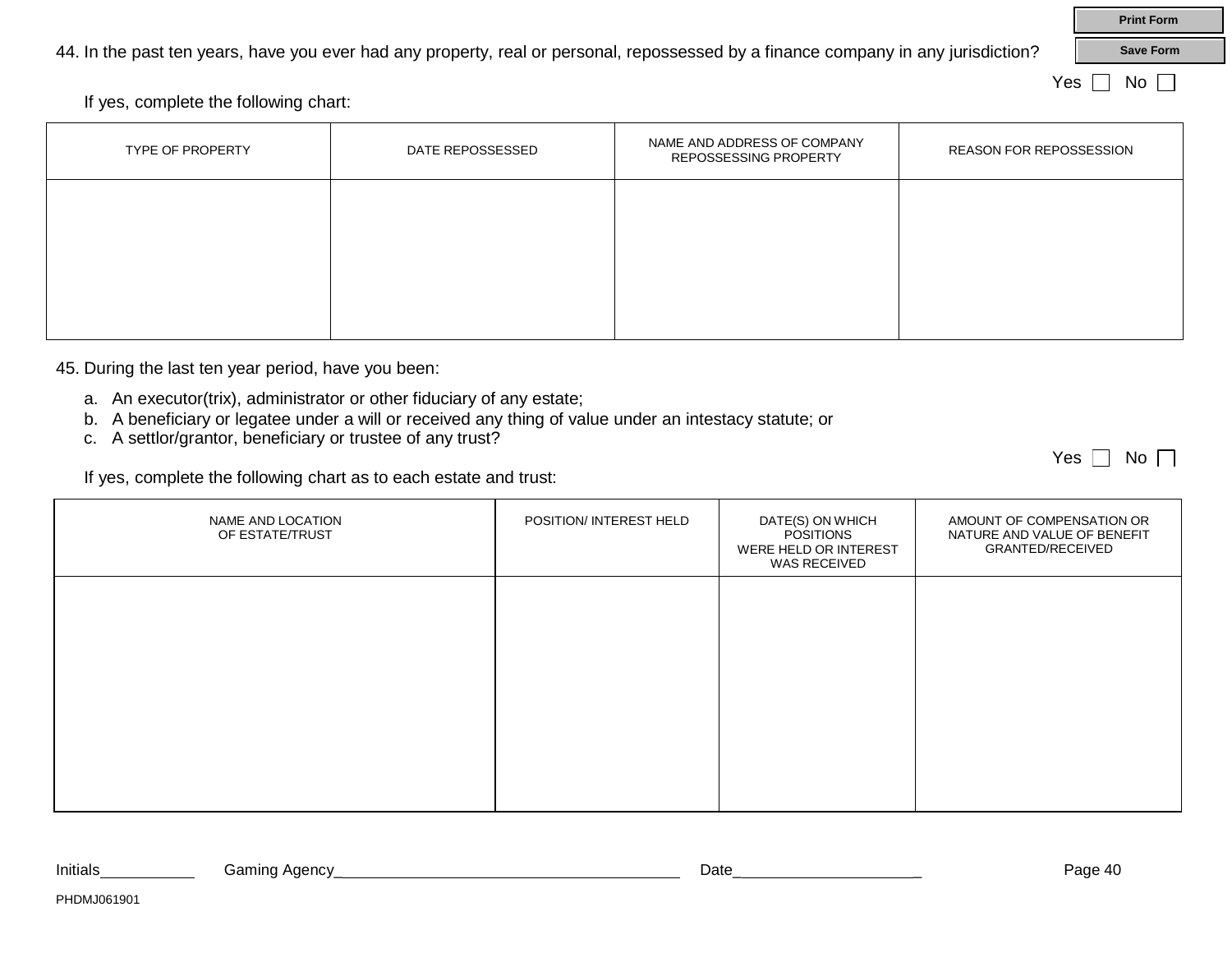|               | 46. Do you own, hold, or have an interest in any assets in a trust in any jurisdiction? (You may exclude those assets disclosed in your answer to |  |  |              |             |
|---------------|---------------------------------------------------------------------------------------------------------------------------------------------------|--|--|--------------|-------------|
| question 45). |                                                                                                                                                   |  |  |              |             |
|               |                                                                                                                                                   |  |  | Yes $\lceil$ | $No$ $\Box$ |

If yes, complete the following chart:

| DESCRIPTION OF TRUST | <b>LOCATION OF TRUST</b> | NAME OF TRUSTEE(S) | NAMES OF OTHER(S) WITH INTERESTS IN TRUST |
|----------------------|--------------------------|--------------------|-------------------------------------------|
|                      |                          |                    |                                           |
|                      |                          |                    |                                           |
|                      |                          |                    |                                           |
|                      |                          |                    |                                           |
|                      |                          |                    |                                           |
|                      |                          |                    |                                           |
|                      |                          |                    |                                           |
|                      |                          |                    |                                           |

47. Do you hold, manage or control in trust, or otherwise, any assets or liabilities for another person or entity in any jurisdiction? (You may exclude those assets or liabilities disclosed in your answer to question 45).

Yes  $\Box$  No  $\Box$ 

If yes, complete the following chart:

| DESCRIPTION OF TRUST | LOCATION OF TRUST | NAMES OF OTHER(S) WITH INTEREST IN TRUST |
|----------------------|-------------------|------------------------------------------|
|                      |                   |                                          |
|                      |                   |                                          |
|                      |                   |                                          |
|                      |                   |                                          |
|                      |                   |                                          |
|                      |                   |                                          |

| Initials | Adency<br>amıncد<br>. | Date | Page 4 |
|----------|-----------------------|------|--------|
|          |                       |      |        |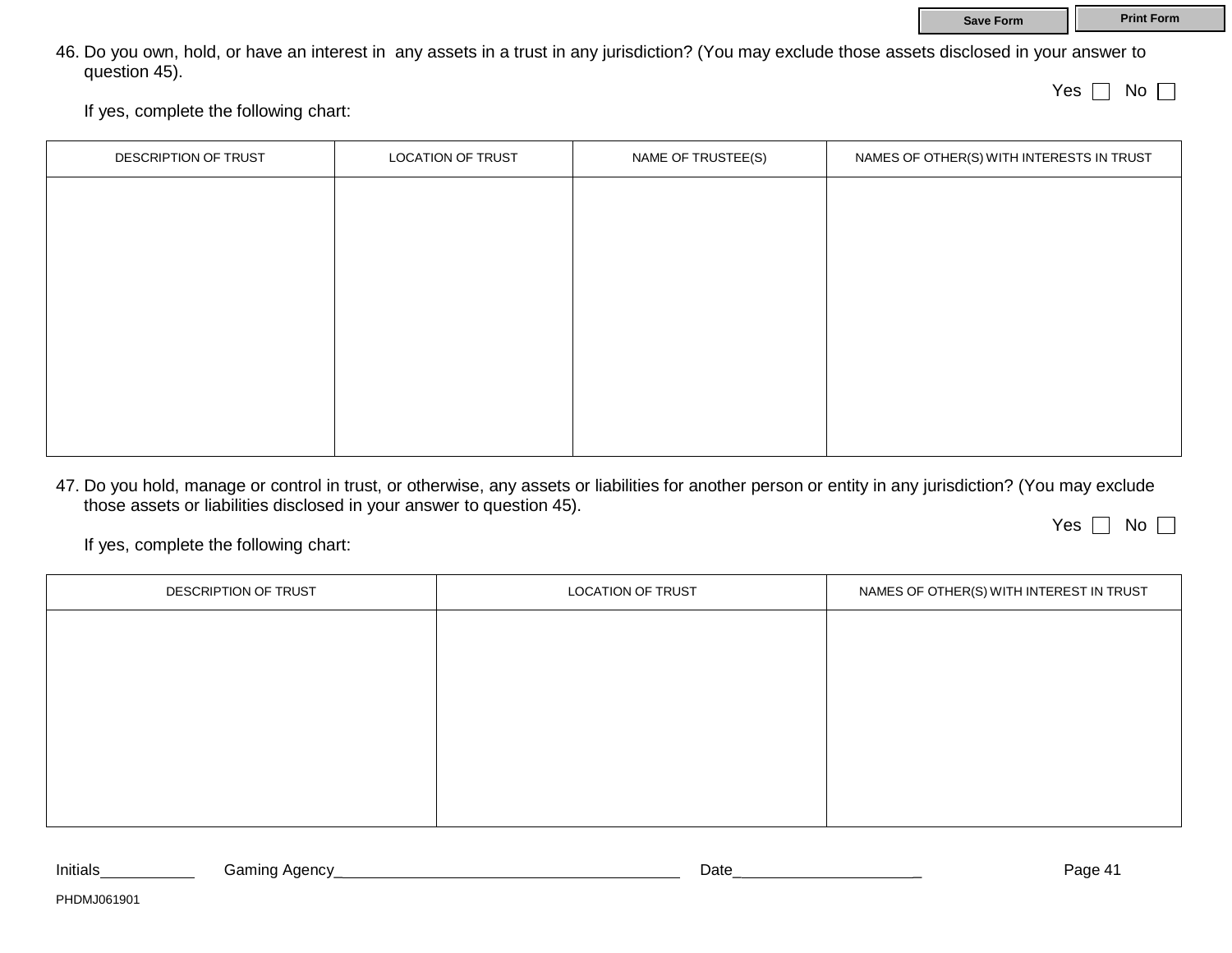**Print Form Save Form**

- 48. a. Please state your country of residence
	- b. During the last ten year period have you had any right of ownership in, control over or interest in any bank account(s), which are located outside the country of residence identified in a. above?

Yes  $\Box$  No  $\Box$ 

If yes, complete the following chart:

| <b>DATES</b>     |                |                                                    |                |                                                                       |                                                       |
|------------------|----------------|----------------------------------------------------|----------------|-----------------------------------------------------------------------|-------------------------------------------------------|
| FROM:<br>(MO/YR) | TO:<br>(MO/YR) | NAME AND ADDRESS OF<br>INSTITUTION HOLDING ACCOUNT | ACCOUNT NUMBER | NAME AND ADDRESS OF EACH<br>PERSON/ENTITY APPEARING ON<br>THE ACCOUNT | PRESENT AMOUNT HELD/<br>AMOUNT HELD BEFORE<br>CLOSING |
|                  |                |                                                    |                |                                                                       |                                                       |
|                  |                |                                                    |                |                                                                       |                                                       |
|                  |                |                                                    |                |                                                                       |                                                       |
|                  |                |                                                    |                |                                                                       |                                                       |
|                  |                |                                                    |                |                                                                       |                                                       |
|                  |                |                                                    |                |                                                                       |                                                       |
|                  |                |                                                    |                |                                                                       |                                                       |
|                  |                |                                                    |                |                                                                       |                                                       |
|                  |                |                                                    |                |                                                                       |                                                       |
|                  |                |                                                    |                |                                                                       |                                                       |
|                  |                |                                                    |                |                                                                       |                                                       |
|                  |                |                                                    |                |                                                                       |                                                       |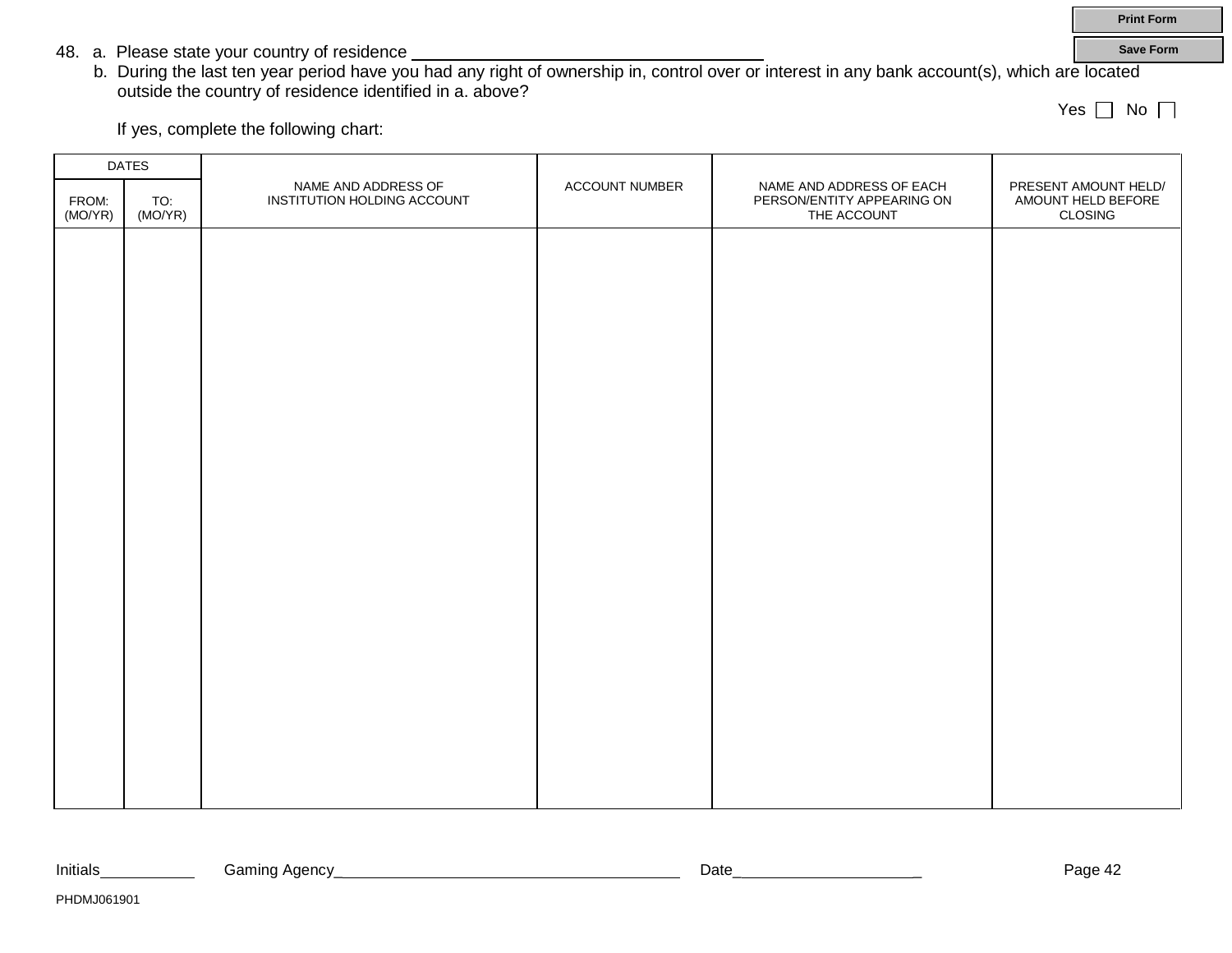**Save Form Print Form** 

c. Do you own, manage or control any assets, or are you responsible for any liabilities, located outside the country of residence as identified in a. above (excluding any foreign bank accounts identified in b. above)?

Yes  $\Box$  No  $\Box$ 

If yes, complete the following chart:

| DESCRIPTION OF ASSET/LIABIITY | LOCATION OF ASSET/LIABILITY |
|-------------------------------|-----------------------------|
|                               |                             |
|                               |                             |
|                               |                             |
|                               |                             |
|                               |                             |
|                               |                             |

49. During the last ten year period, have you or has your spouse or any of your children, while dependent, received a loan in excess of \$25,000USD? (If you are applying in a jurisdiction other than the United States, the amount you are required to report is the equivalent to \$25,000USD in the national currency of the jurisdiction where you will be filing this application.) Yes  $\Box$  No  $\Box$ 

If yes, complete the following chart:

| DATE<br>RECEIVED<br>LOAN | NAME AND ADDRESS<br>OF LENDER | NAME OF BORROWER<br>AND ALL CO-SIGNERS | ORIGINAL<br><b>AMOUNT</b><br>OF LOAN | <b>INTEREST</b><br>RATE (%) | <b>TERMINATION</b><br>DATE<br>OF LOAN |
|--------------------------|-------------------------------|----------------------------------------|--------------------------------------|-----------------------------|---------------------------------------|
|                          |                               |                                        |                                      |                             |                                       |
|                          |                               |                                        |                                      |                             |                                       |
|                          |                               |                                        |                                      |                             |                                       |
|                          |                               |                                        |                                      |                             |                                       |

| Initials | Gaming<br>Agency | Jate | י הנו<br>auc |
|----------|------------------|------|--------------|
|          |                  |      |              |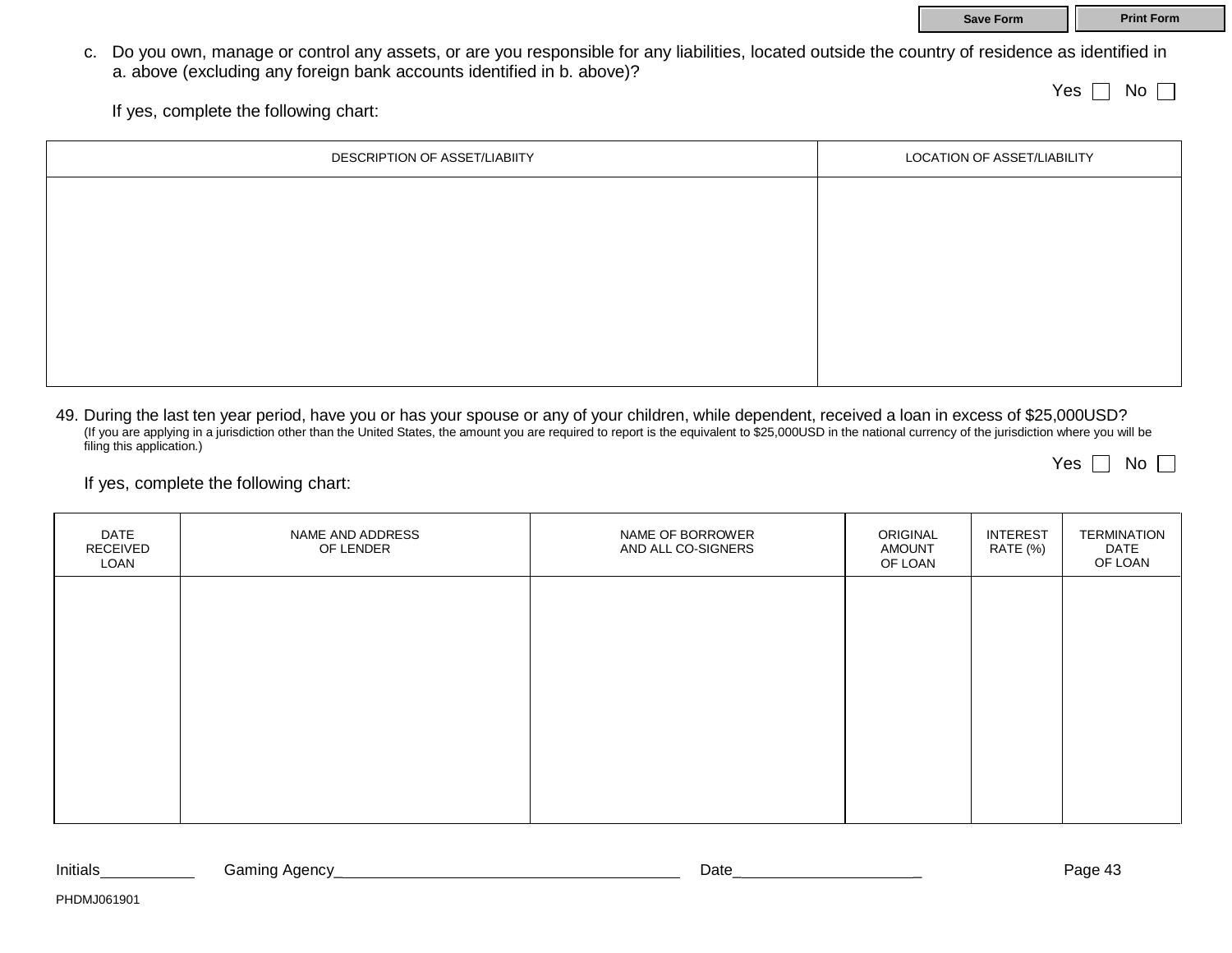50. During the last ten year period, have you or has your spouse or any of your children, while dependent, made any loan in excess of \$10,000USD? (If you are applying in a jurisdiction other than the United States, the amount you are required to report is the equivalent of \$10,000USD in the national currency of the jurisdiction where you will be filing this application.)

Yes  $\Box$  No  $\Box$ 

If yes, complete the following chart:

| DATE<br>OF LOAN | NAME AND ADDRESS<br>OF BORROWER | ALL CO-PARTIES<br>TO LOAN | NAME OF LENDER | ORIGINAL<br><b>AMOUNT</b><br>OF LOAN | <b>INTEREST</b><br>RATE (%) | TERMINATION<br>DATE<br>OF LOAN | <b>SECURITY</b><br>PLEDGED |
|-----------------|---------------------------------|---------------------------|----------------|--------------------------------------|-----------------------------|--------------------------------|----------------------------|
|                 |                                 |                           |                |                                      |                             |                                |                            |
|                 |                                 |                           |                |                                      |                             |                                |                            |
|                 |                                 |                           |                |                                      |                             |                                |                            |

51. Have you individually ever exchanged currency in an amount of more than \$10,000USD within the past ten years? (If you are applying in a jurisdiction other than the United States, the amount you are required to report is the equivalent of \$10,000USD in the national currency of the jurisdiction where you will be filing this application.) Yes  $\Box$  No  $\Box$ 

If yes, complete the following chart:

| DATE AND AMOUNT OF EXCHANGE | LOCATION WHERE EXCHANGE MADE | <b>REASON FOR EXCHANGE</b> | DID YOU FILL OUT OR FILE ANY<br>GOVERNMENTAL REPORTING DOCUMENT |
|-----------------------------|------------------------------|----------------------------|-----------------------------------------------------------------|
|                             |                              |                            |                                                                 |
|                             |                              |                            |                                                                 |
|                             |                              |                            |                                                                 |
|                             |                              |                            |                                                                 |
|                             |                              |                            |                                                                 |
|                             |                              |                            |                                                                 |

| Initials     | <b>Gaming Agency</b> | Date | Page 44 |  |
|--------------|----------------------|------|---------|--|
| PHDM IO61901 |                      |      |         |  |

**Save Form**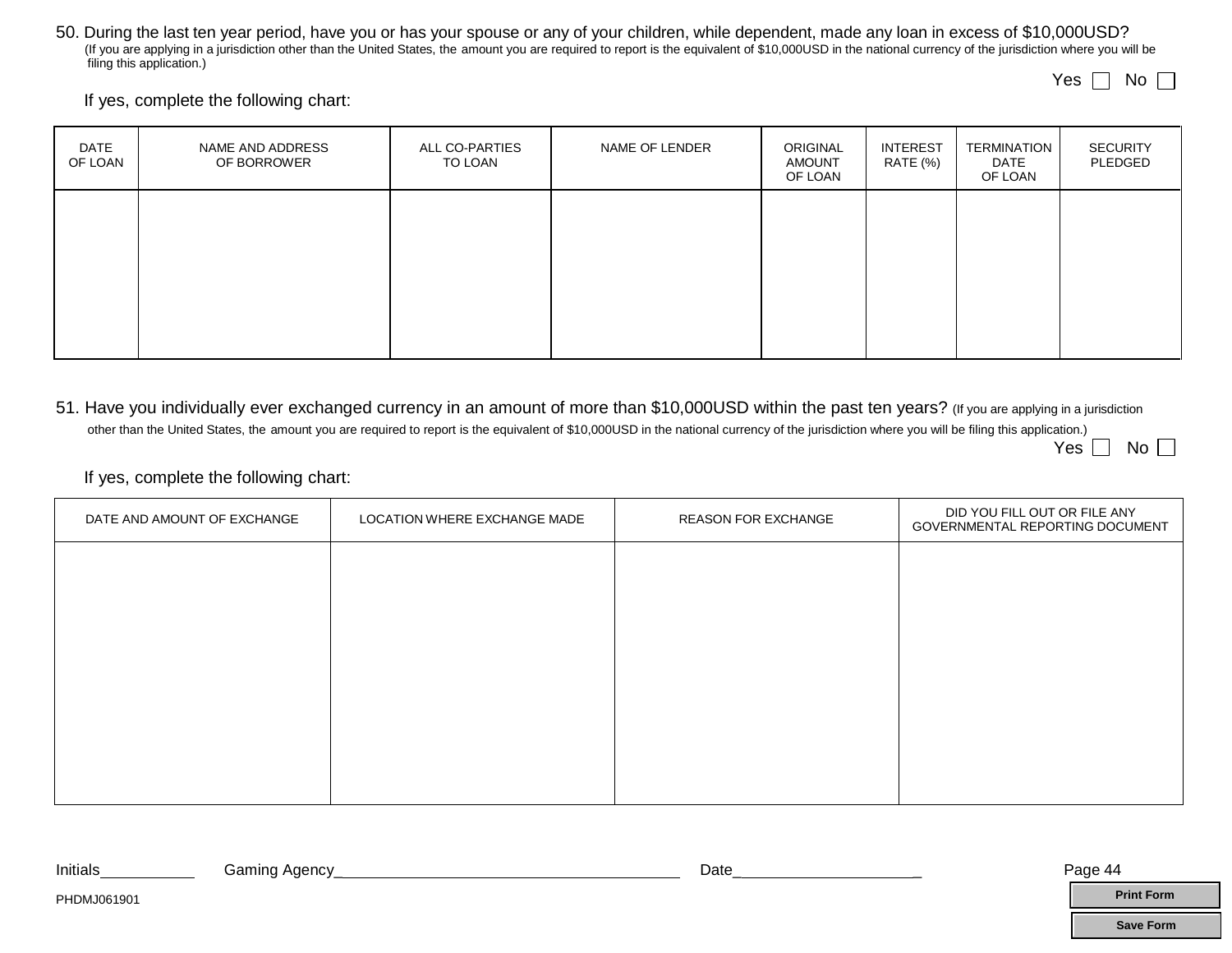If yes, complete the following chart:

| TYPE OF ACCOUNT | NAME AND ADDRESS OF DEALER | AMOUNT OF MARGIN |  |
|-----------------|----------------------------|------------------|--|
|                 |                            |                  |  |
|                 |                            |                  |  |
|                 |                            |                  |  |
|                 |                            |                  |  |
|                 |                            |                  |  |
|                 |                            |                  |  |
|                 |                            |                  |  |
|                 |                            |                  |  |

53. Have you or has your spouse or children, while dependent, filed any claims in excess of \$100,000USD under any fire, theft, automobile or insurance policy within the past ten year period? (If you are applying in a jurisdiction other than the United States, the amount you are required to report is the equivalent of \$100,000USD in the national currency of the jurisdiction where you will be filing this application.) Yes  $\Box$  No  $\Box$ 

If yes, complete the following chart:

| DATE<br>OF CLAIM | NATURE OF CLAIM | NAME AND ADDRESS OF<br><b>INSURANCE CARRIER</b> | <b>DISPOSITION</b> |
|------------------|-----------------|-------------------------------------------------|--------------------|
|                  |                 |                                                 |                    |
|                  |                 |                                                 |                    |
|                  |                 |                                                 |                    |
|                  |                 |                                                 |                    |
|                  |                 |                                                 |                    |
|                  |                 |                                                 |                    |

| Initials | Gaming Agency  | Date | 12022<br>$^{\prime\prime}$<br>aue |
|----------|----------------|------|-----------------------------------|
|          | . .<br>$\cdot$ |      |                                   |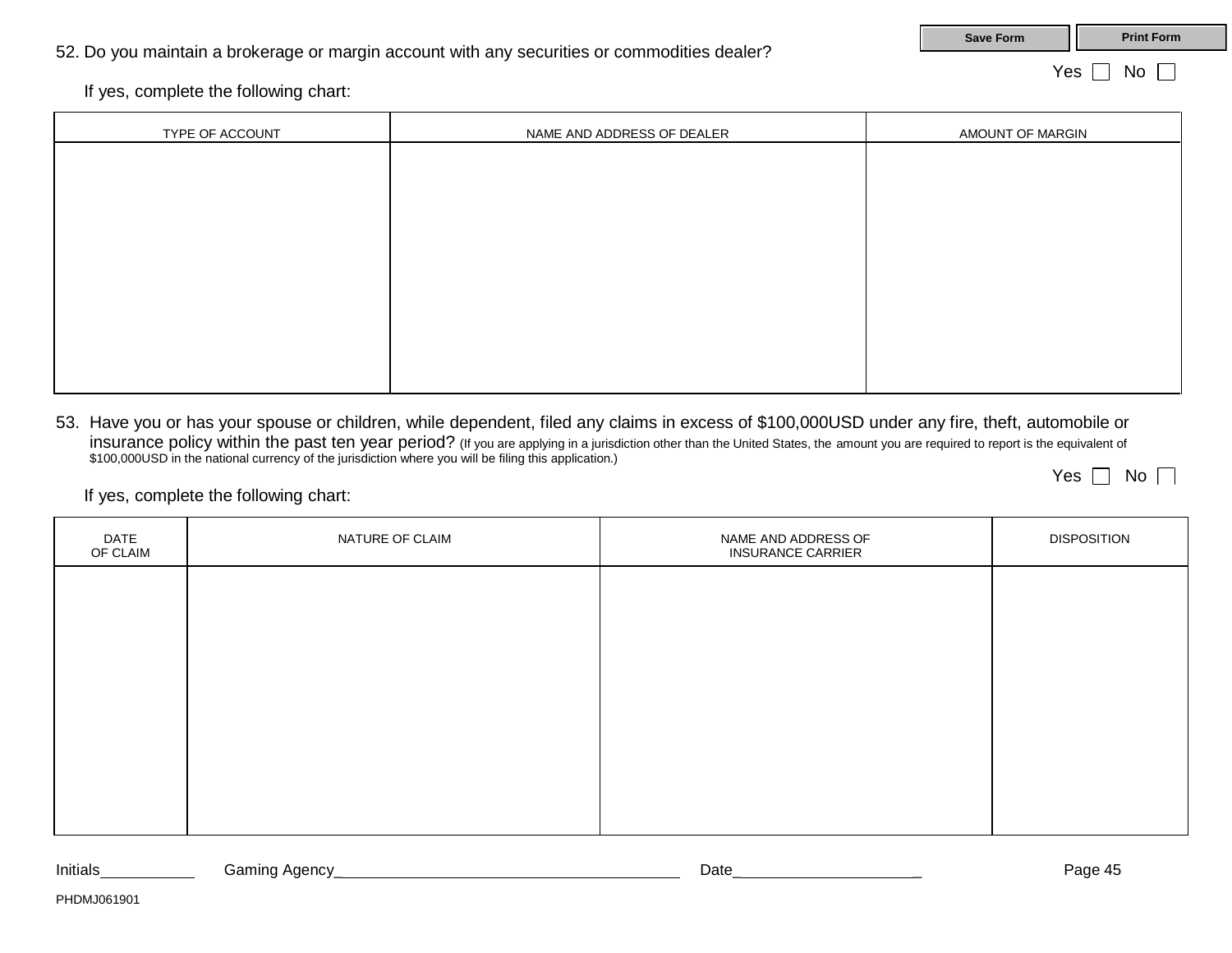54. During the last five year period, have you, your spouse or dependent children given or received any gift or gifts, whether tangible or intangible which either individually or in the aggregate exceeded \$10,000USD in value in any one year period? (If you are applying in a jurisdiction other than the United States, the amount you are required to report is the equivalent of \$10,000USD in the national currency of the jurisdiction where you will be filing this application.) Yes  $\Box$  No  $\Box$ 

If yes, complete the following chart as to each gift:

| NAME OF THE<br>DONOR OR DONEE | DATE GIFT<br>GIVEN/RECEIVED | DESCRIPTION OF GIFT | APPROXIMATE<br>VALUE |
|-------------------------------|-----------------------------|---------------------|----------------------|
|                               |                             |                     |                      |
|                               |                             |                     |                      |
|                               |                             |                     |                      |
|                               |                             |                     |                      |
|                               |                             |                     |                      |

| 55. a. Do you have any safe deposit boxes in your name in any jurisdiction?             | $Yes \Box No \Box$   |
|-----------------------------------------------------------------------------------------|----------------------|
| b. Do you have access to the funds in any other safe deposit boxes in any jurisdiction? | Yes $\Box$ No $\Box$ |

If yes to either question, complete the following chart:

| NAME AND ADDRESS OF BANK OR OTHER<br>INSTITUTION/BUSINESS WHERE LOCATED | NAME(S) IN WHICH ACCOUNT(S)<br>OR SAFE DEPOSIT BOX(ES) HELD | TYPE OF ACCOUNT,<br>(SAVINGS, CHECKING,<br>SAFE DEPOSIT, ETC.) | ACCOUNT NO. OR<br>SAFE DEPOSIT BOX NO. |
|-------------------------------------------------------------------------|-------------------------------------------------------------|----------------------------------------------------------------|----------------------------------------|
|                                                                         |                                                             |                                                                |                                        |
|                                                                         |                                                             |                                                                |                                        |
|                                                                         |                                                             |                                                                |                                        |
|                                                                         |                                                             |                                                                |                                        |

| Initials | ∙nc<br>. . | Date | - ศเว |
|----------|------------|------|-------|
|          | ____       |      |       |

**Save Form**

**Print Form**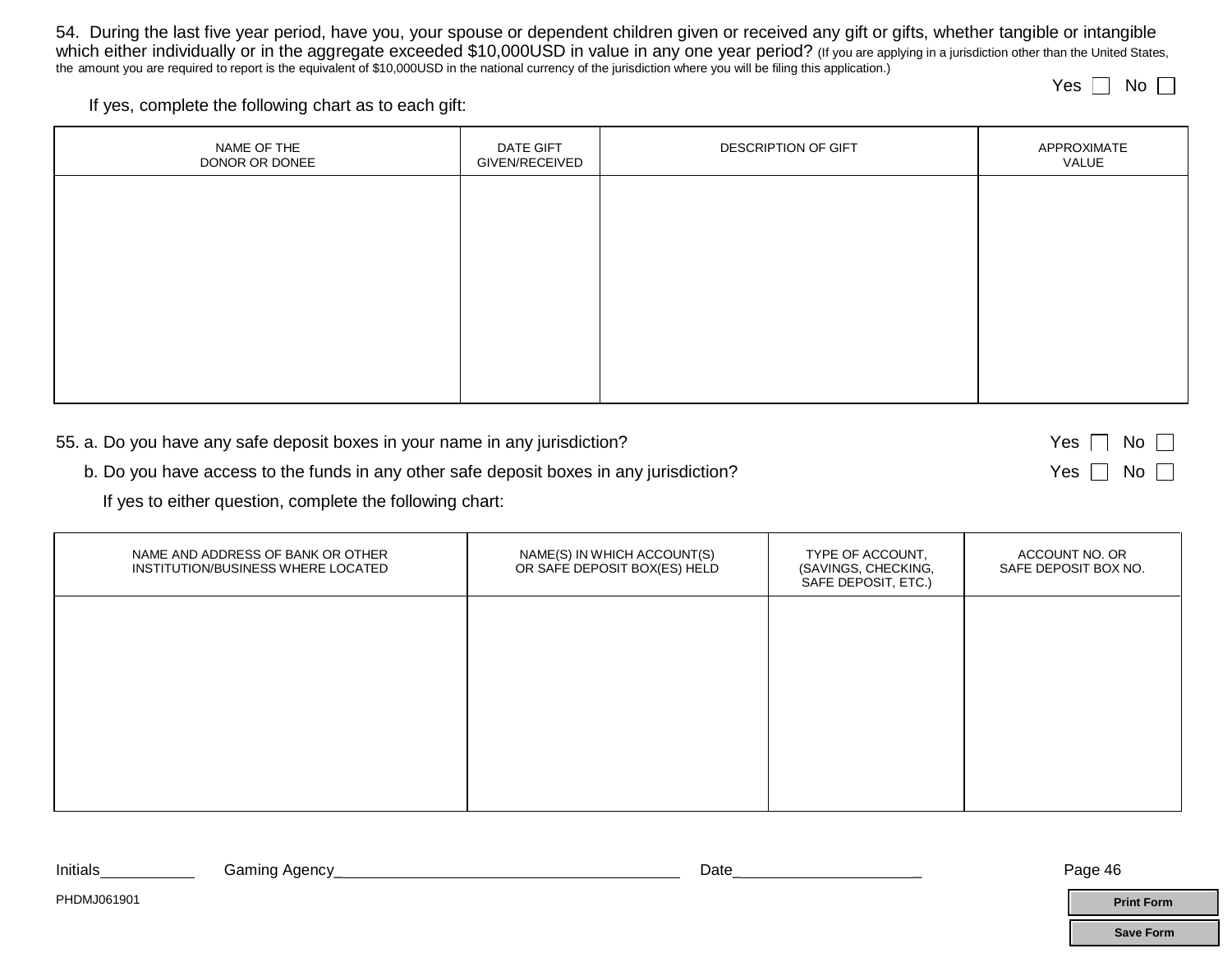56. In the past ten years, or since the age of 18, whichever is less, have you received any referral or finder's fee in excess of \$10,000USD (If you are applying in a jurisdiction other than the United States, the amount you are required to report is the equivalent of \$10,000USD. In the national currency of the jurisdiction where you will be filing this application.)

Yes  $\Box$  No

### If yes, complete the following chart:

| NAME AND ADDRESS<br>OF ALL PARTIES INVOLVED | NATURE OF GOODS OR<br>SERVICES PROVIDED | AMOUNT RECEIVED | DATE RECEIVED |
|---------------------------------------------|-----------------------------------------|-----------------|---------------|
|                                             |                                         |                 |               |
|                                             |                                         |                 |               |
|                                             |                                         |                 |               |
|                                             |                                         |                 |               |
|                                             |                                         |                 |               |

57. Have you, in the past ten years or since the age of 18, whichever is less, given a guarantee, co-signed or otherwise insured payment of a loan, debt or other financial obligation in any jurisdiction? Yes  $\Box$  No  $\Box$ 

If yes, complete the following chart:

| NATURE OF OBLIGATION<br>DATE OBLIGATION MADE<br>(PERSONAL GUARANTEE, ETC.) |  | NAME(S) OF PERSON RESPONSIBLE FOR<br><b>OBLIGATION</b> | STATUS OF UNDERLYING OBLIGATION |
|----------------------------------------------------------------------------|--|--------------------------------------------------------|---------------------------------|
|                                                                            |  |                                                        |                                 |
|                                                                            |  |                                                        |                                 |
|                                                                            |  |                                                        |                                 |
|                                                                            |  |                                                        |                                 |
|                                                                            |  |                                                        |                                 |

| <b>Initials</b><br>. Agency<br>ڪamin⊂<br>Date<br>~~ | <b>Door</b><br>auc |
|-----------------------------------------------------|--------------------|
|-----------------------------------------------------|--------------------|

**Print Form**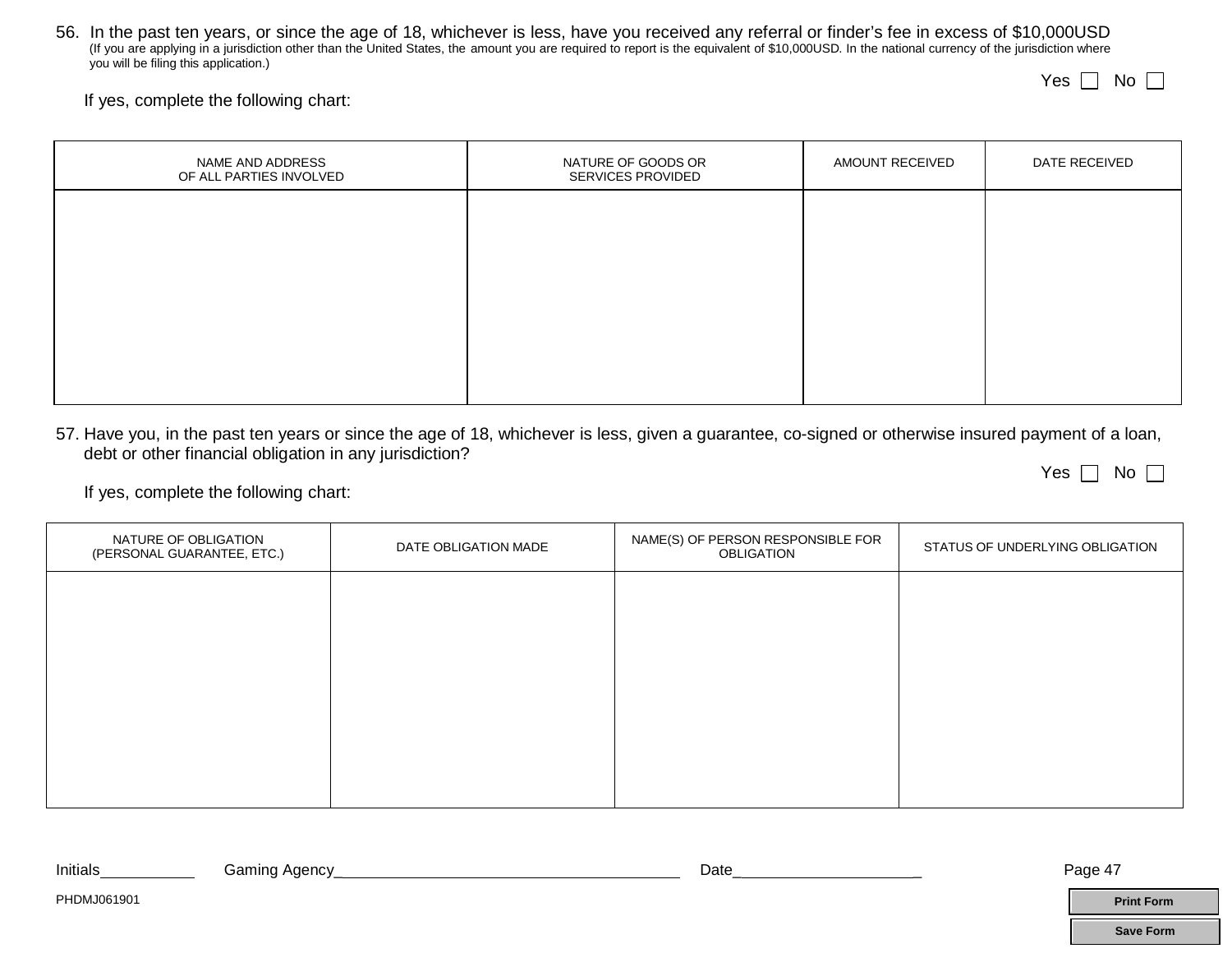### **NET WORTH STATEMENT -- ASSETS AND LIABILITIES**

**NOTE**: Complete the financial statements on pages 49 through 63 and copy the totals in the appropriate space below.

58. Please list all assets, tangible and intangible, in which a direct or indirect interest is held by you, your spouse or your dependent children. For each line item, list both the cost of the asset and the present market values as of the date of this statement unless this cannot reasonably be done, in which case any special valuation date should be noted in the column provided. Detail each line

59. Please list all liabilities of you, your spouse and your dependent children. Enter the amount as of the date of this statement. Detail each line entry

on the appropriate schedule.

| which case any special valuation date should be noted in the column provided. Detail each line |                     |                 |                  |                                                                                                                 | ORIGINAL AMOUNT                                                         | AMOUNT      |
|------------------------------------------------------------------------------------------------|---------------------|-----------------|------------------|-----------------------------------------------------------------------------------------------------------------|-------------------------------------------------------------------------|-------------|
| entry on the appropriate schedule.                                                             |                     |                 |                  | <b>LIABILITY</b>                                                                                                | OF LIABILITY                                                            | OUTSTANDING |
|                                                                                                | <b>COST AT DATE</b> | <b>CURRENT</b>  | <b>SPECIAL</b>   |                                                                                                                 | (C)                                                                     | (D)         |
| <b>ASSET</b>                                                                                   | <b>ACQUIRED OR</b>  | <b>MARKET</b>   | <b>VALUATION</b> | 10. Notes Payable                                                                                               |                                                                         |             |
|                                                                                                | <b>PURCHASED</b>    | VALUE           | DATE, IF ANY     | (Schedule I)                                                                                                    | 0.00                                                                    | 0.00        |
|                                                                                                | (A)                 | (B)             |                  | 11. Loans and Other                                                                                             |                                                                         |             |
| 1. Cash                                                                                        |                     |                 |                  | Payables                                                                                                        |                                                                         |             |
| a) On Hand                                                                                     |                     | a)              |                  | (Schedule J)                                                                                                    | 0.00                                                                    | 0.00        |
| b) In bank (Schedule A)                                                                        |                     | b)<br>$0.00$ b) |                  | 12. Taxes Payable                                                                                               |                                                                         |             |
| 2. Loans, Notes and                                                                            |                     |                 |                  | (Schedule K)                                                                                                    | 0.00                                                                    | 0.00        |
| <b>Other Receivables</b>                                                                       |                     |                 |                  | 13. Mortgages or Liens on                                                                                       |                                                                         |             |
| (Schedule B)                                                                                   | 0.00                | 0.00            |                  | <b>Real Estate</b>                                                                                              |                                                                         |             |
| 3. Securities                                                                                  |                     |                 |                  | (Schedule L)                                                                                                    | 0.00                                                                    | 0.00        |
| (Schedule C)                                                                                   | 0.00                | 0.00            |                  | 14. Loans Against                                                                                               |                                                                         |             |
| 4. Real Estate Interests                                                                       |                     |                 |                  | Insurance/Pensions                                                                                              |                                                                         |             |
| (Schedule D)                                                                                   | 0.00                | 0.00            |                  | (Schedule M)                                                                                                    | 0.00                                                                    | 0.00        |
| 5. Cash Value Life Insurance                                                                   |                     |                 |                  | 15. Other Indebtedness                                                                                          |                                                                         |             |
| (Schedule E)                                                                                   |                     | 0.00            |                  | (Schedule N)                                                                                                    | 0.00                                                                    | 0.00        |
| 6. Cash Value Pension/                                                                         |                     |                 |                  | <b>TOTAL LIABILITIES</b>                                                                                        |                                                                         | 0.00        |
| <b>Retirement Funds</b>                                                                        |                     |                 |                  | <b>NET WORTH</b>                                                                                                |                                                                         |             |
| (Schedule F)                                                                                   | 0.00                | 0.00            |                  | <b>Total Assets</b>                                                                                             |                                                                         |             |
| 7. Furniture and Clothing                                                                      |                     |                 |                  | (From Column B) less                                                                                            |                                                                         |             |
| (Reasonable Estimate)                                                                          |                     |                 |                  | <b>Total Liabilities</b>                                                                                        |                                                                         |             |
| 8. Vehicles                                                                                    |                     |                 |                  | (From Column D)                                                                                                 |                                                                         | 0.00        |
| (Schedule G)                                                                                   | 0.00                | 0.00            |                  | 16. Contingent Liabilities                                                                                      |                                                                         |             |
| 9. Other                                                                                       |                     |                 |                  | (Schedule O)                                                                                                    | 0.00                                                                    | 0.00        |
| (Schedule H)                                                                                   | 0.00                | 0.00            |                  |                                                                                                                 |                                                                         |             |
|                                                                                                |                     |                 |                  | Date of Statement                                                                                               |                                                                         |             |
| <b>TOTAL ASSETS</b>                                                                            |                     |                 |                  |                                                                                                                 |                                                                         |             |
|                                                                                                |                     | 0.00            |                  |                                                                                                                 | Please provide the name, address and phone number of the person         |             |
|                                                                                                |                     |                 |                  |                                                                                                                 | completing this statement if it is completed by someone other than you. |             |
|                                                                                                |                     |                 |                  |                                                                                                                 |                                                                         |             |
|                                                                                                |                     |                 |                  | Address and the contract of the contract of the contract of the contract of the contract of the contract of the |                                                                         |             |
|                                                                                                |                     |                 |                  | Phone                                                                                                           |                                                                         |             |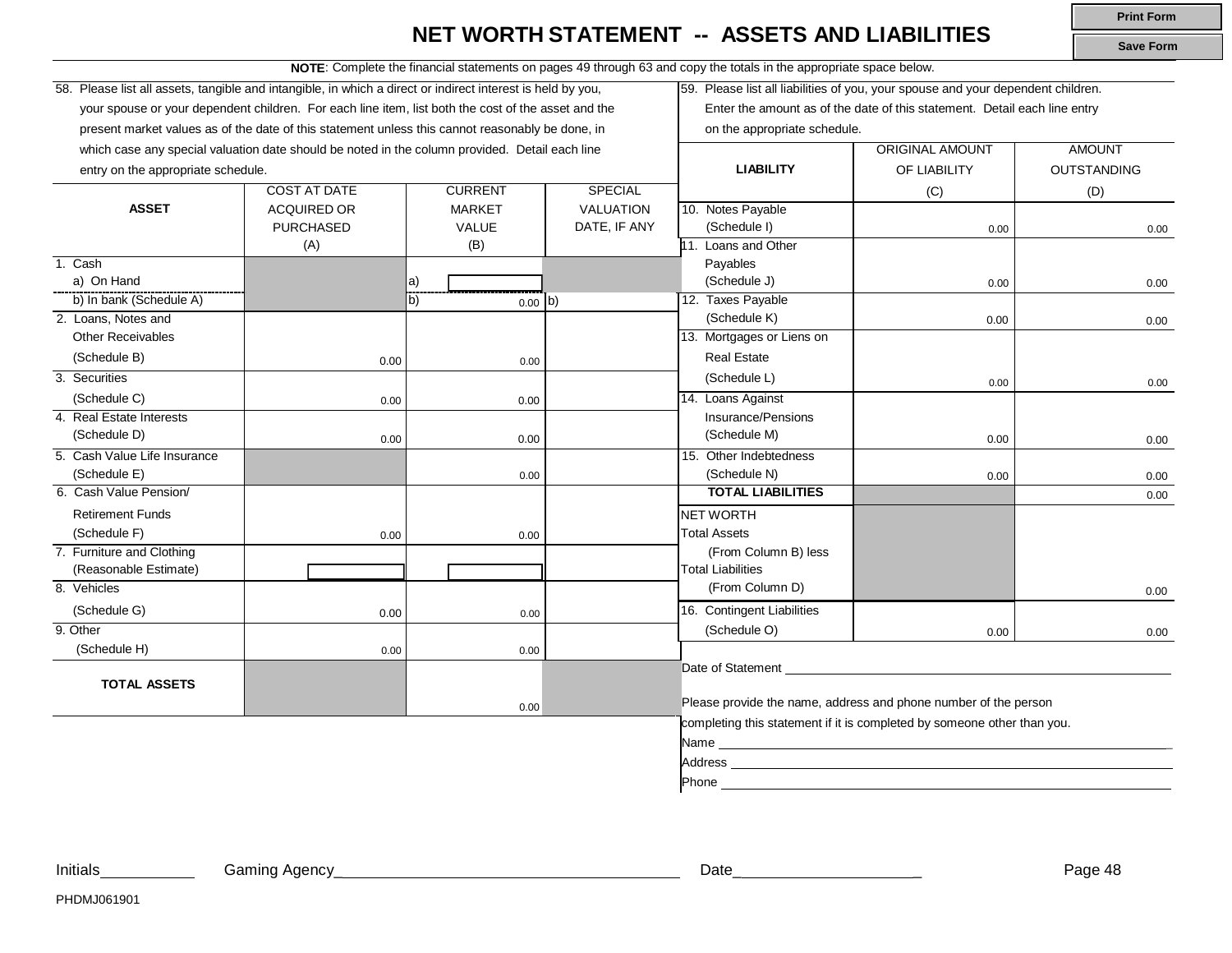### **SCHEDULE "A" - CASH IN BANK**

**Print Form**

**Save Form**

60. List below all bank accounts (checking, savings, time deposits, certificates of deposit, money market funds, etc.) foreign and domestic, maintained by you, your spouse or dependent children. Identify with an asterisk (\*) any check writing accounts held with brokerage houses, insurance companies, etc.

| NAME AND ADDRESS<br>OF INSTITUTION | NAME OF PERSON(S) AND TAX<br>IDENTIFICATION NUMBER(S)<br>APPEARING ON ACCOUNT | ACCOUNT<br><b>NUMBER</b> | INTEREST<br>RATE (%) | <b>GENERAL NATURE</b><br>OF ACCOUNT | DATE OF<br><b>BALANCE</b> | <b>BALANCE</b>                                                                                          |
|------------------------------------|-------------------------------------------------------------------------------|--------------------------|----------------------|-------------------------------------|---------------------------|---------------------------------------------------------------------------------------------------------|
|                                    |                                                                               |                          |                      |                                     |                           |                                                                                                         |
|                                    |                                                                               |                          |                      |                                     |                           |                                                                                                         |
|                                    |                                                                               |                          |                      |                                     |                           |                                                                                                         |
|                                    |                                                                               |                          |                      |                                     |                           |                                                                                                         |
|                                    |                                                                               |                          |                      |                                     |                           |                                                                                                         |
|                                    |                                                                               |                          |                      |                                     |                           |                                                                                                         |
|                                    |                                                                               |                          |                      |                                     |                           |                                                                                                         |
|                                    |                                                                               |                          |                      |                                     |                           |                                                                                                         |
|                                    |                                                                               |                          |                      |                                     |                           |                                                                                                         |
|                                    |                                                                               |                          |                      |                                     |                           | 0.00<br>\$                                                                                              |
|                                    |                                                                               |                          |                      |                                     |                           | <b>TOTAL CURRENT</b><br><b>BALANCE</b><br>(Enter this figure<br>in item 1b,<br>column B<br>on page 48.) |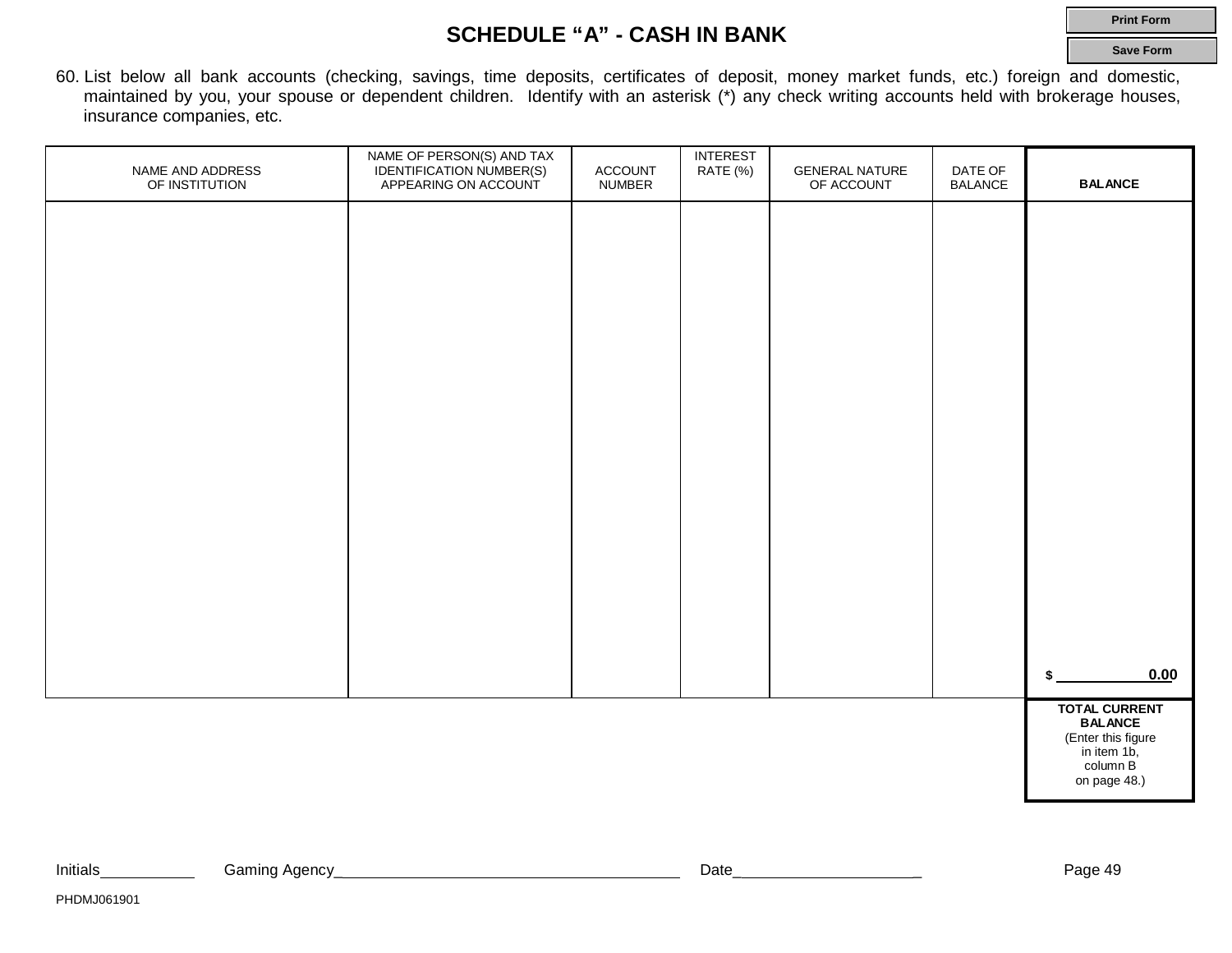### **SCHEDULE "B" – LOANS, NOTES AND OTHER RECEIVABLES**

**Print Form Save Form**

61. List below all loans, notes and other receivables held by you, your spouse or dependent children.

| CHECK IF<br>HELD BY<br>SPOUSE<br>OR<br>DEPENDENT<br>CHILD | NAME AND ADDRESS<br>OF DEBTOR | <b>INTEREST</b><br>RATE (%) | <b>ORIGINAL</b><br><b>LOAN</b><br><b>AMOUNT</b>                                                              | ORIGINAL<br>DATE OF<br>LOAN/NOTE<br>RECEIVABLE | TOTAL<br>PAY-MENTS | DATE<br><b>DUE</b> | NATURE OF<br>ADVANCE AND<br>NATURE OF<br>SECURITY, IF ANY<br>(INDICATE IF<br><u>ÙNSECURED)</u> | <b>CURRENT</b><br><b>BALANCE</b>                                                                     |
|-----------------------------------------------------------|-------------------------------|-----------------------------|--------------------------------------------------------------------------------------------------------------|------------------------------------------------|--------------------|--------------------|------------------------------------------------------------------------------------------------|------------------------------------------------------------------------------------------------------|
|                                                           |                               |                             |                                                                                                              |                                                |                    |                    |                                                                                                |                                                                                                      |
|                                                           |                               |                             |                                                                                                              |                                                |                    |                    |                                                                                                |                                                                                                      |
|                                                           |                               |                             |                                                                                                              |                                                |                    |                    |                                                                                                |                                                                                                      |
|                                                           |                               |                             |                                                                                                              |                                                |                    |                    |                                                                                                |                                                                                                      |
|                                                           |                               |                             |                                                                                                              |                                                |                    |                    |                                                                                                |                                                                                                      |
|                                                           |                               |                             | 0.00<br>\$                                                                                                   |                                                |                    |                    |                                                                                                | 0.00                                                                                                 |
|                                                           |                               |                             | <b>TOTAL ORIGINAL</b><br><b>LOAN AMOUNT(S)</b><br>(Enter this figure in<br>items 2, column A<br>on page 48.) |                                                |                    |                    |                                                                                                | <b>TOTAL CURRENT</b><br><b>BALANCE</b><br>(Enter this figure in<br>items 2, column B on<br>page 48.) |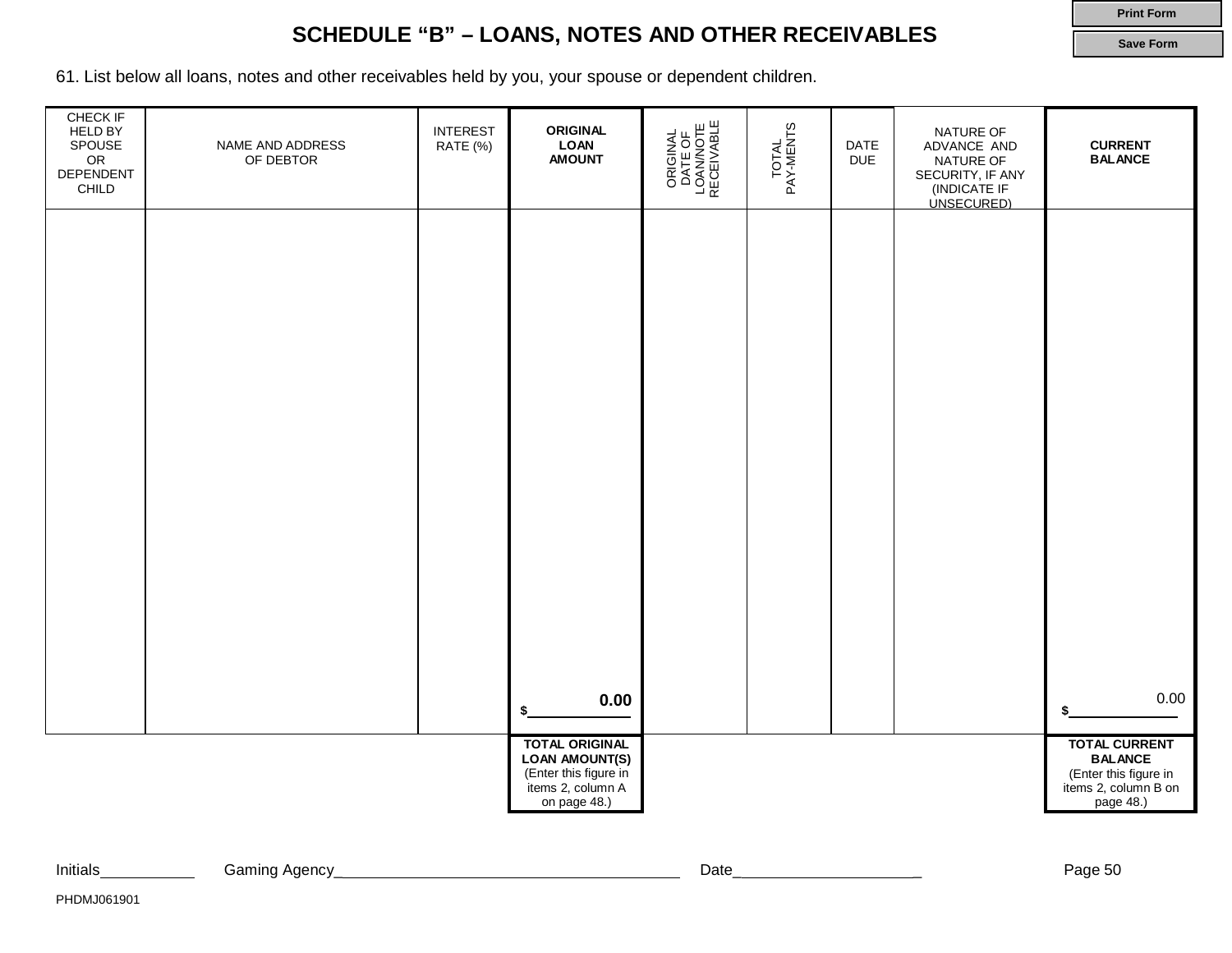### **SCHEDULE "C" - SECURITIES**

**Print Form**

**Save Form**

62. Provide the information in the table below for all stocks, bonds, mutual funds, commodity accounts, options, warrants, etc., held or controlled by you, your spouse or dependent children in any jurisdiction. Whenever interest exists through a mutual fund or holding company, the individual stocks or bonds held by such mutual fund or holding company need not be listed; whenever such interest exists through a beneficial interest in a trust, the securities held in such trust shall be listed if you, your spouse or dependent children have knowledge of what securities are so held. INDICATE PUBLICLY TRADED SECURITIES BY AN ASTERISK( \* ).

| <b>CHECK IF</b><br><b>HELD BY</b><br>SPOUSE<br>OR<br><b>DEPENDENT</b><br>CHILD | <b>NUMBER OF</b><br><b>SECURITIES</b><br>OR<br><b>CONTRACTS<br/>HELD</b> | <b>TYPE OF</b><br><b>SECURITY</b> | <b>NAME OF</b><br><b>ISSUING</b><br><b>COMPANY OR GOVERNMENT</b><br><b>AGENCY/ORGANIZATION</b> | <b>MARKET<br/>VALUE AT<br/>TIME OF<br/>ACQUISITION</b> | <b>DATE OF</b><br><b>AND PRICE</b><br><b>AT PURCHASE</b>                                                     | % OF<br>OWNERSHIP<br>IF GREATER<br>THAN 5% | <b>REGISTERED</b><br><b>OWNER</b> | <b>DATE OF</b><br><b>VALUATION</b> | <b>CURRENT</b><br><b>MARKET</b><br><b>VALUE</b>                                                          |
|--------------------------------------------------------------------------------|--------------------------------------------------------------------------|-----------------------------------|------------------------------------------------------------------------------------------------|--------------------------------------------------------|--------------------------------------------------------------------------------------------------------------|--------------------------------------------|-----------------------------------|------------------------------------|----------------------------------------------------------------------------------------------------------|
|                                                                                |                                                                          |                                   |                                                                                                |                                                        |                                                                                                              |                                            |                                   |                                    |                                                                                                          |
|                                                                                |                                                                          |                                   |                                                                                                |                                                        |                                                                                                              |                                            |                                   |                                    |                                                                                                          |
|                                                                                |                                                                          |                                   |                                                                                                |                                                        |                                                                                                              |                                            |                                   |                                    |                                                                                                          |
|                                                                                |                                                                          |                                   |                                                                                                |                                                        |                                                                                                              |                                            |                                   |                                    |                                                                                                          |
|                                                                                |                                                                          |                                   |                                                                                                |                                                        | 0.00<br>\$                                                                                                   |                                            |                                   |                                    | 0.00<br>\$                                                                                               |
|                                                                                |                                                                          |                                   |                                                                                                |                                                        | <b>TOTAL</b><br><b>PURCHASE</b><br><b>PRICE</b><br>(Enter this figure in<br>item 3, column A<br>on page 48.) |                                            |                                   |                                    | <b>TOTAL CURRENT</b><br><b>MARKET VALUE</b><br>(Enter this figure in<br>item 3, column B<br>on page 48.) |

| Initials | 0.0001<br>aminc<br>$\cdots$<br>AUGHU' | Date | <u> പറസ്</u><br>-aut - |
|----------|---------------------------------------|------|------------------------|
|          |                                       |      |                        |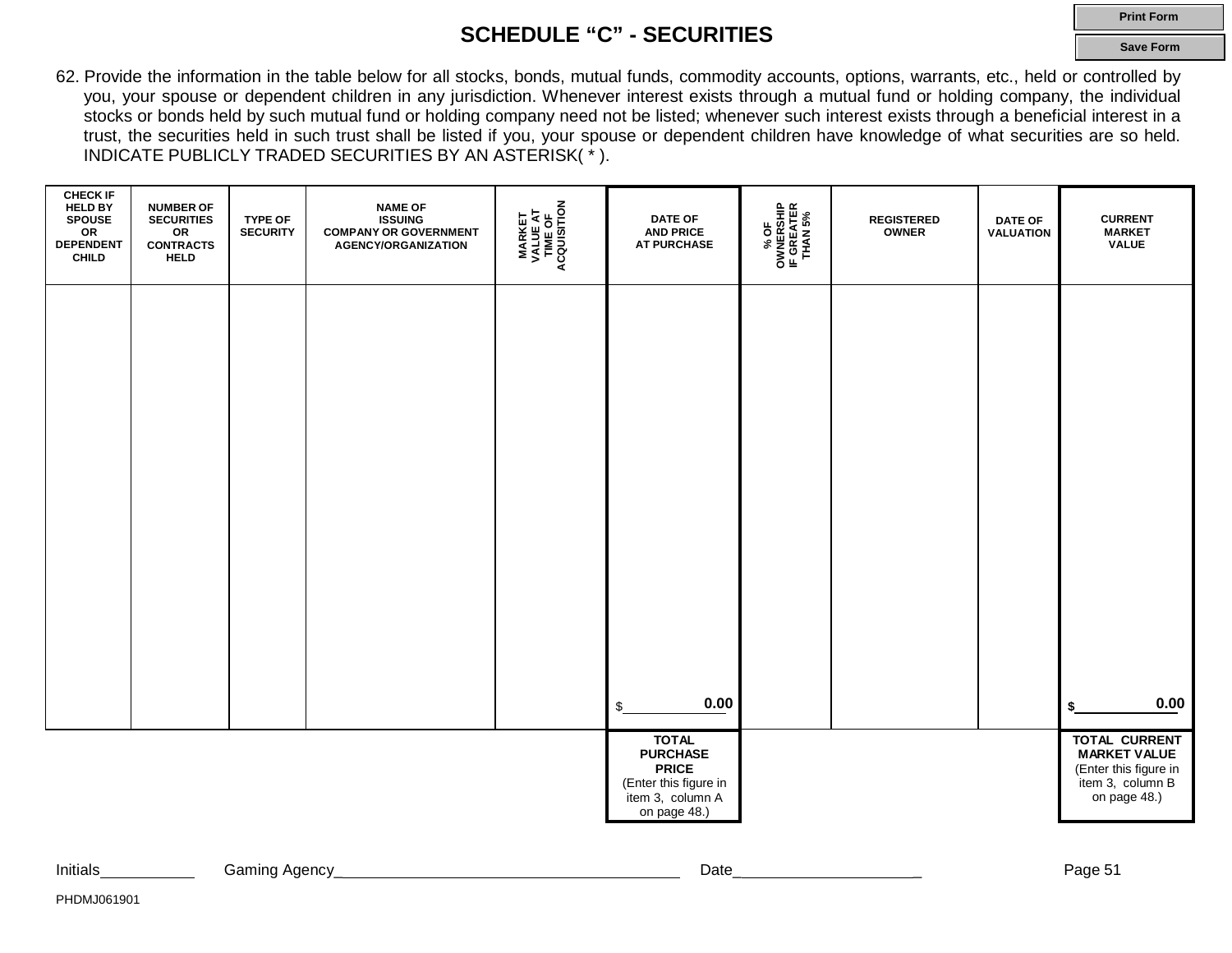### **SCHEDULE "D" - REAL ESTATE INTERESTS**

**Print Form**

**Save Form**

63. Indicate below the location, size, general nature, acquisition date and other information requested regarding any real property in any jurisdiction in which any direct, indirect, vested or contingent interest is held by you, your spouse or dependent children, along with the names of all individuals or entities who share a direct, indirect, vested or contingent interest therein.

| CHECK<br>IF HELD BY<br>SPOUSE<br>OR<br>DEPENDENT<br>CHILD | ADDRESS<br>PARCEL/LOT<br><b>NUMBER</b> | LOT SIZE/<br>STAND NO./<br>SQUARE<br>FOOTAGE<br>OF BUILDING | TYPE OF<br><b>PROPERTY</b> | DATE<br>ACQUIRED/<br><b>DOWN</b><br>PAYMENT | <b>INDIVIDUALS OR</b><br><b>ENTITIES SHARING</b><br><b>INTEREST</b><br>(INCLUDE % OF<br>OWNERSHIP FOR EACH) | <b>PURCHASE</b><br><b>PRICE OF</b><br>% OWNED                                                      | <b>MONTHLY</b><br><b>RENTAL</b><br>INCOME,<br>IF ANY | <b>ESTIMATED</b><br><b>MARKET VALUE</b><br>OF % OWNED                                                    |
|-----------------------------------------------------------|----------------------------------------|-------------------------------------------------------------|----------------------------|---------------------------------------------|-------------------------------------------------------------------------------------------------------------|----------------------------------------------------------------------------------------------------|------------------------------------------------------|----------------------------------------------------------------------------------------------------------|
|                                                           |                                        |                                                             |                            |                                             |                                                                                                             |                                                                                                    |                                                      |                                                                                                          |
|                                                           |                                        |                                                             |                            |                                             |                                                                                                             |                                                                                                    |                                                      |                                                                                                          |
|                                                           |                                        |                                                             |                            |                                             |                                                                                                             |                                                                                                    |                                                      |                                                                                                          |
|                                                           |                                        |                                                             |                            |                                             |                                                                                                             |                                                                                                    |                                                      |                                                                                                          |
|                                                           |                                        |                                                             |                            |                                             |                                                                                                             |                                                                                                    |                                                      |                                                                                                          |
|                                                           |                                        |                                                             |                            |                                             |                                                                                                             | 0.00                                                                                               |                                                      | 0.00                                                                                                     |
|                                                           |                                        |                                                             |                            |                                             |                                                                                                             | <b>TOTAL PURCHASE</b><br><b>PRICE</b><br>(Enter this figure in<br>item 4, column A<br>on page 48.) |                                                      | <b>TOTAL CURRENT</b><br><b>MARKET VALUE</b><br>(Enter this figure in<br>item 4, column B<br>on page 48.) |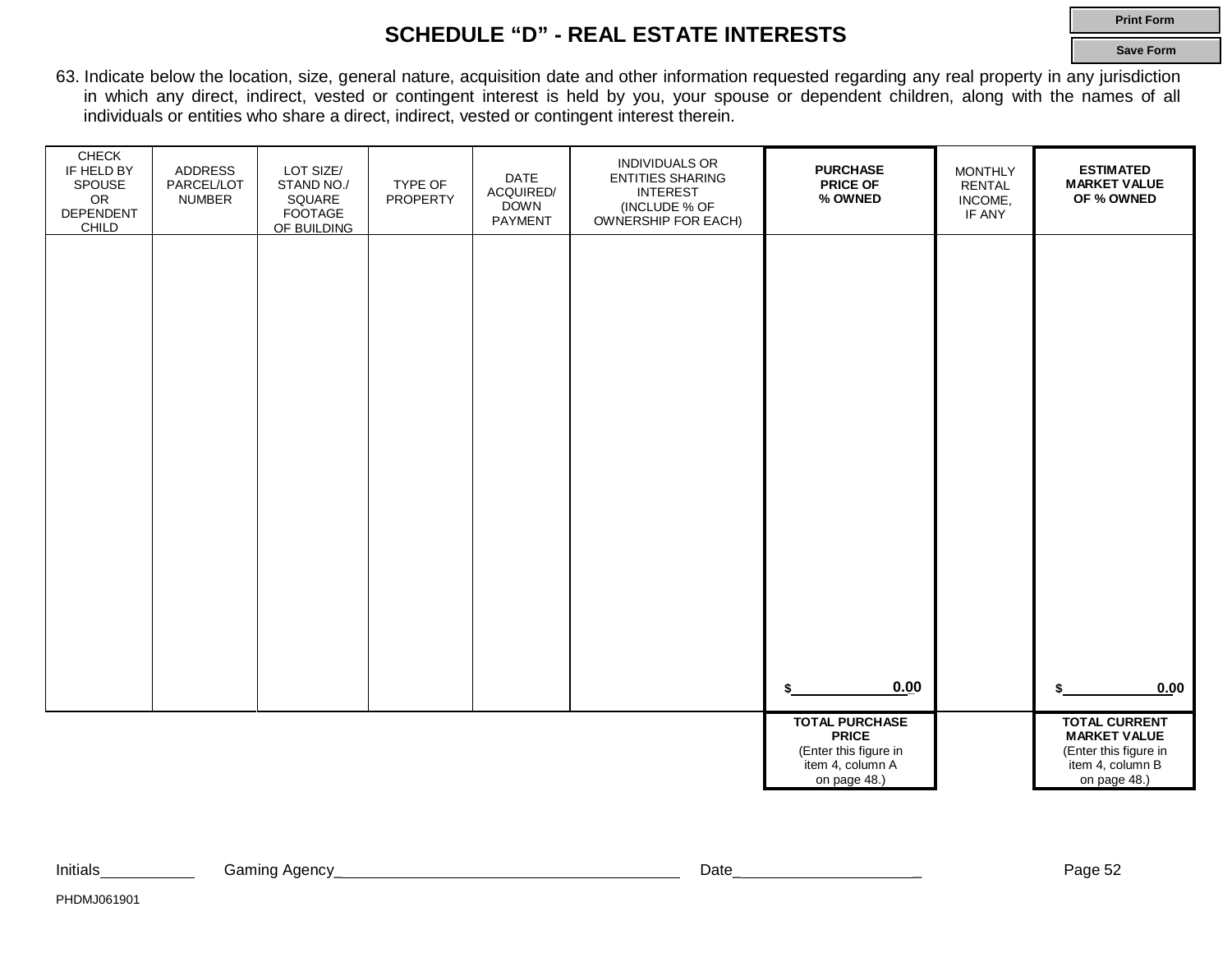### **SCHEDULE "E" - CASH VALUE - LIFE INSURANCE**

**Save Form**

64. Indicate below the information requested with regard to the cash value of all life insurance policies held by you, your spouse or your dependent children.

| CHECK IF<br><b>HELD BY</b><br>SPOUSE<br>OR<br>DEPENDENT<br>CHILD | DATE<br>PURCHASED | <b>INSURANCE CARRIER</b><br>POLICY NUMBER | BENEFICIARY(IES) | FACE<br>VALUE | ANNUAL<br>PREMIUM<br><b>PAYMENTS</b> | CASH<br><b>SURRENDER</b><br><b>VALUE</b>                                                          | EFFECTIVE<br><b>DATE</b><br>OF CASH<br>SURRENDER<br>VALUE |
|------------------------------------------------------------------|-------------------|-------------------------------------------|------------------|---------------|--------------------------------------|---------------------------------------------------------------------------------------------------|-----------------------------------------------------------|
|                                                                  |                   |                                           |                  |               |                                      |                                                                                                   |                                                           |
|                                                                  |                   |                                           |                  |               |                                      |                                                                                                   |                                                           |
|                                                                  |                   |                                           |                  |               |                                      |                                                                                                   |                                                           |
|                                                                  |                   |                                           |                  |               |                                      |                                                                                                   |                                                           |
|                                                                  |                   |                                           |                  |               |                                      |                                                                                                   |                                                           |
|                                                                  |                   |                                           |                  |               |                                      | 0.00                                                                                              |                                                           |
|                                                                  |                   |                                           |                  |               |                                      | <b>TOTAL CASH</b><br>SURRENDER VALUE<br>(Enter this figure in<br>item 5, column B<br>on page 48.) |                                                           |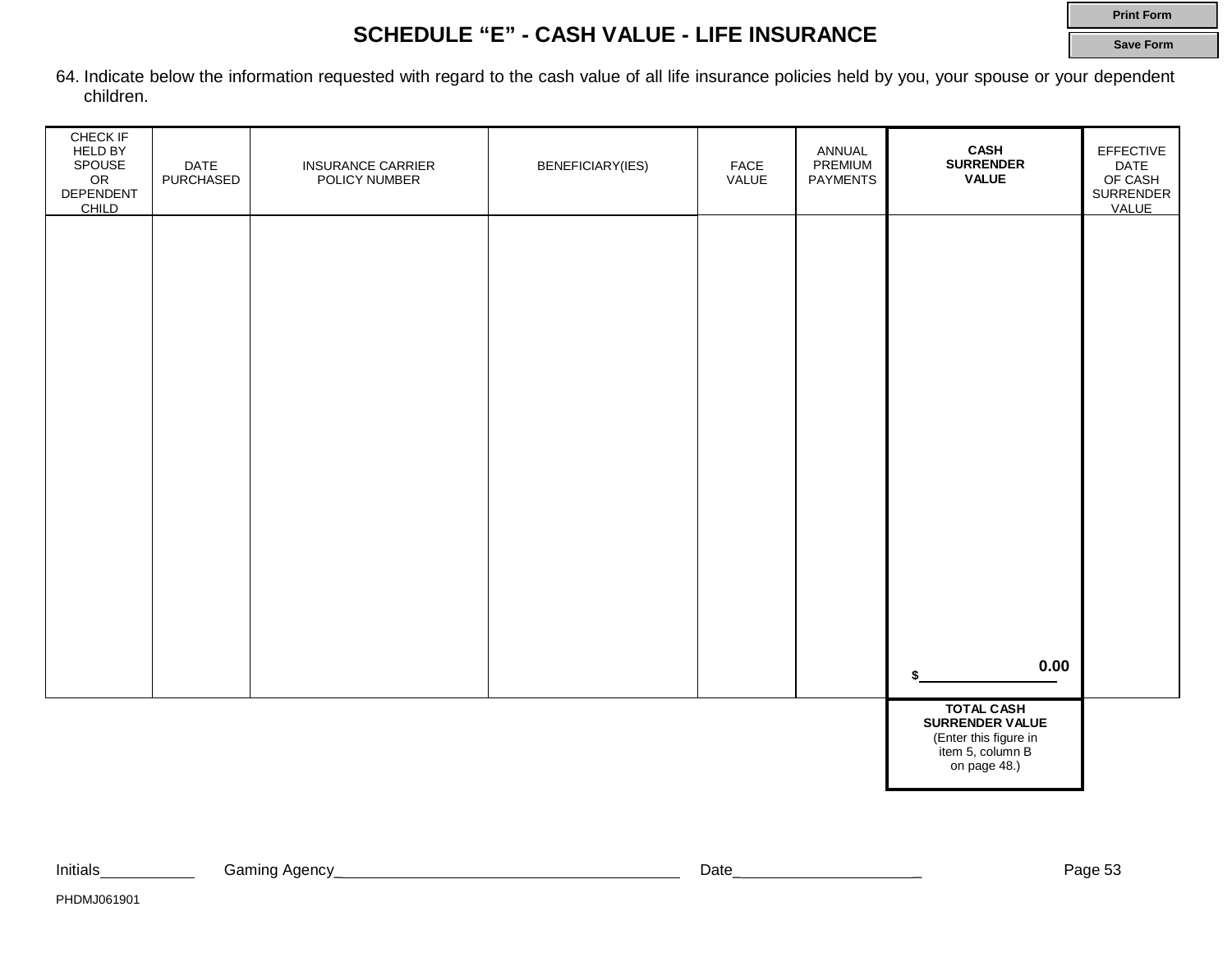### **SCHEDULE "F" - CASH VALUE - PENSION/RETIREMENT FUNDS**

**Print Form Save Form**

65. Indicate below the information requested with regard to the cash value of all retirement/investment/pension funds\* held by you or your spouse.

| ${\sf CHECK}$<br>IF<br><b>HELD</b><br>BY<br>SPOUSE | <b>TYPE</b><br>OF<br><b>FUND</b> | TYPE OF<br><b>SECURITIES</b><br><b>HELD AND</b><br><b>ACCOUNT</b><br>NUMBER, IF ANY | EMPLOYER/<br><b>INSTITUTION</b> | <b>CUMULATIVE</b><br><b>EMPLOYEE</b><br><b>CONTRIBUTION</b>                                                                              | <b>CUMULATIVE</b><br><b>EMPLOYER</b><br><b>CONTRIBUTION</b> | <b>CURRENT</b><br><b>CASH</b><br><b>VALUE</b>                                                                    | EFFECTIVE<br>DATE OF<br>CASH<br>VALUE |
|----------------------------------------------------|----------------------------------|-------------------------------------------------------------------------------------|---------------------------------|------------------------------------------------------------------------------------------------------------------------------------------|-------------------------------------------------------------|------------------------------------------------------------------------------------------------------------------|---------------------------------------|
|                                                    |                                  |                                                                                     |                                 |                                                                                                                                          |                                                             |                                                                                                                  |                                       |
|                                                    |                                  |                                                                                     |                                 |                                                                                                                                          |                                                             |                                                                                                                  |                                       |
|                                                    |                                  |                                                                                     |                                 |                                                                                                                                          |                                                             |                                                                                                                  |                                       |
|                                                    |                                  |                                                                                     |                                 |                                                                                                                                          |                                                             |                                                                                                                  |                                       |
|                                                    |                                  |                                                                                     |                                 | 0.00                                                                                                                                     |                                                             | $0.00\,$                                                                                                         |                                       |
|                                                    |                                  |                                                                                     |                                 | <b>TOTAL</b><br><b>CUMULATIVE</b><br><b>EMPLOYEE</b><br><b>CONTRIBUTION</b><br>(Enter this figure in<br>item 6, column A<br>on page 48.) |                                                             | <b>TOTAL</b><br><b>CURRENT CASH</b><br><b>VALUE</b><br>(Enter this figure in<br>item 6, column B<br>on page 48.) |                                       |

\*If you are filing this application in the United States, the information is to include IRA, 401K and KEOGH plans.

PHDMJ061901

Initials Gaming Agency\_ Date\_ \_ Page 54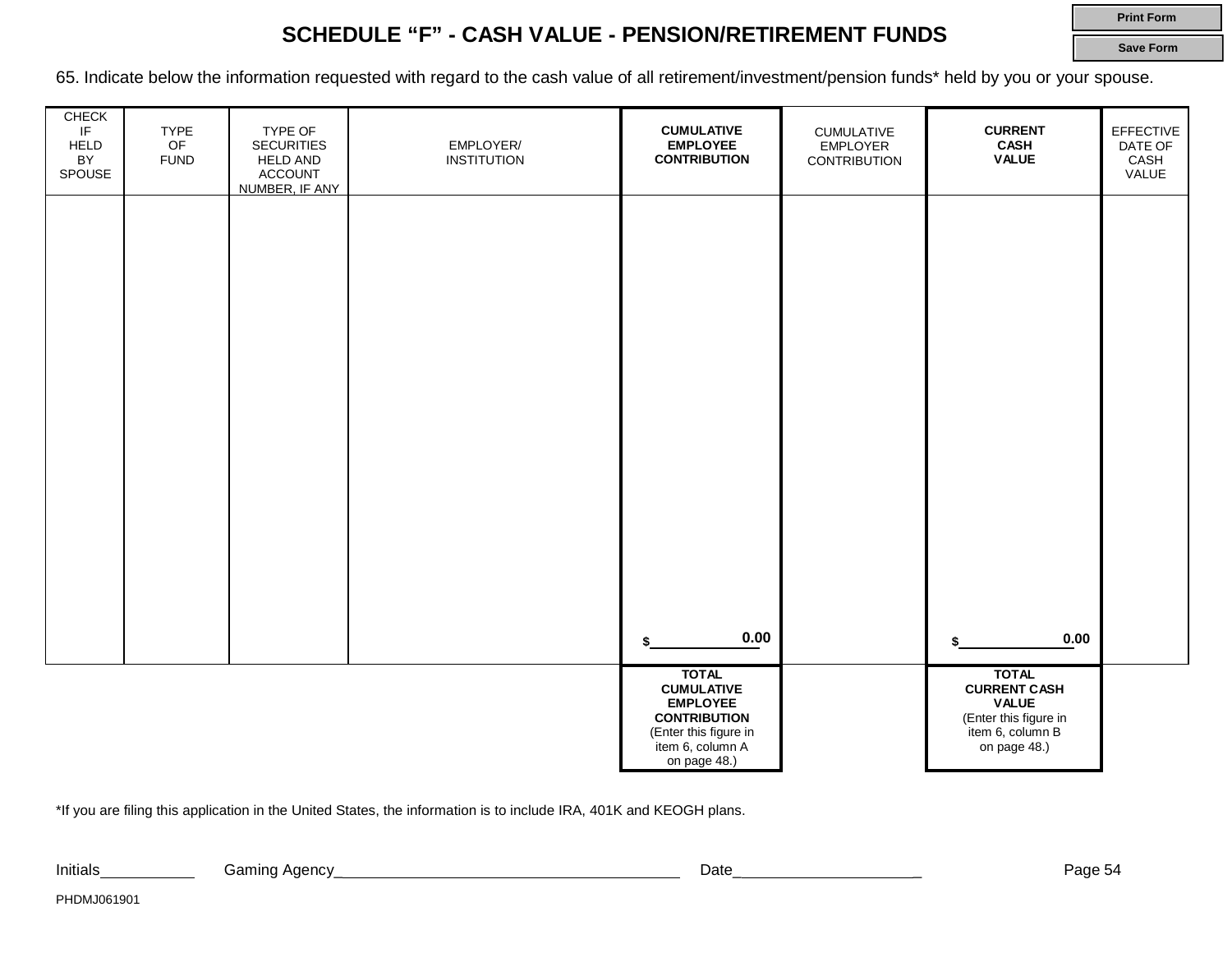### **SCHEDULE "G" - VEHICLES**

**Print Form Save Form**

66. Indicate below the information requested with regard to all vehicles owned or leased by you, your spouse, or your dependent children.

| CHECK IF HELD<br>BY SPOUSE OR<br>DEPENDENT<br>CHILD | <b>TYPE OF VEHICLE</b>                                                                                                                                               | SPECIFY IF<br>OWNED OR<br>LEASED*                                                                 | DATE OF<br>PURCHASE/<br>LEASE                                                                       | <b>MODEL</b><br><b>YEAR</b> | MAKE/ MODEL<br>OF VEHCILE | COST**    | IF OWNED,<br><b>CURRENT MARKET</b><br><b>VALUE</b> |
|-----------------------------------------------------|----------------------------------------------------------------------------------------------------------------------------------------------------------------------|---------------------------------------------------------------------------------------------------|-----------------------------------------------------------------------------------------------------|-----------------------------|---------------------------|-----------|----------------------------------------------------|
|                                                     |                                                                                                                                                                      |                                                                                                   |                                                                                                     |                             |                           |           |                                                    |
|                                                     |                                                                                                                                                                      |                                                                                                   |                                                                                                     |                             |                           |           |                                                    |
|                                                     |                                                                                                                                                                      |                                                                                                   |                                                                                                     |                             |                           |           |                                                    |
|                                                     |                                                                                                                                                                      |                                                                                                   |                                                                                                     |                             |                           |           |                                                    |
|                                                     |                                                                                                                                                                      |                                                                                                   |                                                                                                     |                             |                           |           |                                                    |
|                                                     |                                                                                                                                                                      |                                                                                                   |                                                                                                     |                             |                           |           |                                                    |
|                                                     |                                                                                                                                                                      |                                                                                                   |                                                                                                     |                             |                           |           |                                                    |
|                                                     |                                                                                                                                                                      |                                                                                                   |                                                                                                     |                             |                           | 0.00      | 0.00                                               |
|                                                     | *If leased, specify in this column the length of the lease, total lease costs, down payments, monthly payments<br>and number of payments over the life of the lease. | <b>TOTAL</b><br><b>COST OF</b><br><b>VEHICLES</b><br>(Enter this figure in<br>Item 8, column A on | <b>TOTAL</b><br><b>CURRENT CASH</b><br><b>VALUE</b><br>(Enter this figure in<br>Item 8, Column B on |                             |                           |           |                                                    |
|                                                     | **If leased, enter the sum of the down payment plus monthly payments to date as the total cost.                                                                      |                                                                                                   |                                                                                                     |                             |                           | page 48.) | page 48.)                                          |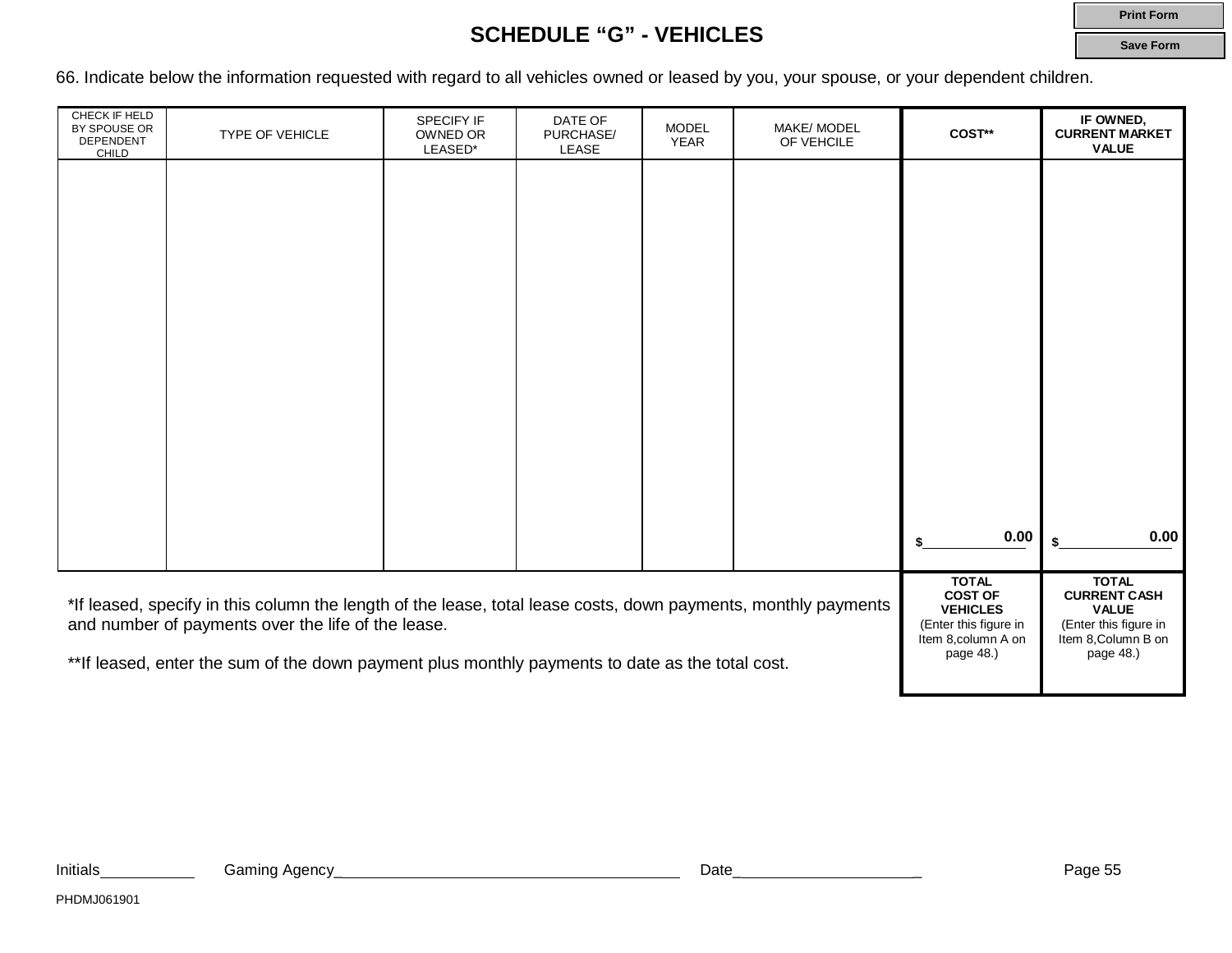### **SCHEDULE "H" - OTHER ASSETS**

67. List below the information requested regarding all other assets, including any business investments in which any direct, indirect, vested or contingent is held by you, your spouse or your dependent children. Business interests should include, but not be limited to, joint ventures, partnerships, sole proprietorships, corporations and LLCs. Other assets should include, but not be limited to, art collections, coin collections, and antiques.

| CHECK IF<br><b>HELD BY</b><br>SPOUSE<br>OR<br>DEPENDENT<br><b>CHILD</b> | NATURE<br>OF<br>ASSET | DATE OF<br><b>ACQUISITION</b> | <b>COST</b>                                                                                                       | $%$ OF<br>OWNERSHIP<br><b>INTEREST</b> | DATE OF<br>VALUATION | <b>CURRENT</b><br><b>MARKET</b><br><b>VALUE</b>                                                                                       |
|-------------------------------------------------------------------------|-----------------------|-------------------------------|-------------------------------------------------------------------------------------------------------------------|----------------------------------------|----------------------|---------------------------------------------------------------------------------------------------------------------------------------|
|                                                                         |                       |                               |                                                                                                                   |                                        |                      |                                                                                                                                       |
|                                                                         |                       |                               |                                                                                                                   |                                        |                      |                                                                                                                                       |
|                                                                         |                       |                               |                                                                                                                   |                                        |                      |                                                                                                                                       |
|                                                                         |                       |                               |                                                                                                                   |                                        |                      |                                                                                                                                       |
|                                                                         |                       |                               | 0.00<br>\$                                                                                                        |                                        |                      | 0.00<br>\$                                                                                                                            |
|                                                                         |                       |                               | <b>TOTAL</b><br>COST(S)<br>OF<br><b>OTHER ASSETS</b><br>(Enter this figure in<br>item 9, column A<br>on page 48.) |                                        |                      | <b>TOTAL CURRENT</b><br><b>MARKET VALUE</b><br>OF<br><b>OTHER ASSETS</b><br>(Enter this figure in<br>item 9, column B<br>on page 48.) |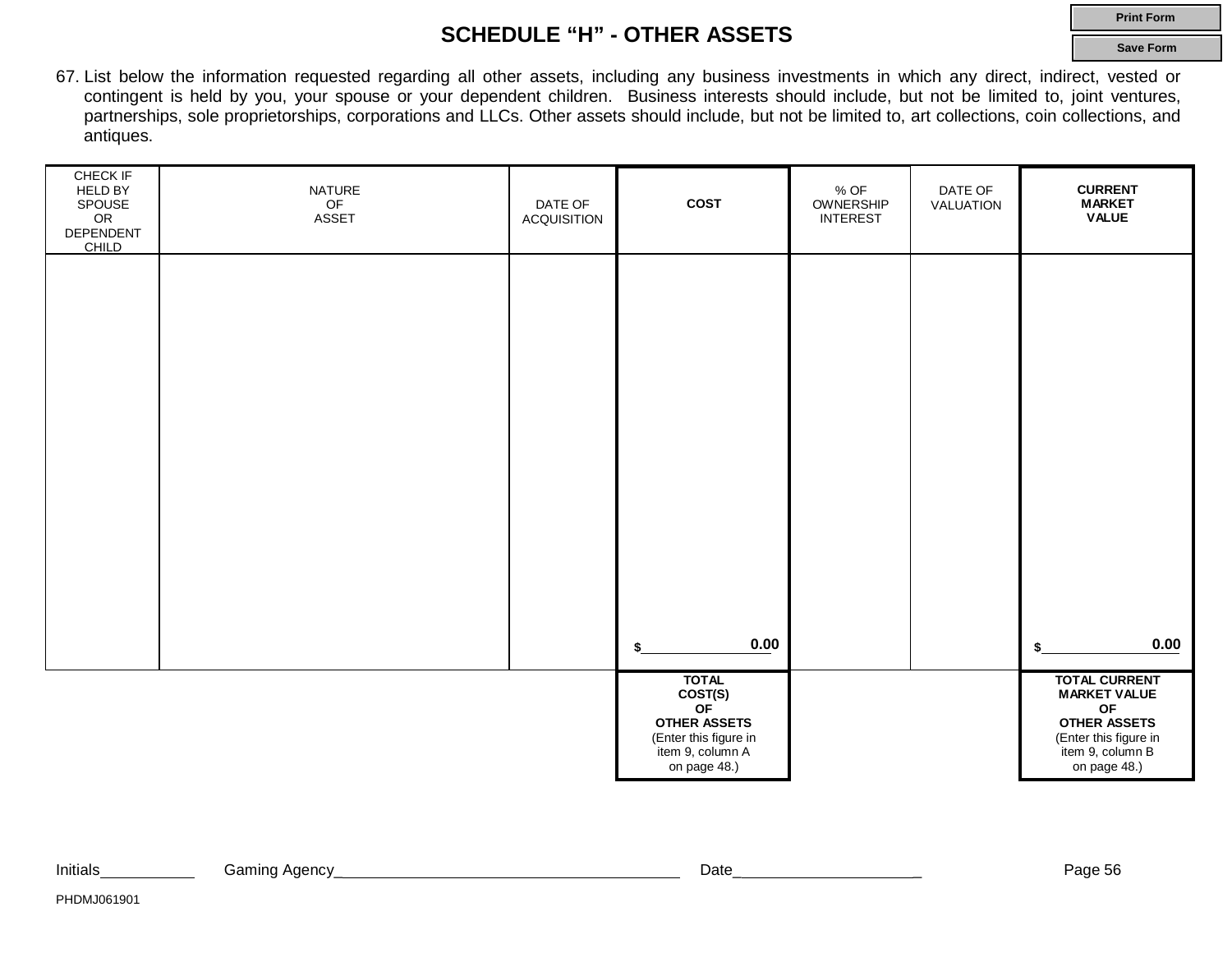### **Print Form**

**Save Form**

### **SCHEDULE "I" - NOTES PAYABLE**

68. List below the information requested with regard to all notes payable for which you, your spouse or dependent children are obligated.

| CHECK IF<br>OWED BY<br>SPOUSE OR<br>SPOUSE OR<br>DEPENDENT | NAME & ADDRESS<br>OF CREDITOR | <b>ACCOUNT</b><br>NUMBER,<br>IF ANY | DATE<br>INCURRED | DUE<br>DATE | INTEREST<br>RATE (%) | AMOUNT<br>OF<br>PERIODIC<br>PAYMENT/<br>PAY<br>PERIOD | ORIGINAL<br><b>AMOUNT</b><br>OF NOTE                                                                                            | NATURE OF<br>SECURITY,<br>IF ANY | <b>TOTAL</b><br><b>PAYMENTS</b> | <b>OUTSTANDING</b><br><b>AMOUNT OF</b><br><b>LIABILITY</b>                                                                  |
|------------------------------------------------------------|-------------------------------|-------------------------------------|------------------|-------------|----------------------|-------------------------------------------------------|---------------------------------------------------------------------------------------------------------------------------------|----------------------------------|---------------------------------|-----------------------------------------------------------------------------------------------------------------------------|
|                                                            |                               |                                     |                  |             |                      |                                                       |                                                                                                                                 |                                  |                                 |                                                                                                                             |
|                                                            |                               |                                     |                  |             |                      |                                                       |                                                                                                                                 |                                  |                                 |                                                                                                                             |
|                                                            |                               |                                     |                  |             |                      |                                                       |                                                                                                                                 |                                  |                                 |                                                                                                                             |
|                                                            |                               |                                     |                  |             |                      |                                                       |                                                                                                                                 |                                  |                                 |                                                                                                                             |
|                                                            |                               |                                     |                  |             |                      |                                                       | 0.00<br>\$                                                                                                                      |                                  |                                 | 0.00                                                                                                                        |
|                                                            |                               |                                     |                  |             |                      |                                                       | <b>TOTAL ORIGINAL</b><br><b>AMOUNT OF</b><br><b>NOTES PAYABLE</b><br>(Enter this figure in<br>item 10, column C<br>on page 48.) |                                  |                                 | <b>TOTAL AMOUNT</b><br>OF OUTSTANDING<br><b>NOTES PAYABLE</b><br>(Enter this figure in<br>item 10, column D<br>on page 48.) |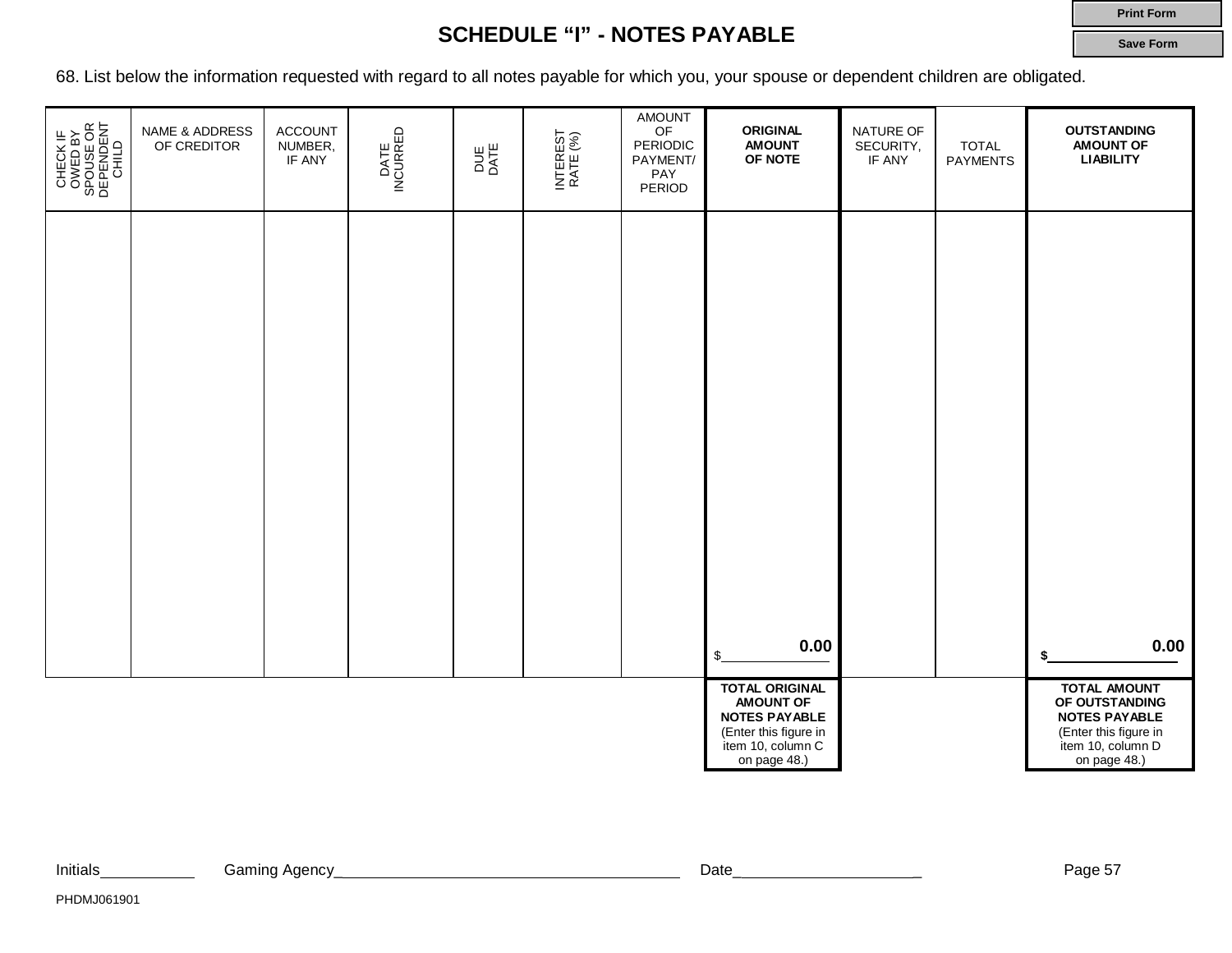#### **Print Form**

### **SCHEDULE "J" - LOANS AND OTHER PAYABLES**

**Save Form**

69. List below the information requested with regard to all accounts payable (include lines of credit, installment loans, revolving charge accounts and any other accounts) for which you, your spouse or your dependent children are obligated.

| CHECK IF<br>OWED BY<br>SPOUSE OR<br>DEPENDENT<br>CHILD | NAME & ADDRESS<br>OF CREDITOR | <b>ACCOUNT</b><br>NUMBER,<br>IF ANY | DATE<br>OPENED<br>NCURRED<br>NCURRED | DUE<br>DATE | INTEREST<br>RATE (%) | NATURE<br>OF<br><b>ACCOUNT</b> | <b>ORIGINAL</b><br>AMOUNT OF                                                                                                          | NATURE OF<br>SECURITY,<br>IF ANY | TOTAL<br>PAYMENTS | <b>CURRENT</b><br><b>AMOUNT</b><br><b>OUTSTANDING</b>                                                                                                      |
|--------------------------------------------------------|-------------------------------|-------------------------------------|--------------------------------------|-------------|----------------------|--------------------------------|---------------------------------------------------------------------------------------------------------------------------------------|----------------------------------|-------------------|------------------------------------------------------------------------------------------------------------------------------------------------------------|
|                                                        |                               |                                     |                                      |             |                      |                                |                                                                                                                                       |                                  |                   |                                                                                                                                                            |
|                                                        |                               |                                     |                                      |             |                      |                                |                                                                                                                                       |                                  |                   |                                                                                                                                                            |
|                                                        |                               |                                     |                                      |             |                      |                                |                                                                                                                                       |                                  |                   |                                                                                                                                                            |
|                                                        |                               |                                     |                                      |             |                      |                                |                                                                                                                                       |                                  |                   |                                                                                                                                                            |
|                                                        |                               |                                     |                                      |             |                      |                                |                                                                                                                                       |                                  |                   |                                                                                                                                                            |
|                                                        |                               |                                     |                                      |             |                      |                                | 0.00<br>\$                                                                                                                            |                                  |                   | 0.00<br>\$                                                                                                                                                 |
|                                                        |                               |                                     |                                      |             |                      |                                | <b>TOTAL</b><br><b>ORIGINAL</b><br><b>AMOUNT OF</b><br><b>LIABILITY</b><br>(Enter this figure in<br>item 11, column C<br>on page 48.) |                                  |                   | <b>TOTAL AMOUNT</b><br>OF OUTSTANDING<br><b>LOANS AND</b><br><b>OTHER</b><br><b>PAYABLES</b> (Enter<br>this figure in item<br>11, column D on<br>page 48.) |

Initials **Caming Agency** 2008 2009 2014 2015 2016 2017 2018 2019 2014 2020 2014 2020 2020 2031 2032 2020 2020 20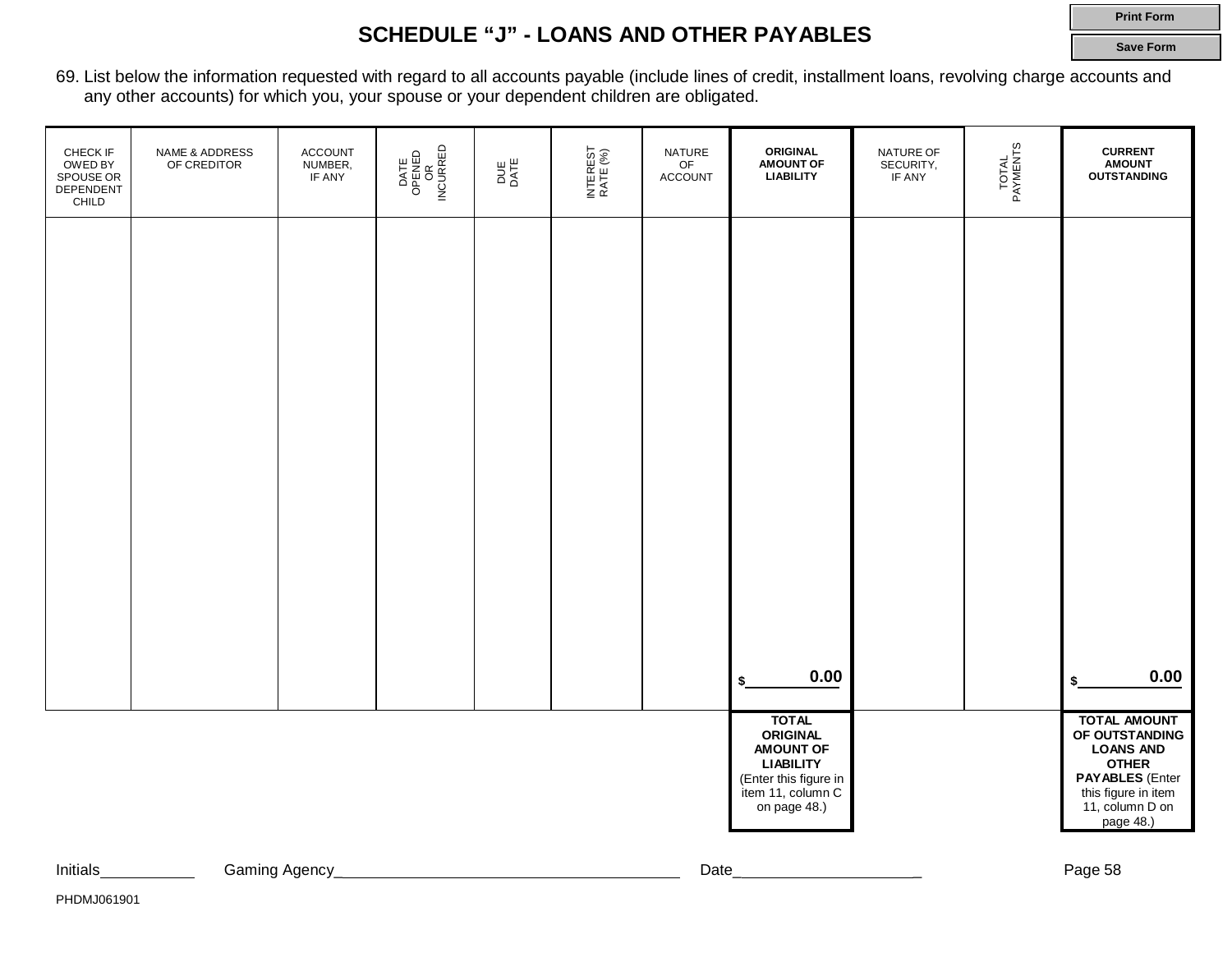### **SCHEDULE "K" - TAXES PAYABLE**

**Print Form**

**Save Form**

70. List below the information requested with regard to all taxes payable for which you, your spouse, or your dependent children are obligated. Only real estate and income taxes need to be included.

| CHECK IF<br>OWED BY<br>SPOUSE<br>OR<br>DEPENDENT<br>CHILD | <b>TAXING</b><br><b>AUTHORITY</b> | <b>NATURE</b><br>OF TAX | <b>DATE AND</b><br><b>AMOUNT OF</b><br><b>ORIGINAL</b><br><b>OBLIGATION</b>        | FINES,<br><b>PENALTIES</b><br>AND INTEREST,<br>IF ANY | <b>TOTAL</b><br><b>AMOUNT</b><br><b>DUE</b>                                              |
|-----------------------------------------------------------|-----------------------------------|-------------------------|------------------------------------------------------------------------------------|-------------------------------------------------------|------------------------------------------------------------------------------------------|
|                                                           |                                   |                         |                                                                                    |                                                       |                                                                                          |
|                                                           |                                   |                         |                                                                                    |                                                       |                                                                                          |
|                                                           |                                   |                         |                                                                                    |                                                       |                                                                                          |
|                                                           |                                   |                         |                                                                                    |                                                       |                                                                                          |
|                                                           |                                   |                         |                                                                                    |                                                       |                                                                                          |
|                                                           |                                   |                         |                                                                                    |                                                       |                                                                                          |
|                                                           |                                   |                         | 0.00<br>\$<br><b>TOTAL ORIGINAL</b>                                                |                                                       | 0.00<br>\$<br><b>TOTAL AMOUNT</b>                                                        |
|                                                           |                                   |                         | TAX<br>OBLIGATION(S)<br>(Enter this figure in<br>item 12, column C<br>on page 48.) |                                                       | OF TAXES<br><b>PAYABLE</b><br>(Enter this figure in<br>item 12, column D<br>on page 48.) |

| Initials | Anency<br>Gaming<br>טווסאר | Date | Page<br>n.<br>ں س |
|----------|----------------------------|------|-------------------|
|          | . .                        |      |                   |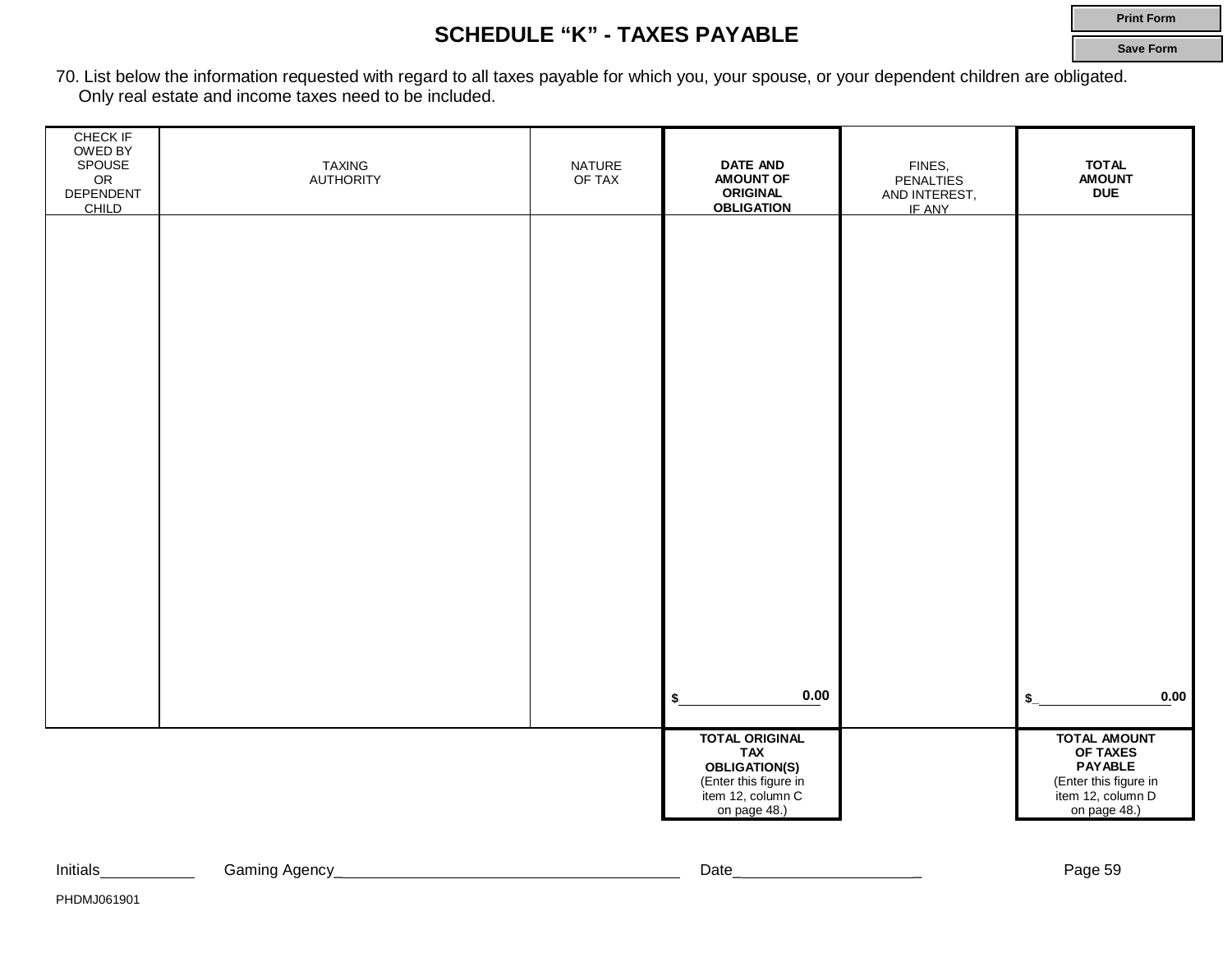### **SCHEDULE "L" - MORTGAGES OR LIENS PAYABLE ON REAL ESTATE**

**Print Form Save Form**

71. List below the information requested with regard to all mortgages or liens due and owing on real estate for which you, your spouse or your dependent children are obligated.

| CHECK IF<br>OWED BY<br>SPOUSE<br>OR<br>DEPENDENT<br>CHILD | NAME AND ADDRESS<br>OF MORTGAGEE OR<br>LIEN HOLDER | ACCOUNT<br><b>NUMBER</b> | DATE<br>INCURRED | <b>ORIGINAL</b><br><b>AMOUNT OF</b><br><b>LIABILITY</b>                                                                     | <b>DESCRIPTION/</b><br>ADDRESS OF<br><b>REAL ESTATE</b> | TERM OF<br>MORTGAGE/<br>INTEREST<br>RATE (%) | AMOUNT OF<br>PERIODIC<br>PAYMENT/<br>PAY PERIOD | <b>CURRENT</b><br><b>MORTGAGE</b><br><b>BALANCE</b>                                                                         |
|-----------------------------------------------------------|----------------------------------------------------|--------------------------|------------------|-----------------------------------------------------------------------------------------------------------------------------|---------------------------------------------------------|----------------------------------------------|-------------------------------------------------|-----------------------------------------------------------------------------------------------------------------------------|
|                                                           |                                                    |                          |                  |                                                                                                                             |                                                         |                                              |                                                 |                                                                                                                             |
|                                                           |                                                    |                          |                  |                                                                                                                             |                                                         |                                              |                                                 |                                                                                                                             |
|                                                           |                                                    |                          |                  |                                                                                                                             |                                                         |                                              |                                                 |                                                                                                                             |
|                                                           |                                                    |                          |                  |                                                                                                                             |                                                         |                                              |                                                 |                                                                                                                             |
|                                                           |                                                    |                          |                  | 0.00<br>S<br><b>TOTAL ORIGINAL</b>                                                                                          |                                                         |                                              |                                                 | 0.00<br>\$<br><b>TOTAL</b>                                                                                                  |
|                                                           |                                                    |                          |                  | <b>MORTGAGES OR</b><br><b>LIENS PAYABLE</b><br>ON REAL ESTATE<br>(Enter this figure in<br>item 13, column C<br>on page 48.) |                                                         |                                              |                                                 | <b>MORTGAGES OR</b><br><b>LIENS PAYABLE</b><br>ON REAL ESTATE<br>(Enter this figure in<br>item 13, column D<br>on page 48.) |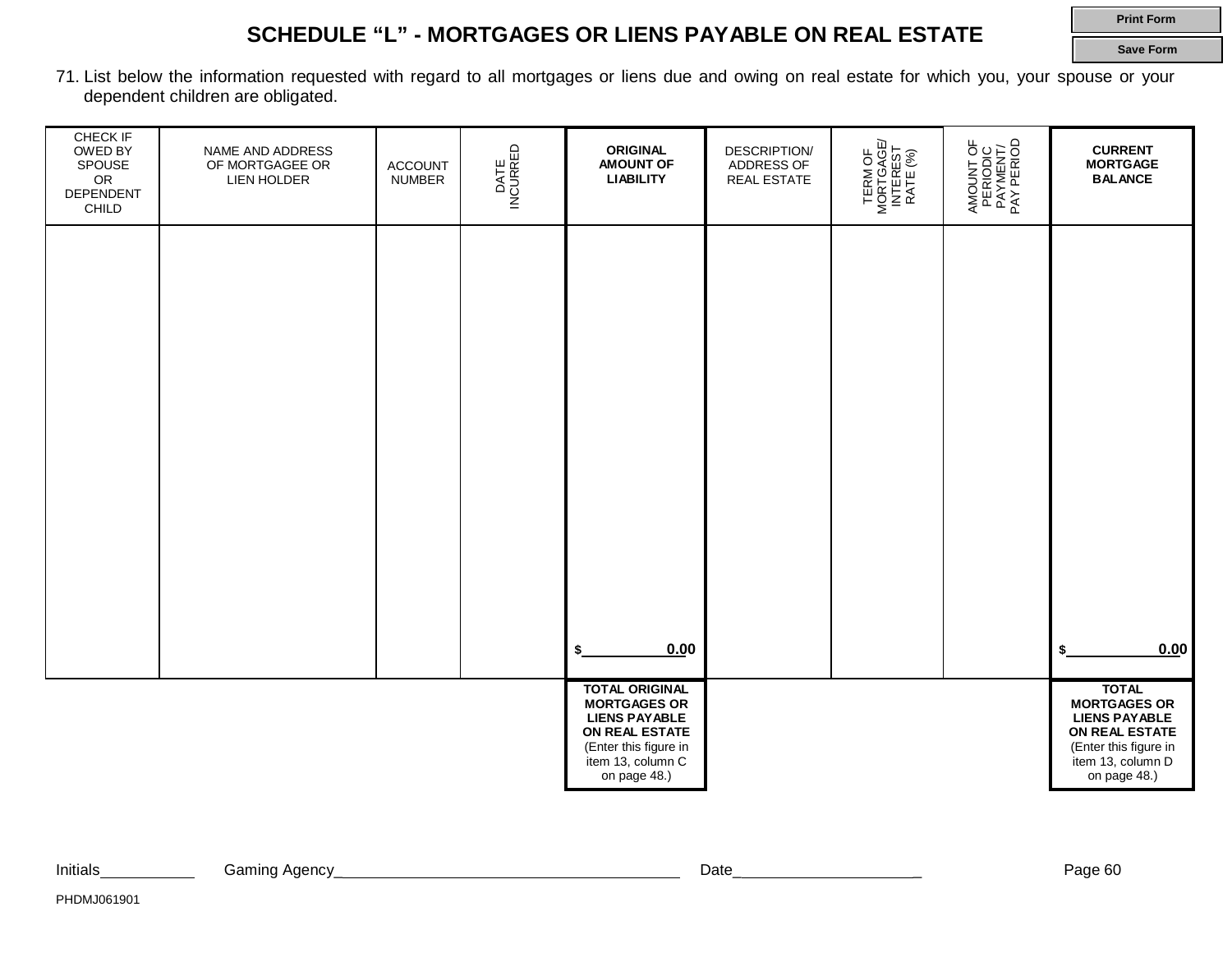### **SCHEDULE "M" - LOANS AGAINST INSURANCE/PENSION PLANS**

**Print Form Save Form**

72. List below the information requested with regard to all loans against life insurance policies, pension plans, etc., taken by you, your spouse or your dependent children.

| <b>CHECK IF</b><br>OWED BY<br>SPOUSE<br>OR<br>DEPENDENT<br>CHILD | <b>INSURANCE CARRIER/</b><br>PENSION PLAN | <b>PURPOSE</b><br>OF LOAN | <b>ORIGINAL</b><br><b>AMOUNT OF</b><br><b>LOAN</b>                                                                                                   | <b>INTEREST</b><br>RATE (%) | DATE<br>$\mathsf{OF}% \left( \mathcal{M}\right)$<br>LOAN | <b>PERIODIC</b><br>PAYMENT<br>AMOUNT/<br>PAY<br>PERIOD | <b>CURRENT</b><br><b>LOAN</b><br><b>BALANCE</b>                                                                                                     |
|------------------------------------------------------------------|-------------------------------------------|---------------------------|------------------------------------------------------------------------------------------------------------------------------------------------------|-----------------------------|----------------------------------------------------------|--------------------------------------------------------|-----------------------------------------------------------------------------------------------------------------------------------------------------|
|                                                                  |                                           |                           |                                                                                                                                                      |                             |                                                          |                                                        |                                                                                                                                                     |
|                                                                  |                                           |                           |                                                                                                                                                      |                             |                                                          |                                                        |                                                                                                                                                     |
|                                                                  |                                           |                           |                                                                                                                                                      |                             |                                                          |                                                        |                                                                                                                                                     |
|                                                                  |                                           |                           |                                                                                                                                                      |                             |                                                          |                                                        |                                                                                                                                                     |
|                                                                  |                                           |                           |                                                                                                                                                      |                             |                                                          |                                                        |                                                                                                                                                     |
|                                                                  |                                           |                           |                                                                                                                                                      |                             |                                                          |                                                        |                                                                                                                                                     |
|                                                                  |                                           |                           |                                                                                                                                                      |                             |                                                          |                                                        |                                                                                                                                                     |
|                                                                  |                                           |                           | 0.00<br>\$                                                                                                                                           |                             |                                                          |                                                        | 0.00<br>\$                                                                                                                                          |
|                                                                  |                                           |                           | <b>TOTAL ORIGINAL</b><br><b>LIABILITY</b><br><b>INSURANCE/</b><br><b>PENSION LOANS</b><br>(Enter this figure in<br>item 14, column C<br>on page 48.) |                             |                                                          |                                                        | <b>TOTAL AMOUNT</b><br><b>OUTSTANDING</b><br><b>INSURANCE/PENSION</b><br><b>LOANS</b><br>(Enter this figure in<br>item 14, column D<br>on page 48.) |

| Initials | Agency<br>َ amınd | Date | $. In \, \sim$<br>-due .<br>ັບ |
|----------|-------------------|------|--------------------------------|
|          |                   |      |                                |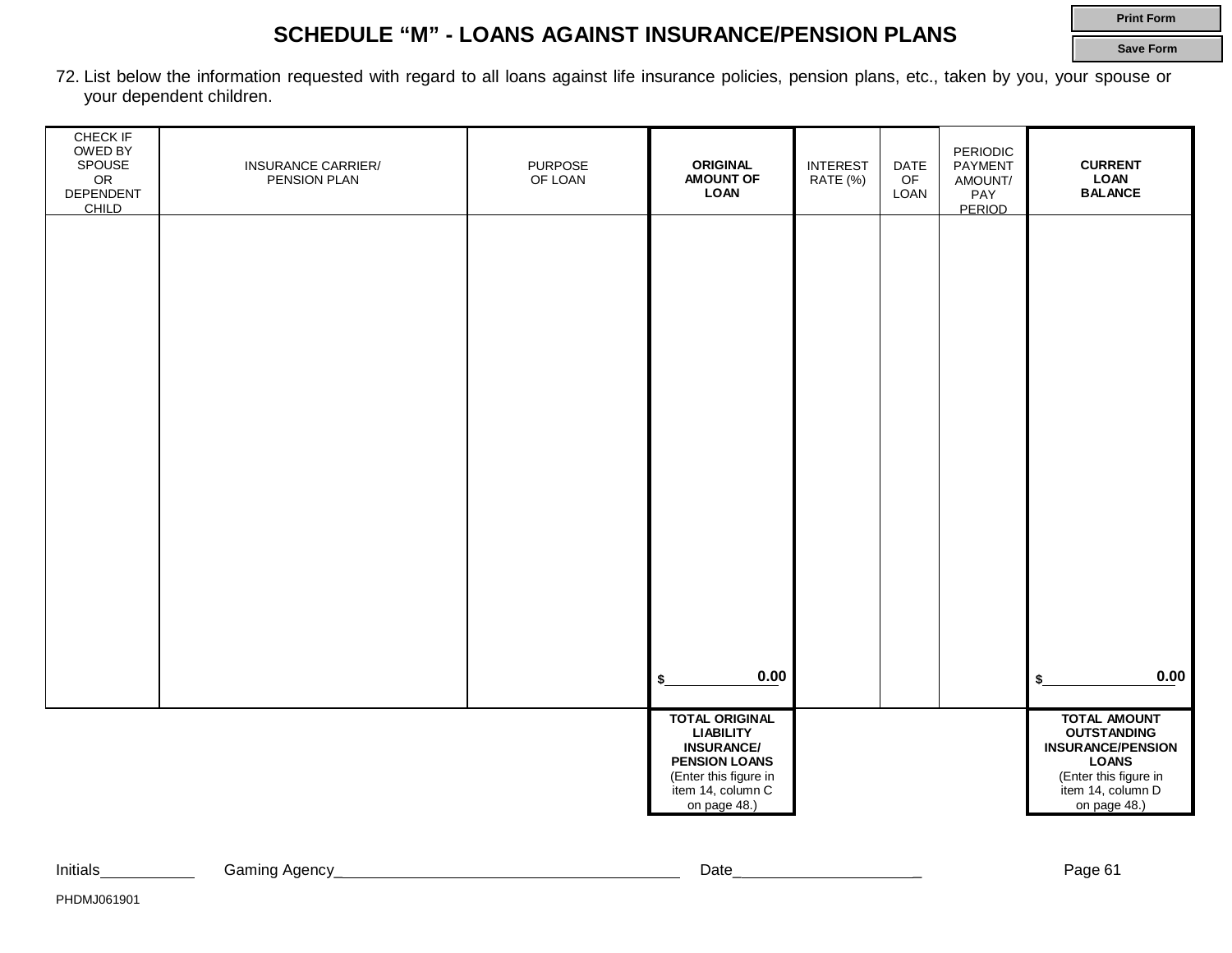### **SCHEDULE "N" - ANY OTHER INDEBTEDNESS**

**Print Form**

**Save Form**

73. List below the information requested with regard to any other indebtedness for which you, your spouse or your dependent children are obligated.

| CHECK IF<br>OWED BY<br>SPOUSE<br>OR<br>DEPENDENT<br><b>CHILD</b> | NAME AND ADDRESS<br>OF CREDITOR | <b>INTEREST</b><br>RATE (%) | DESCRIPTION OF<br>LIABILITY, TYPE OF<br>OBLIGATION AND<br>NATURE OF<br>SECURITY,<br>IF ANY | <b>DUE</b><br><b>DATE</b> | AMOUNT OF<br>PERIODIC<br>PAYMENT/<br>PAY PERIOD | <b>ORIGINAL</b><br><b>AMOUNT OF</b><br><b>LIABILITY</b>                                                                           | <b>OUTSTANDING</b><br><b>AMOUNT OF</b><br><b>INDEBTEDNESS</b>                                                                                  |
|------------------------------------------------------------------|---------------------------------|-----------------------------|--------------------------------------------------------------------------------------------|---------------------------|-------------------------------------------------|-----------------------------------------------------------------------------------------------------------------------------------|------------------------------------------------------------------------------------------------------------------------------------------------|
|                                                                  |                                 |                             |                                                                                            |                           |                                                 |                                                                                                                                   |                                                                                                                                                |
|                                                                  |                                 |                             |                                                                                            |                           |                                                 |                                                                                                                                   |                                                                                                                                                |
|                                                                  |                                 |                             |                                                                                            |                           |                                                 |                                                                                                                                   |                                                                                                                                                |
|                                                                  |                                 |                             |                                                                                            |                           |                                                 |                                                                                                                                   |                                                                                                                                                |
|                                                                  |                                 |                             |                                                                                            |                           |                                                 |                                                                                                                                   |                                                                                                                                                |
|                                                                  |                                 |                             |                                                                                            |                           |                                                 | 0.00<br>\$                                                                                                                        | 0.00                                                                                                                                           |
|                                                                  |                                 |                             |                                                                                            |                           |                                                 | <b>TOTAL ORIGINAL</b><br><b>AMOUNT OTHER</b><br><b>INDEBTEDNESS</b><br>(Enter this figure in<br>item 15, column C<br>on page 48.) | <b>TOTAL AMOUNT</b><br><b>OUTSTANDING</b><br><b>OTHER</b><br><b>INDEBTEDNESS</b><br>(Enter this figure in<br>item 15, column D<br>on page 48.) |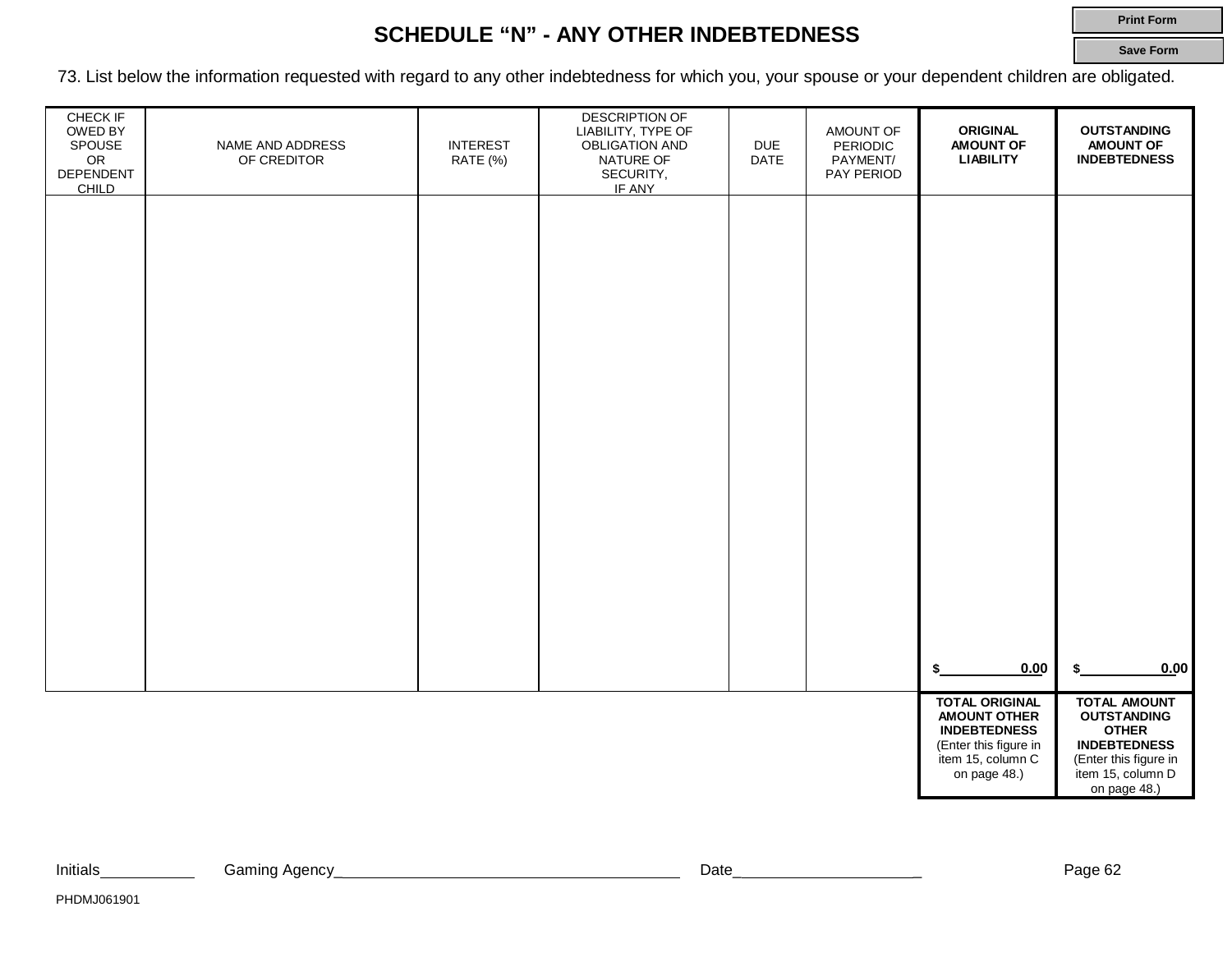### **SCHEDULE "O" - CONTINGENT LIABILITIES**

74. List below the information requested with regard to all contingent liabilities for which you, your spouse or your dependent children are obligated.

| CHECK IFOWED BY<br>SPOUSE<br>ORDEPENDENT<br>CHILD | NAME AND ADDRESS<br>OF CONTINGENT<br><b>CREDITOR</b> | DATE<br><b>INCURRED</b> | <b>ACCOUNT</b><br><b>NUMBER</b> | PRIMARY<br><b>DEBTOR</b> | DESCRIPTION OF<br><b>OBLIGATION</b><br><b>INCLUDING NATURE</b><br>OF SECURITY,<br>IF ANY | <b>ORIGINAL</b><br><b>AMOUNT OF</b><br><b>CONTINGENT</b><br><b>OBLIGATION</b>                                                            | <b>CURRENT</b><br><b>AMOUNT OF</b><br><b>CONTINGENT</b><br><b>OBLIGATION</b>                                                                   |
|---------------------------------------------------|------------------------------------------------------|-------------------------|---------------------------------|--------------------------|------------------------------------------------------------------------------------------|------------------------------------------------------------------------------------------------------------------------------------------|------------------------------------------------------------------------------------------------------------------------------------------------|
|                                                   |                                                      |                         |                                 |                          |                                                                                          |                                                                                                                                          |                                                                                                                                                |
|                                                   |                                                      |                         |                                 |                          |                                                                                          |                                                                                                                                          |                                                                                                                                                |
|                                                   |                                                      |                         |                                 |                          |                                                                                          |                                                                                                                                          |                                                                                                                                                |
|                                                   |                                                      |                         |                                 |                          |                                                                                          |                                                                                                                                          |                                                                                                                                                |
|                                                   |                                                      |                         |                                 |                          |                                                                                          |                                                                                                                                          |                                                                                                                                                |
|                                                   |                                                      |                         |                                 |                          |                                                                                          | $0.00\,$                                                                                                                                 | 0.00<br>\$                                                                                                                                     |
|                                                   |                                                      |                         |                                 |                          |                                                                                          | <b>TOTAL</b><br><b>ORIGINAL</b><br><b>CONTINGENT</b><br><b>LIABILITIES</b><br>(Enter this figure in<br>item 16, column C<br>on page 48.) | <b>TOTAL AMOUNT</b><br>OF OUTSTANDING<br><b>CONTINGENT</b><br><b>LIABILITIES</b><br>(Enter this figure in<br>item 16, column D<br>on page 48.) |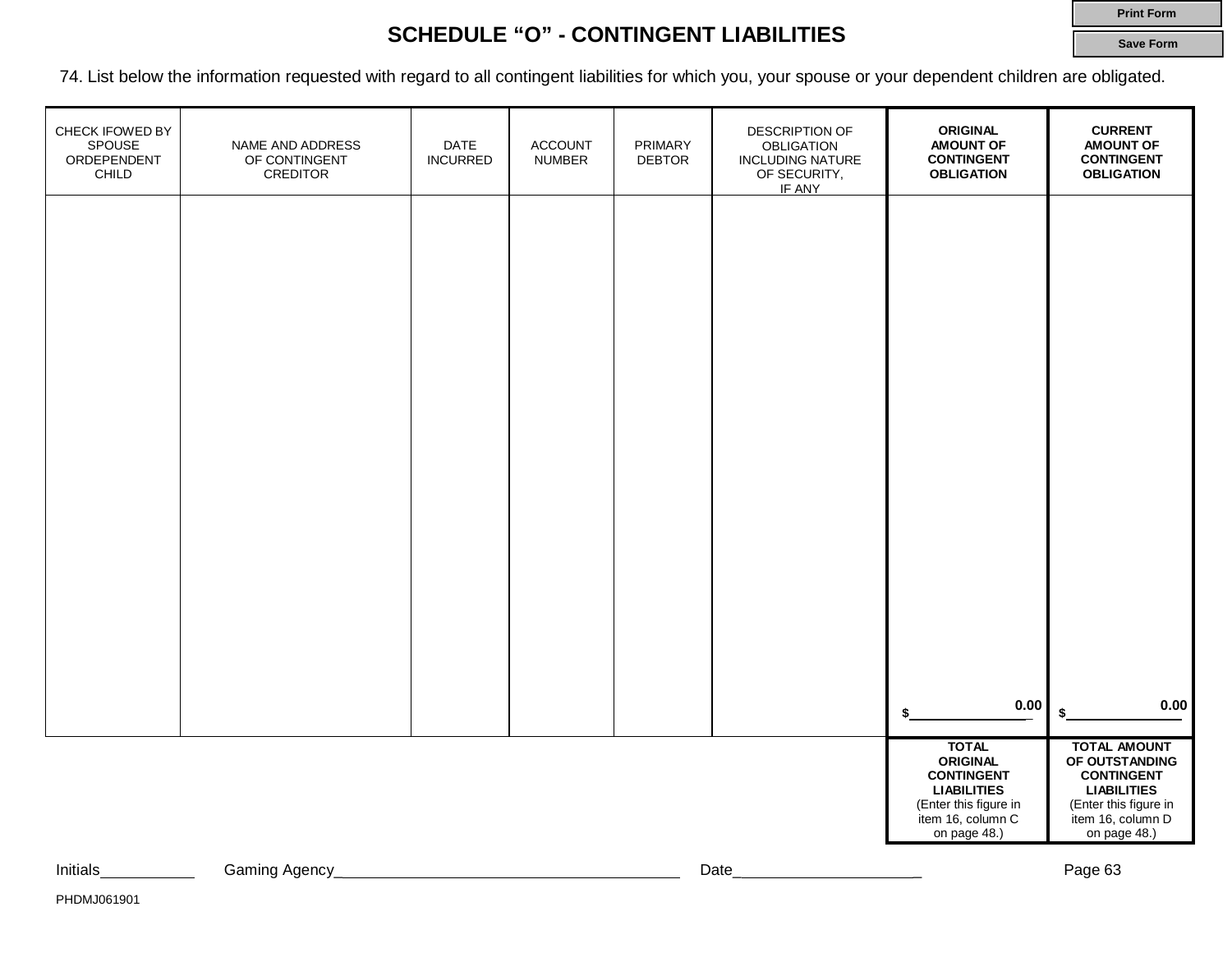75. Provide the names and other information requested of three (3) references over the age of 18 who have known you for at least one year and can attest to your good character and reputation. No person can be a reference who is a member of your family. (Spouse, parents, grandparents, children, grandchildren, siblings, uncles, aunts, nephews, nieces, fathers-in-law, mothers-in-law, sons-in-law, daughters-in-law, brothers-in-law and sisters-inlaw whether by whole or half blood, by marriage, adoption or natural relationship.)

| <b>REFERENCE ONE</b>   |                                                                                                                                                                                                                                      |
|------------------------|--------------------------------------------------------------------------------------------------------------------------------------------------------------------------------------------------------------------------------------|
|                        | Business Address <b>Management Contract Contract Contract Contract Contract Contract Contract Contract Contract Contract Contract Contract Contract Contract Contract Contract Contract Contract Contract Contract Contract Cont</b> |
|                        |                                                                                                                                                                                                                                      |
|                        |                                                                                                                                                                                                                                      |
|                        | How long have you known the reference?                                                                                                                                                                                               |
| <b>REFERENCE TWO</b>   |                                                                                                                                                                                                                                      |
|                        | Business Address __________________                                                                                                                                                                                                  |
|                        | <u> 1989 - Andrea Stadt Britain, amerikansk politiker (</u>                                                                                                                                                                          |
|                        | Occupation <u>example and the set of the set of the set of the set of the set of the set of the set of the set of the set of the set of the set of the set of the set of the set of the set of the set of the set of the set of </u> |
|                        | How long have you known the reference?                                                                                                                                                                                               |
| <b>REFERENCE THREE</b> |                                                                                                                                                                                                                                      |
|                        | Business Address __________________                                                                                                                                                                                                  |
|                        |                                                                                                                                                                                                                                      |
|                        |                                                                                                                                                                                                                                      |
|                        | How long have you known the reference?                                                                                                                                                                                               |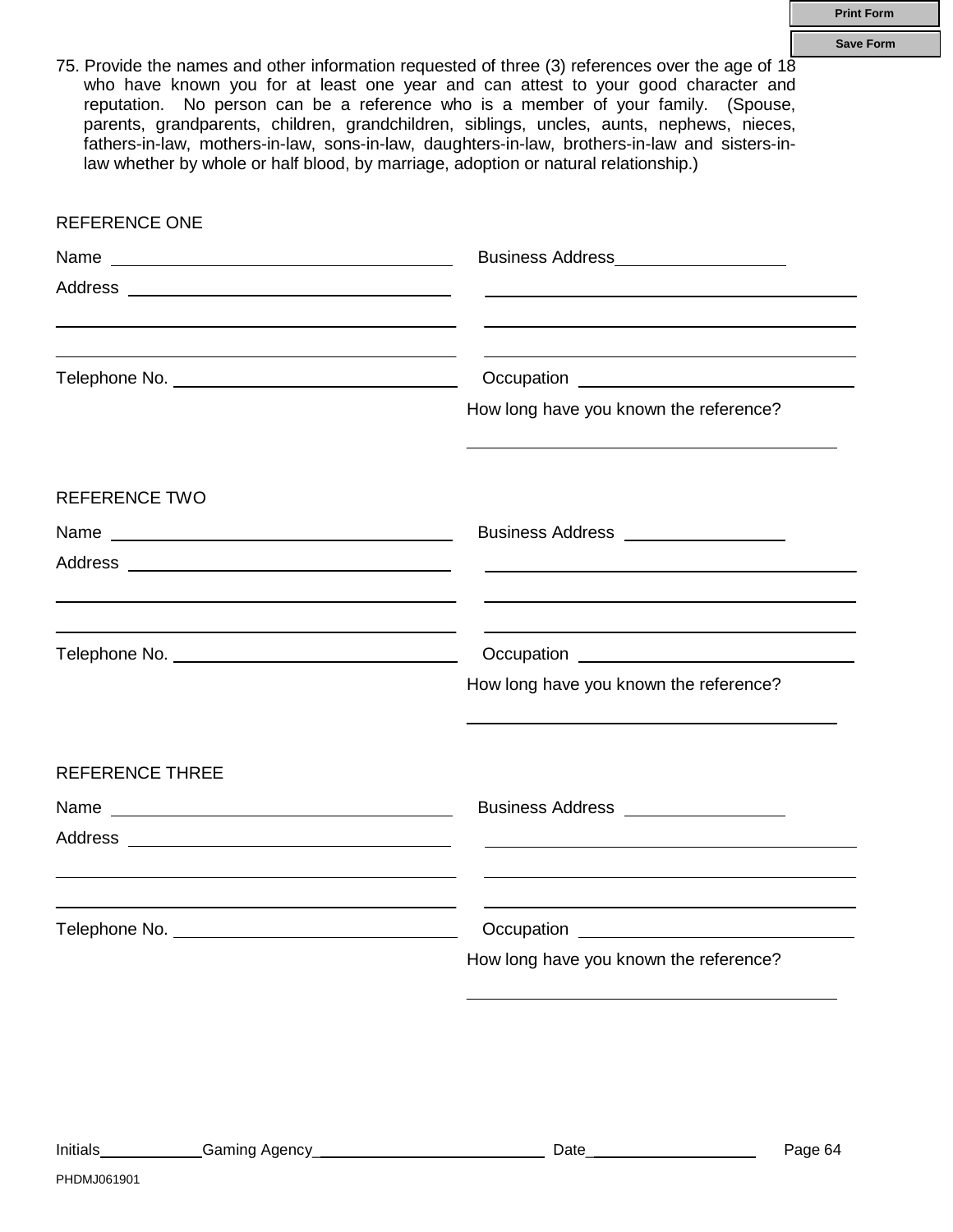**Save Form**

76. As indicated in the instructions on page 2 of this form, this page is to be used by you for any questions which require additional space to answer. The number of the question must be stated immediately prior to your answer. If additional pages are needed, photocopy this page or add paper of similar size and identify these pages with corresponding numbers and letters. **You must use blue ink to personally initial, date and identify the gaming agency to which your application is being submitted at the bottom of any new page added.**

### **IDENTIFY ALL ANSWERS BY ORIGINAL QUESTION NUMBERS**

**USE ADDITIONAL PAGES IF NECESSARY**